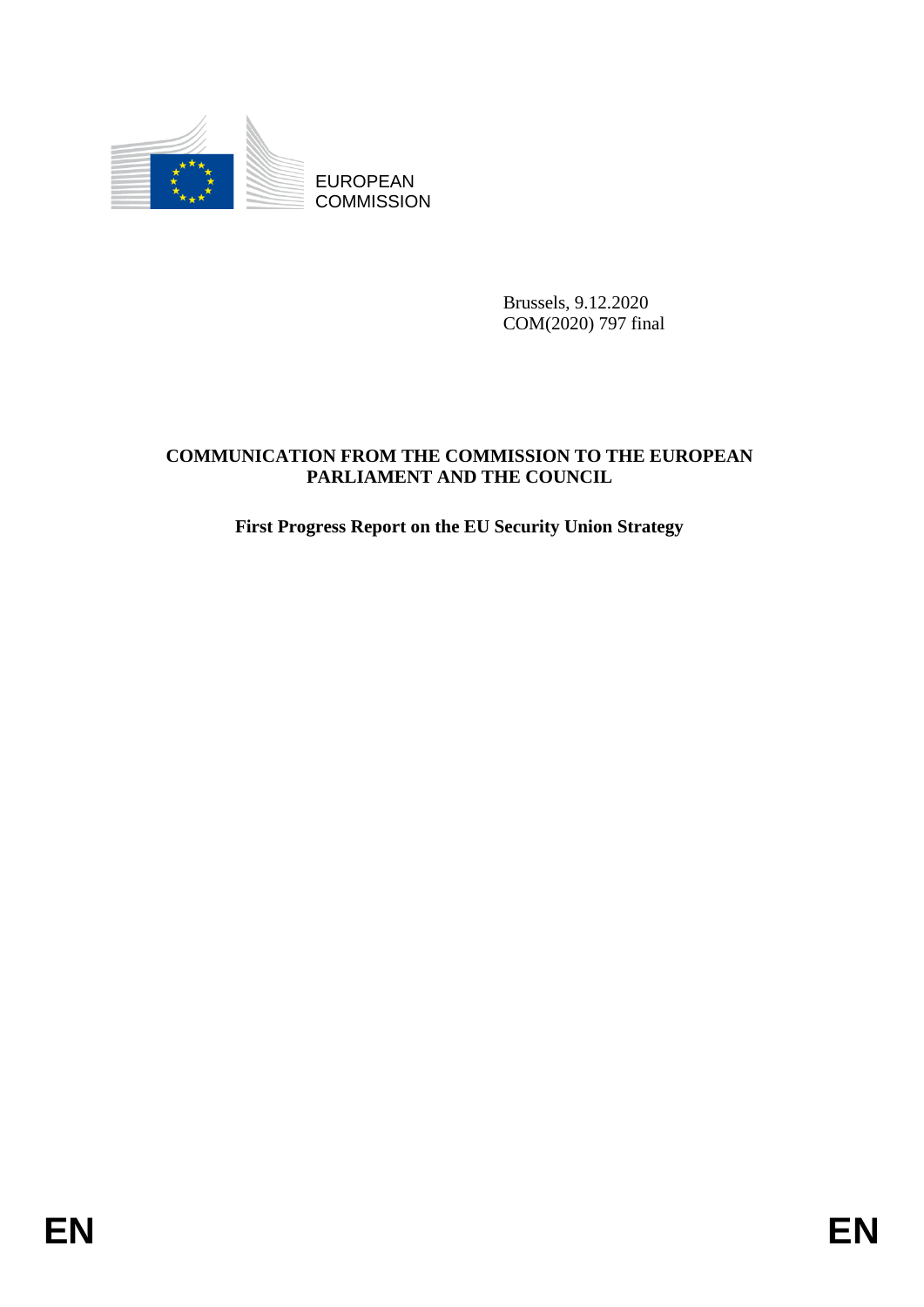# **I INTRODUCTION**

Security is one of the major concerns of citizens and the recent spate of terrorist attacks on European soil have underlined still further the need for EU action. On 24 July 2020, the Commission adopted an **[EU Security Union Strategy](https://ec.europa.eu/info/files/communication-commission-eu-security-union-strategy_en) 2020-2025**<sup>1</sup> to target action on priority areas where the EU can bring added value to national efforts. It builds upon progress achieved previously under the European [Agenda on Security](https://eur-lex.europa.eu/legal-content/GA/TXT/?uri=CELEX:52015DC0185)  $2015-2020^2$  and provides a new focus, to ensure that EU security policy reflects the changing threat landscape; that it builds long-term, sustainable resilience; that it engages the EU institutions and agencies, governments, the private sector and individuals in a whole-ofsociety approach; and that it brings together the many policy areas with a direct impact on security. Full respect of fundamental rights is at the heart of this work, as the security of the Union can only be ensured when everyone is confident that their fundamental rights are fully respected.

The threat of trans-national terrorist networks is a vivid reminder that coordinated EU action is indispensable to effective action to protect Europeans, upholding our common values and our European way of life. This is emblematic of how increasingly complex cross-border and cross-sectorial security threats have emerged, making closer cooperation on security at all levels ever more essential. This is true for organised crime or the drugs trade – it is also true for the digital world, with cyber-attacks and cybercrime continuing to rise. All these challenges also apply beyond our borders, with a clear inter-connection between internal and external security. The COVID-19 crisis has also put European security into sharp focus, testing the resilience of Europe's critical infrastructure, crisis preparedness, strategic value chains and crisis management systems, as well as the resilience of our societies vis-à-vis manipulative interference and disinformation.

The Security Union Strategy is composed of four strategic priorities for action at EU level: a future-proof security environment, tackling evolving threats, protecting Europe from terrorism and organised crime, and a strong European security ecosystem. Central to the strategy is implementation, and this is the core theme of this report: implementation which requires the full engagement of the national authorities in the front line of security in the EU. This report is the first implementation report under the Strategy, fulfilling the commitment made by the Commission to regularly report on progress<sup>3</sup>. It covers the period from 31 October 2019, when the last Security Union Progress Report was published under the previous Commission mandate<sup>4</sup>.

# **II A FUTURE-PROOF SECURITY ENVIRONMENT**

# 1. *Critical Infrastructure protection and resilience*

The daily lives of citizens rely on an ever more interconnected and interdependent physical and digital infrastructure. This infrastructure is vital for the functioning of the economy and of society. Without reliable supplies of energy, predictable transportation, comprehensive health systems or a digitally-driven financial network, our current way of life would not be possible. The COVID-19 pandemic has shown even more clearly the

 $\overline{1}$  $^{1}$  COM (2020) 605.

 $\frac{2}{3}$  COM(2016) 230.

<sup>&</sup>lt;sup>3</sup> During the Hearing of Vice-President Schinas in front of the European Parliament on 3.10.2019.

COM(2019) 552.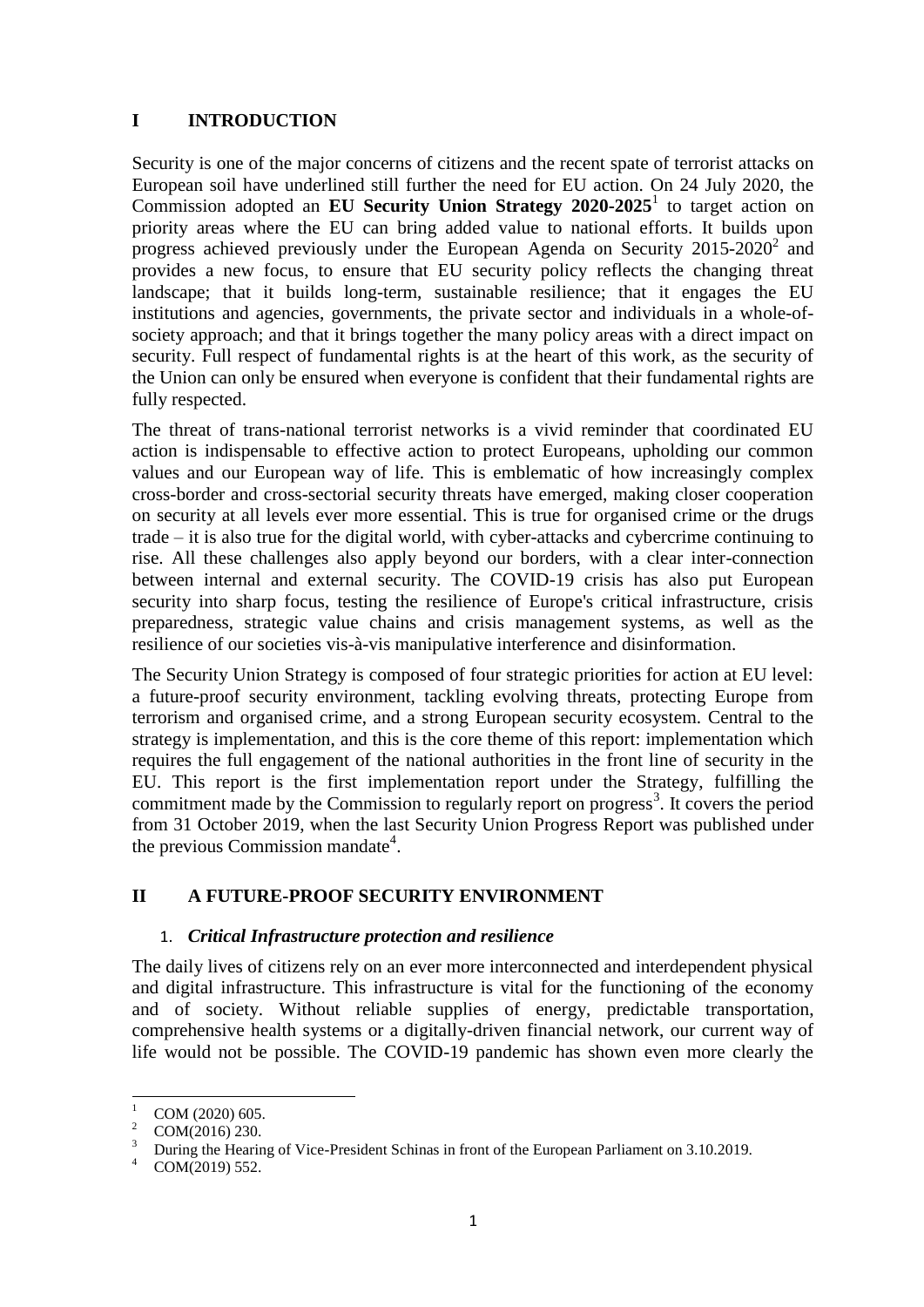importance of **ensuring the resilience of critical sectors and operators**. The EU has recognised the common interest in protecting critical infrastructure from threats, whether natural or man-made disasters, or terrorist attacks. The current threat picture facing critical infrastructures is wide-ranging. It includes: terrorism, hybrid actions, cyber-attacks, insider incidents; threats associated with new and emerging technologies (such as drones, 5G, artificial intelligence); climate change related challenges; disruption of supply chains; and election interference. Our current rules need modernising and expanding<sup>5</sup>. They need to shift the focus from protection to resilience, bringing more coherence and consistency in sectoral coverage and focusing on critical entities delivering essential services.

This will be the goal of forthcoming proposals to promote the resilience of **physical and digital infrastructures**. The overall objective is to increase preparedness at national and EU level by building up robust capabilities to prevent, detect, respond to and mitigate threats, and to be prepared to act in crisis. Existing legislation has been able to increase and improve risk management in critical sectors; this needs to be stepped up. A key objective of the revised Critical Infrastructure Directive will be to promote a high common level of resilience in a sufficient range of key sectors. Similarly, updating the Network and Information Systems (NIS) Directive will target more consistency in Member States' identification of the 'operators of essential services' 6 . More generally, despite considerable progress, cybersecurity capabilities in the Member States are still uneven so the revision will seek to drive more cybersecurity in general<sup>7</sup>. The result will be greater and more coherent approaches to the resilience for physical and digital infrastructure.

As work is progressing toward this more coherent framework, **sectoral initiatives** complement this work and target specific vulnerabilities. The specific challenges of cybersecurity for the energy sector are now being taken forward on the basis of the 2019  $Commission$  Recommendation, $8$  taking into account the characteristics of the sector such as the real-time requirements, the risk of cascading effects, and the combination of legacy systems with new technologies. Work is ongoing on a dedicated network code on cybersecurity for cross-border flows of electricity, as well as on the resilience protection and cybersecurity of critical energy infrastructure. The Thematic Network for Critical Energy Infrastructure Protection was also re-launched, with a renewed focus and objectives, and met for the first time in June 2020, with over 100 online participants. This Network provides a platform to foster cross-border collaboration among critical energy infrastructure operators and owners in the energy sector.

To provide a common starting point for Member States' collaboration in **risk preparedness in the electricity sector**, in September 2020 the European Network of Transmission System Operators for electricity set out the most relevant regional electricity crisis scenario as provided in the risk preparedness regulation<sup>9</sup>. These include cyber-attacks as well as pandemic and extreme weather events. Member States will prepare national crisis scenarios and risk preparedness plans to prevent and mitigate electricity crises (first drafts are due in April 2021). To contribute to this process, a set of good practices were

 $\overline{\phantom{0}}$  $\frac{5}{100}$  Directive 2008/114/EC and Directive (EU) 2016/1148...

<sup>6</sup> COM(2019) 546. The Commission also undertook a public consultation (7 July-2 October 2020) and country visits in all Member States aimed at verifying conformity in the implementation of the Directive through meetings with operators and national authorities.

 $\frac{7}{8}$  COM(2019) 546.

 $\frac{8}{9}$  C(2019) 2400.

OJ L 158, 14.6.2019, p. 1–21.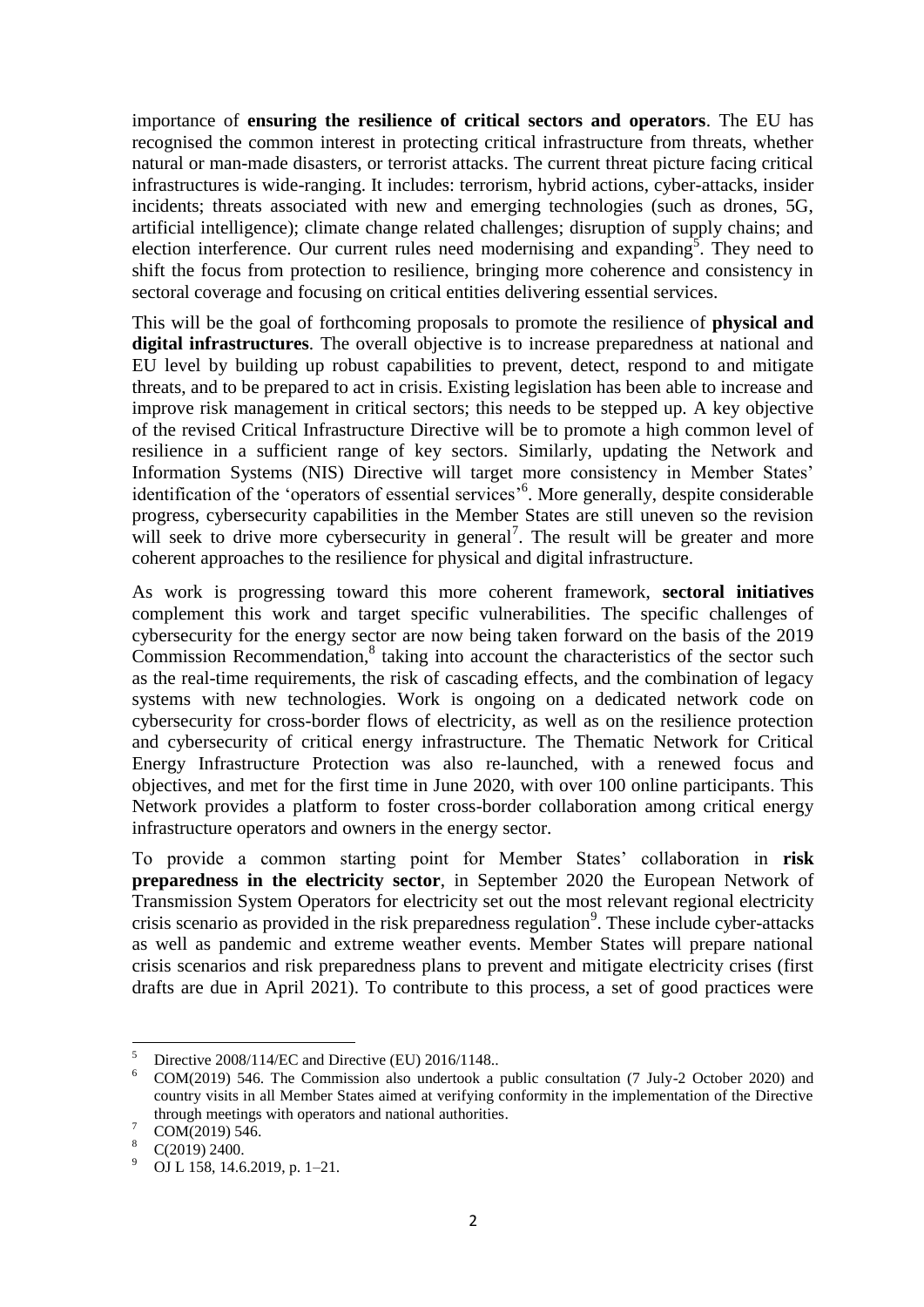issued in June  $2020^{10}$ , based on the close monitoring of the impact of COVID-19 on the energy sector through the Electricity, Gas and Oil Coordination Groups, as well as the European Nuclear Safety Regulators Group and the European Offshore Authorities Group.

The growing and sophisticated reliance on digital processes in the delivery of financial services also calls for increasing the level of cyber-security in the **financial sector**. While the security of ICT systems is recognised as an integral part of risk management for financial entities, this has not yet been fully reflected in the EU financial services regulatory landscape. On 24 September 2020 the Commission adopted its Digital Finance Strategy package<sup>11</sup>, with the clear objective of addressing challenges and risks associated with the digital transformation, promoting resilience, data protection and appropriate prudential supervision. This included a legislative proposal on digital operational resilience<sup>12</sup>, to ensure that safeguards are in place to mitigate cyber-attacks and other risks<sup>13</sup>. This initiative contributes to a strong and vibrant European digital finance sector and thus strengthens Europe's ability to reinforce its open strategic autonomy in financial services and, by extension, its capacity to regulate and supervise the financial system to protect Europe's financial stability.

During large-scale emergencies, the high degree of interdependence between sectors and countries require a coordinated action to ensure a rapid and effective response, as well as better prevention and preparedness for similar situations in the future. In the revision of the Union Civil Protection Mechanism Decision<sup>14</sup>, the Commission has proposed<sup>15</sup> the development of **disaster resilience goals** and **resilience planning,** with a reinforced focus on building longer-term cross-sectoral resilience to transboundary disasters. The proposed new resilience building approach complements disaster risk management work at national level. On 26 November, the Council reached an agreement on a negotiating mandate to strengthen disaster prevention, preparedness and response, based on the Commission proposal of 2 June 2020<sup>16</sup>.

The COVID-19 pandemic has demonstrated the impact of health crisis on security at the EU and global levels, and highlighted the need to step up preparedness and response planning for epidemics and other serious cross-border health threats. The Commission's package of 11 November 2020 on "**Building a European Health Union**: Reinforcing the EU's resilience" set out the next steps to tackle cross-border health threats. This would bring a reinforced framework for cross-border cooperation against all health threats and included three legislative proposals: to upgrade the legislation on serious cross-border health threats, and to strengthen the European Centre for Disease Prevention and Control (ECDC) and the European Medicines Agency (EMA). Together, these proposals will put in place a robust and cost-effective framework to put the EU and member States on a more secure footing when responding to future health crises.

<sup>&</sup>lt;sup>10</sup> Energy security: good practices to address pandemic risks (SWD(2020) 104).

<sup>&</sup>lt;sup>11</sup> https://ec.europa.eu/info/publications/200924-digital-finance-proposals\_en.

<sup>&</sup>lt;sup>12</sup> COM(2020) 595.

<sup>&</sup>lt;sup>13</sup> The proposal sets out a coherent baseline for the ICT risk management requirements, the ICT incident reporting to financial supervisors, digital testing, and information sharing. In addition, the proposal submits critical ICT third-party service providers to an oversight framework at European scale.

<sup>&</sup>lt;sup>14</sup> Decision No 1313/2013/EU of 17 December 2013 on a Union Civil Protection Mechanism.

<sup>15</sup> COM(2020) 220.

<sup>&</sup>lt;sup>16</sup> Proposal to amend Decision No 1313/2013/EU on a Union Civil Protection Mechanism - Mandate for negotiations with the European Parliament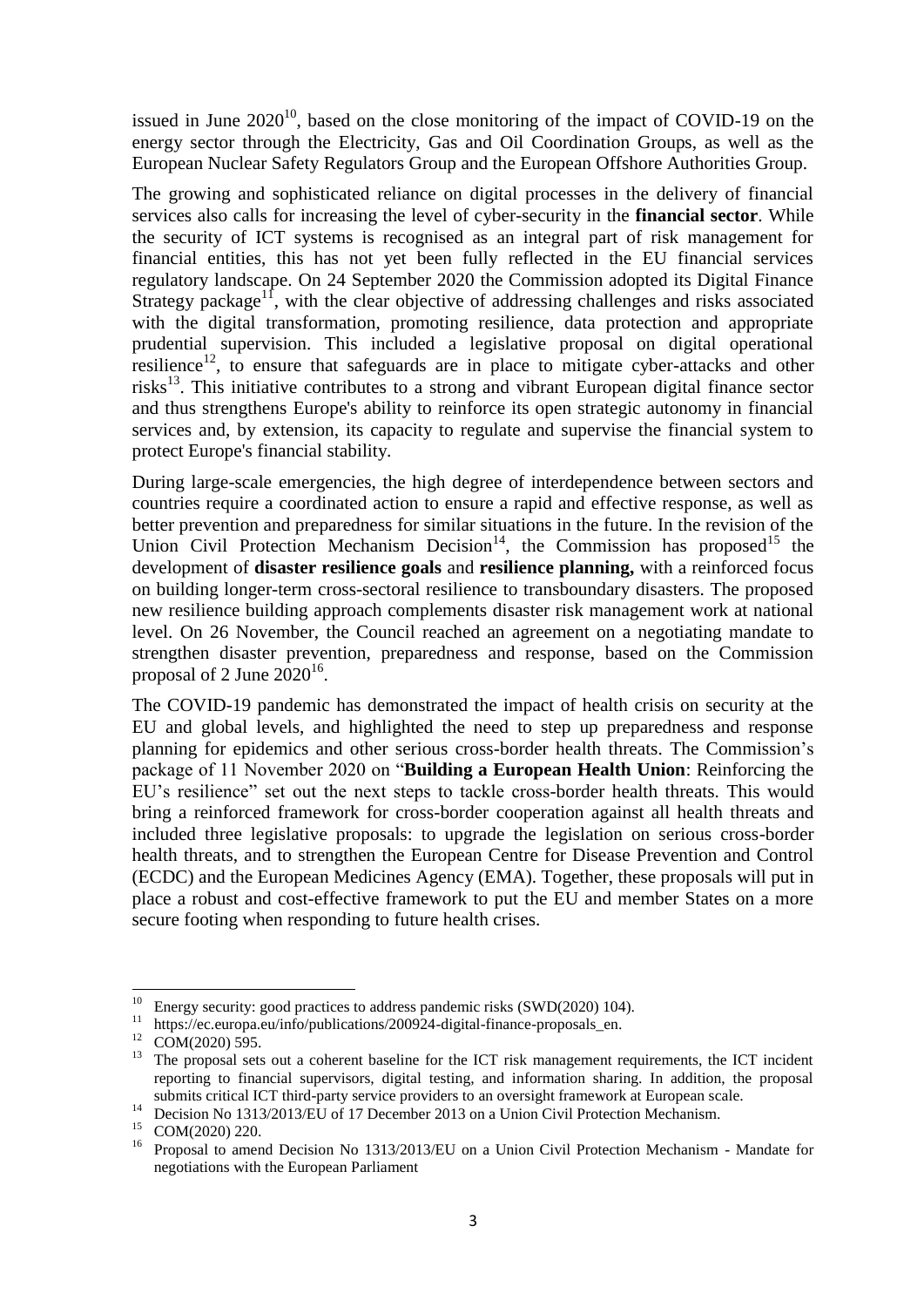A key element to protect key EU and national digital assets is to offer critical infrastructures a channel for **secure communications**. This is supported by the development of a network infrastructure for secure and resilient Governmental Satellite Communications as a component of the EU Space programme.

# 2. *Cybersecurity*

The benefits of digital transformation are clear but so is the fact that it is inevitably accompanied by an increase in potential vulnerabilities $17$ . Critical infrastructure is often the target of increasingly sophisticated cyberattacks<sup>18</sup>. **Cybersecurity** must therefore be the concern not only of policymakers, but of everyone who works or communicates online.

To increase trust in and security of digital products, processes and services, the Cybersecurity Act of June 2019 created **an EU cybersecurity certification framework**. The Commission has requested the EU Agency for Cybersecurity, ENISA, to prepare two cybersecurity certification schemes, and their preparation is well underway. This work also involves national cybersecurity certification authorities, industry, consumers, accreditation, standardisation and certification bodies as well as the European Data Protection Board.



One of these schemes is a **cloud services** scheme in support of a secure and trusted cloud services market place. This is a key element in the **EU Data Strategy** adopted in February  $2020^{19}$ . It would create a common security baseline for cloud services across sectors, building on the highest common denominator of existing (European and international) standards, schemes and practices. This will be a key element in the free flow of data across the  $EU^{20}$ . The scheme will also foster the adoption of cloud technologies by providing users, in particular small and medium-sized enterprises and public administration, with comprehensible reassurance on the level of security when they use the cloud.

As highlighted in the Security Union Strategy, given the ongoing roll-out of the 5G infrastructure across the EU and the potential dependence of many critical services on 5G networks, the consequences of systemic and widespread disruption can be particularly

**<sup>.</sup>** <sup>17</sup> ENISA [Threat Landscape 2020:](https://www.enisa.europa.eu/news/enisa-news/enisa-threat-landscape-2020) Cyber Attacks Becoming More Sophisticated, Targeted, Widespread and Undetected.

<sup>&</sup>lt;sup>18</sup> Since the outbreak of the pandemic. EU agencies and Member States have detected a significant rise in cyber-attacks, including against the healthcare sector.

 $^{19}$  COM(2020) 66.

<sup>20</sup> Regulation (EU) 2018/1807.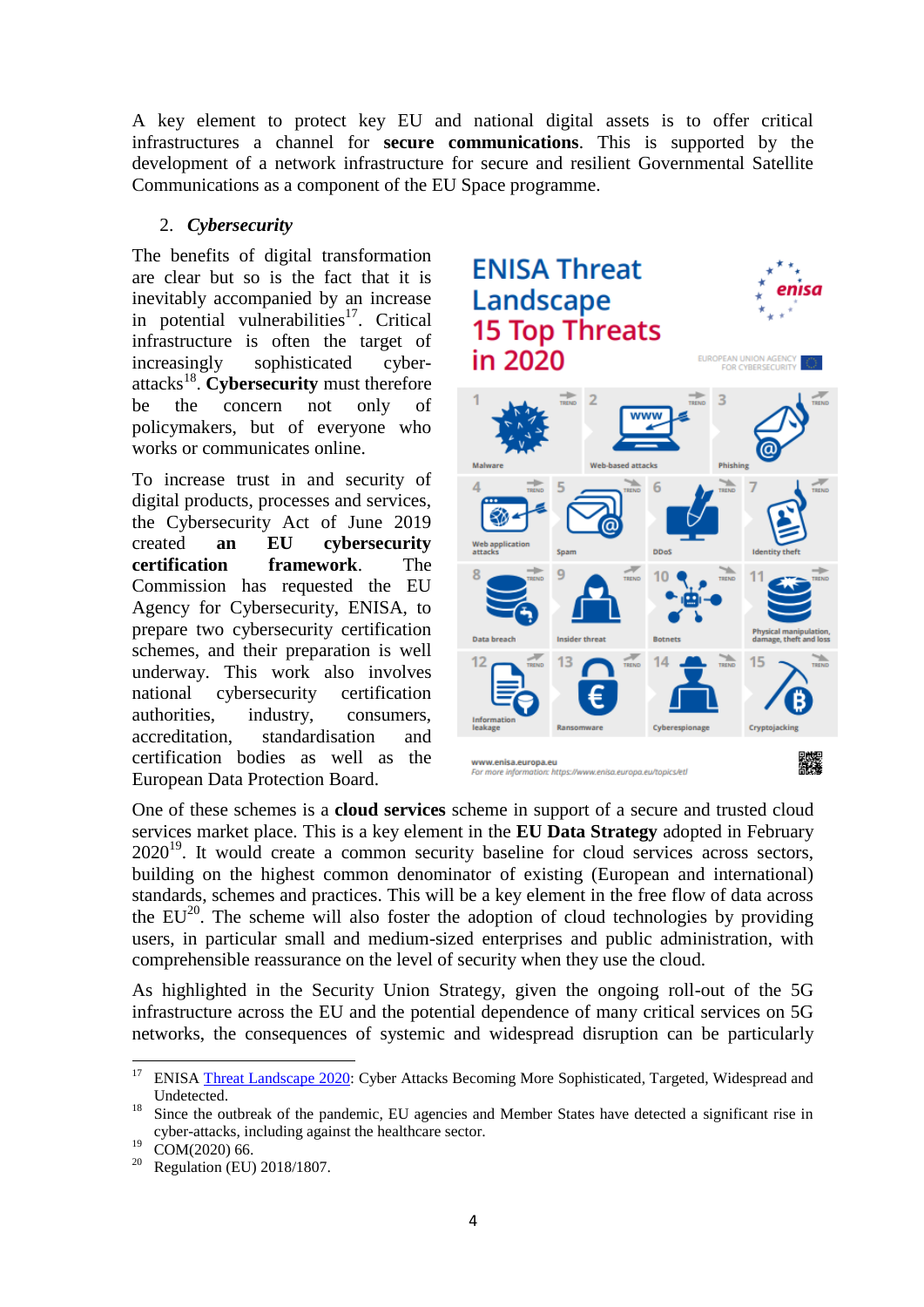serious. The result has been a common effort by Member States to develop and put in place adequate security measures. Following the Commission's Recommendation on the **Cybersecurity of 5G networks** of March 2019<sup>21</sup>, Member State completed national risk assessments which translated into a coordinated EU risk assessment report<sup>22</sup> identifying the security challenges linked to 5G networks. On this basis, on 29 January 2020 the NIS Cooperation Group<sup>23</sup> published the **EU toolbox of risk mitigating measures**<sup>24</sup> setting out necessary strategic and technical measures. The toolbox includes measures to strengthen security requirements for mobile network operators (MNOs), ensure the diversity of suppliers for individual MNOs, assess the risk profile of suppliers, and apply restrictions for suppliers considered to be high risk. The Commission will support the implementation of the toolbox, making full use of its competences and means at its disposal<sup>25</sup>, including telecoms and cybersecurity rules; coordination on standardisation as well as EU-wide certification; and the EU Foreign Direct Investment Framework<sup>26</sup>.

The NIS Cooperation group published a progress report on the implementation of toolbox measures in July  $2020^{27}$ . This noted that a large majority of Member States have already adopted or are in the process of implementing the measures recommended in the toolbox. Measures where implementation was less advanced included mitigating the risk of dependency on high-risk suppliers and the development of multi-vendor strategies at both company and national level.

Over the course of the last few months, EU institutions and Member States responded to the increased level of cybersecurity risk triggered by the **COVID-19 crisis** by intensifying the exchange of information and enhancing the level of preparedness for a potential cyber crisis. EU cooperation was stepped up in key fora (NIS Cooperation Group and the Computer Security Incident Response Teams (CSIRTs) Network), as well as through new forms of coordination and information sharing tools<sup>28</sup>. In September 2020, there was a second table-top Blueprint Operational Level Exercise (Blue OLEx)<sup>29</sup>, where the "Cyber Crisis Liaison Organisation Network" (CyCLONe) of Member States was also launched, which will implement further the Blueprint for rapid emergency responses for large-scale, cross-border cyber incidents or crises $^{30}$ .

<sup>21</sup>  $^{21}$  COM(2019)2335.

<sup>&</sup>lt;sup>22</sup> Report on  $\underline{EU}$  coordinated risk assessment of the cybersecurity of 5G networks.<br><sup>23</sup> The NIS Cooperation Group was set up to ensure strategie aconomic and the

The NIS Cooperation Group was set up to ensure strategic cooperation and the exchange of information among EU Member States in cybersecurity.

<sup>&</sup>lt;sup>24</sup> [https://ec.europa.eu/digital-single-market/en/news/cybersecurity-5g-networks-eu-toolbox-risk-mitigating](https://ec.europa.eu/digital-single-market/en/news/cybersecurity-5g-networks-eu-toolbox-risk-mitigating-measures)[measures.](https://ec.europa.eu/digital-single-market/en/news/cybersecurity-5g-networks-eu-toolbox-risk-mitigating-measures)

 $25 \frac{\text{m}}{\text{COM}(2020)}$  50.

<sup>&</sup>lt;sup>26</sup> Regulation (EU) 2019/452. This also contains explicit references to "critical infrastructure" (as well as "critical technologies") more broadly as "factors that may be taken into consideration by Member States or the Commission" when assessing the potential impact of an investment.

<sup>&</sup>lt;sup>27</sup> Report o[n Member States' progress in implementing the EU Toolbox](https://ec.europa.eu/digital-single-market/en/news/report-member-states-progress-implementing-eu-toolbox-5g-cybersecurity) on 5G Cybersecurity.

<sup>&</sup>lt;sup>28</sup> EU Institutions and bodies gathered in a COVID-19 Cyber Task Force and launched a weekly Sectorial Situational Awareness and Analysis report. ENISA and Europol launched campaigns on how to remain cyber secure during COVID-19. CERT-EU has issued guidance on how to set up secure VPNs. In the summer of 2019, the Cooperation Group established a new workstream dedicated to cybersecurity in Health and the Commission and ENISA launched an EU Health Information Sharing and Analysis Centre.

<sup>29</sup> [https://www.enisa.europa.eu/news/enisa-news/blue-olex-2020-the-european-union-member-states-launch](https://www.enisa.europa.eu/news/enisa-news/blue-olex-2020-the-european-union-member-states-launch-the-cyber-crisis-liaison-organisation-network-cyclone)[the-cyber-crisis-liaison-organisation-network-cyclone.](https://www.enisa.europa.eu/news/enisa-news/blue-olex-2020-the-european-union-member-states-launch-the-cyber-crisis-liaison-organisation-network-cyclone)

 $30\text{ }C(2017)$  6100.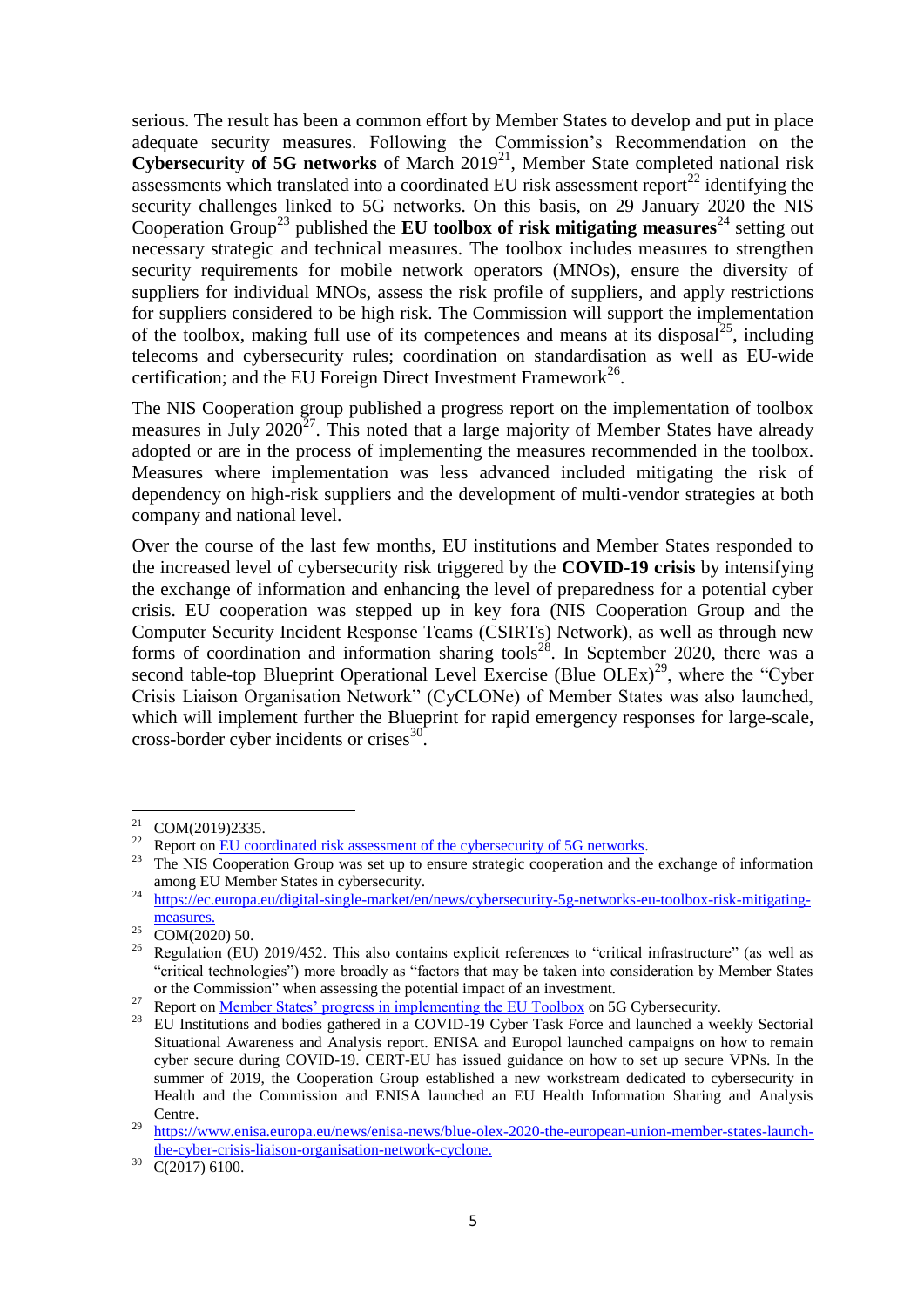In the global cyberspace, cyber-attacks and threats often originate from outside the EU. To effectively face these challenges, the EU and Member States cooperate to advance international security and stability in cyberspace, promote responsible state behaviour, increase global resilience and raise awareness on cyber threats and malicious cyber activities, including with international partners<sup>31</sup>. On 30 April 2020, the High Representative published a Declaration on behalf of the EU condemning malicious behaviour in cyberspace and expressing solidarity with the victims $^{32}$ .

On 30 July 2020, the Council adopted the **first ever EU cyber sanctions** against six individuals and three entities responsible for or involved in cyber-attacks. These include the attempted cyber-attack against the OPCW (Organisation for the Prohibition of Chemical Weapons) and those publicly known as 'WannaCry', 'NotPetya', and 'Operation Cloud Hopper'. On 22 October 2020, the Council applied sanctions to another two individuals and one entity responsible for or involved in the cyber-attack against the German federal parliament. These decisions followed continuous signaling of the EU and Member States of the need to prevent, discourage, deter and respond to malicious cyber activities, including by using its cyber sanctions regime as part of its 2017 cyber diplomacy  $toolbox<sup>33</sup>$ .

Negotiations between the co-legislators on new export rules that restrict the sale of cybersurveillance goods to worldwide regimes engaging in the repression of human rights<sup>34</sup> have also progressed. Once adopted, these rules will lead to a more accountable, competitive and transparent trade of dual-use items<sup>35</sup>. The proposed amendments, made necessary by technological developments and growing security risks, include new criteria to grant or reject export licenses for certain items.

# *3. Protecting public spaces*

As recognised in the EU Agenda on Counter Terrorism<sup>36</sup>, the protection of public spaces, through building resilience against security threats remains a crucial component of the work towards an effective and genuine Security Union. The Commission is working with a wide range of public and private stakeholders to develop guidance and provide practical support and funding<sup>37</sup>, in line with the **2017** Action Plan to support the protection of

 $31\,$ <sup>31</sup> The EU promotes the strategic framework for conflict prevention, stability and cooperation in cyberspace, including through EU participation in the United Nations' discussions on cyber issues. Two important processes are the Open-ended Working Group on developments in the field of information and telecommunications in the context of international security; and the Group of Governmental Experts (GGE) to advance responsible State behaviour in cyberspace. Issues include the impact of international law, the implementation of agreed non-binding voluntary norms of responsible state behaviour and confidence building measures, as well as developing implementation through targeted capacity building.

<sup>&</sup>lt;sup>32</sup> https://www.consilium.europa.eu/en/press/press-releases/2020/04/30/declaration-by-the-highrepresentative-josep-borrell-on-behalf-of-the-european-union-on-malicious-cyber-activities-exploitingthe-coronavirus-pandemic/.

<sup>&</sup>lt;sup>33</sup> Council Decisions (CFSP) 2020/1127, 2020/1537, and 2020/651 as part of 9916/17.

<sup>&</sup>lt;sup>34</sup> COM(2016) 616. The Commission proposal aims at amending and recasting Regulation 428/2009, which set up a Community regime for the control of exports, transfer, brokering and transit of dual-use.

<sup>&</sup>lt;sup>35</sup> These are a vast group of goods, materials, software and technology which can be used for both civil and military purposes.

<sup>36</sup> COM (2020) 795.

<sup>&</sup>lt;sup>37</sup> The 2019 [ISF Protect call](https://ec.europa.eu/home-affairs/call-for-proposals-projects-protection-public-spaces-isfp-2019-ag-protect_en) included 'Secu4All', developing a comprehensive training cycle for local authorities to provide citizens with a safe urban environment, and 'DroneWISE' to strengthen the preparedness of first responders to counter hostile unmanned aerial vehicles. In 2020, a new  $\epsilon$  12m cal Will take place on the protection of public spaces.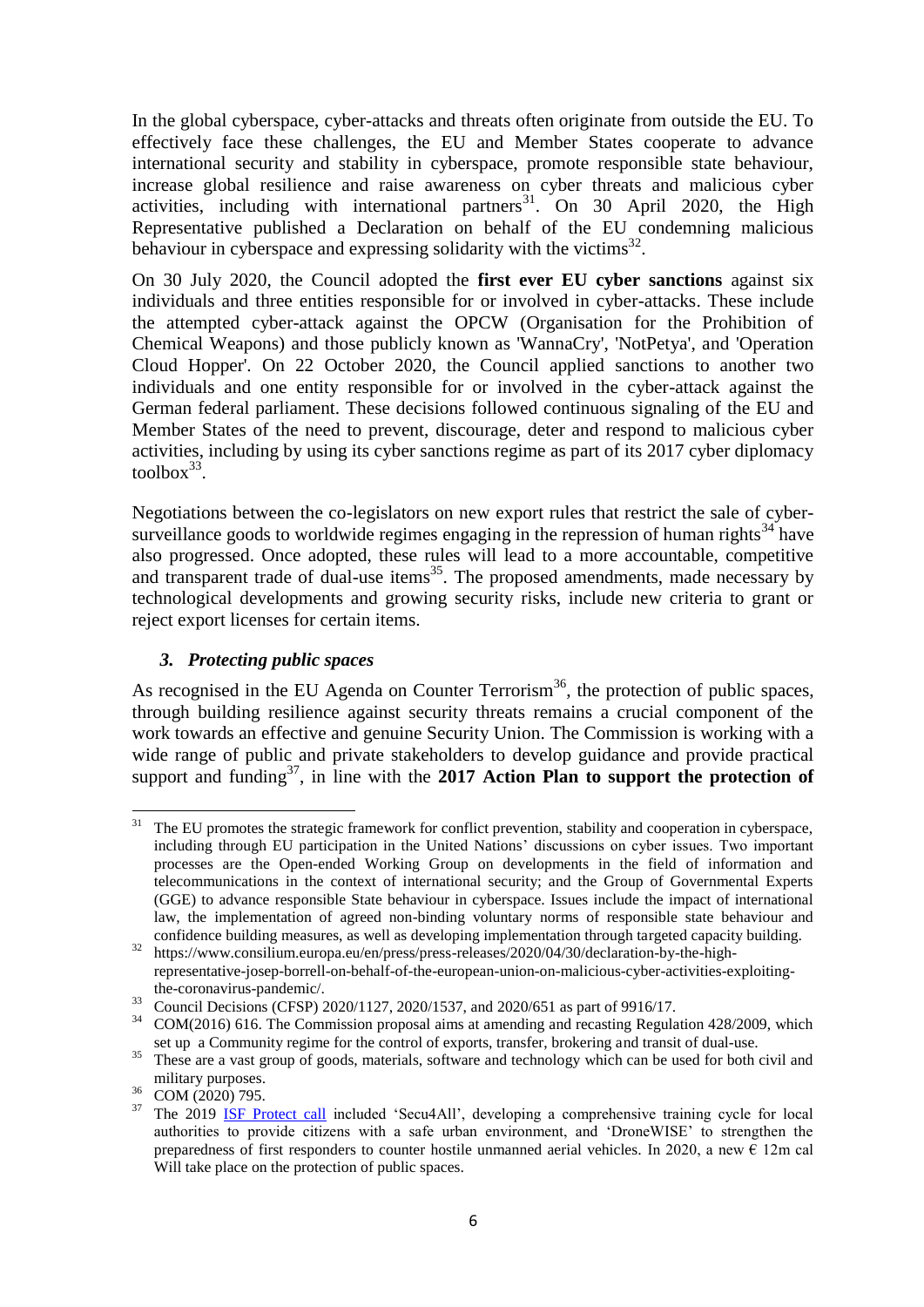**public spaces**<sup>38</sup> and the 2019 collection of good practices to support the protection of public spaces<sup>39</sup>. As set out in the EU Agenda on Counter-terrorism, the Commission will intensify its support to local and regional authorities, who play a key role in the protection of public spaces and the prevention of radicalisation. This will include drawing up an EU Protocol on Urban Security and Resilience for cities, setting out basic principles and objectives for local authorities in these areas.

As terrorist attacks have increasingly targeted **places of worship**, a particular emphasis is placed on cooperation between public authorities and faith-based leaders and congregations, in order to improve the level of security awareness and help implement good practices and training in places of worship. Simple measures can make the difference between life and death. In October 2019, a synagogue in Halle was the subject of a terrorist attack. A reinforced door, a panic button and security cameras all helped save lives.

To further support enhanced security in public spaces, particularly places of worship, in 2020 the Commission has made  $E20$  million available to stakeholder-led projects.

The Commission is also working on responding to **emerging risks to public spaces**, including **unmanned aircraft systems** (UAS). While drones bring significant economic and employment opportunities, they also pose a significant risk to public spaces, critical infrastructures and other sensitive sites, such as prisons. Recent EU rules<sup> $40$ </sup> in this area mitigate this risk, by enhancing the security of drone operations. From January 2021, drone operators will also be required to register with national authorities. This regime may be complemented by a **regulatory framework for the U-space**, Europe's unmanned traffic management system<sup>41</sup>, to ensure safer and more secure drone operations. Combined, these steps will make it harder for individuals to fly drones in restricted areas and will help in identifying and prosecuting offenders.

The Commission is also working to support law enforcement, critical infrastructure operators, mass event organisers and other stakeholders to counter the non-cooperative use of drones, for instance, working with the European Union Aviation Safety Agency to develop **good practices to help airport stakeholders** respond to unauthorised drone incidents, facilitating more harmonised **countermeasure testing efforts** around the EU, and developing a practical handbook for stakeholders, focused on the urban context.

An **EU Digital Autumn School for the protection of public spaces**, organised by the Commission's Joint Research Centre in October 2020, gathered more than 200 urban planners and public and private operators of public spaces. Sessions examined a wide range of topics, such as how to protect against blasts and vehicle ramming, mitigating the threats posed by hostile drones in urban settings, and the use of surveillance and detection technologies.

The Commission has also continued to actively support the **Partnership for Security in Public Spaces,** launched in January 2019 under the Urban Agenda for the EU, which has published its new Action Plan<sup>42</sup> to tackle urban security at various levels of governance.

<sup>38</sup> COM(2017) 612.

 $39$  SWD(2019) 140.

<sup>40</sup> Commission Implementing Regulation (EU) 2019/947.

<sup>&</sup>lt;sup>41</sup> The Commission may table na implementing regulation to this effect, which would be adopted under na examination procedure involving the aviation safety committee.

<sup>&</sup>lt;sup>42</sup> The Action Plan has been adopted and is available on Futurium: [https://ec.europa.eu/futurium/en/security](https://ec.europa.eu/futurium/en/security-public-spaces/security-public-spaces-partnership-final-action-plan-0)[public-spaces/security-public-spaces-partnership-final-action-plan-0.](https://ec.europa.eu/futurium/en/security-public-spaces/security-public-spaces-partnership-final-action-plan-0)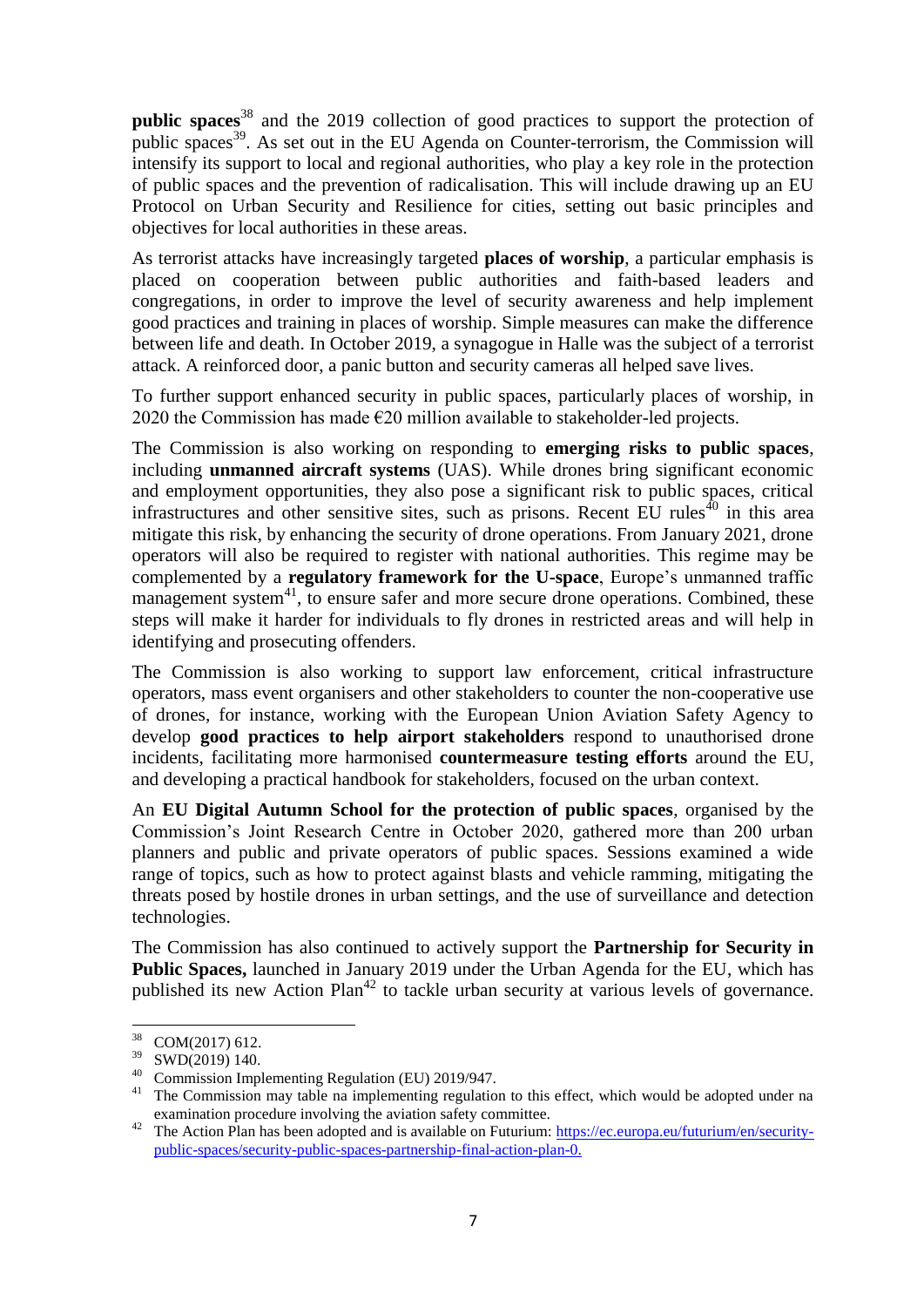The actions include the creation of a framework for a self-assessment tool, recommendations for policy-making, multi-level governance and funding, innovation through smart solutions and technologies, including the concept of security by design, prevention and social inclusion. The Partnership will now enter the implementation phase.

Support to improve security in public spaces at the local level was also provided through the 4th call of the Urban Innovative Actions. Three cities have been selected and are testing new solutions on urban security matters (Piraeus in Greece, Tampere in Finland and Turin in Italy), through funding from the European Regional Development Fund.

In terms of response, the Commission has also developed a European framework to enhance preparedness and response to mass burn casualty incidents, exploiting the overall European burn care capacity to treat patients through cooperation at EU level. The Union Civil Protection Mechanism can be used to support large numbers of patients with serious burn injuries by providing access to burn beds in specialised treatment centres, burn assessment experts, and

medical evacuation capacities.

# **III TACKLING EVOLVING THREATS**

# *1. Cybercrime*

Shortcomings in cybersecurity are often exploited by criminals. This has been clearer than ever during the COVID-19 crisis. There has been an increase in 'classic' cybercrime using malware and ransomware (i.e. to steal personal and payment data or to



blackmail victims) as well as a proliferation of new websites that lure users into installing malware. Cyber-attacks on healthcare and research infrastructure have occurred, locking up ICT systems that can only be unlocked against a ransom payment or with access to information on vaccine development<sup>43</sup>. A significant rise in child sexual abuse and child sexual abuse material has also been observed $^{44}$ .

An effective response to cybercrime requires a strong framework for criminal investigations and prosecutions, and a key first step is full transposition and implementation of the Directive on **attacks against information systems**<sup>45</sup>. The Commission is monitoring the actions of Bulgaria, Italy, Portugal and Slovenia following the opening of infringement cases in 2019. Progress is also needed on implementation of

 $43$ <sup>43</sup> Internet Organised Crime Threat Assessment (IOCTA) 2020, October 2020

<sup>44</sup> Report on Exploiting isolation: [Offenders and victims of online child sexual abuse during the COVID-19](https://www.europol.europa.eu/publications-documents/exploiting-isolation-offenders-and-victims-of-online-child-sexual-abuse-during-covid-19-pandemic)  [pandemic,](https://www.europol.europa.eu/publications-documents/exploiting-isolation-offenders-and-victims-of-online-child-sexual-abuse-during-covid-19-pandemic) Europol, 19.06.2020.

 $45$  Directive  $2013/40/EU$ .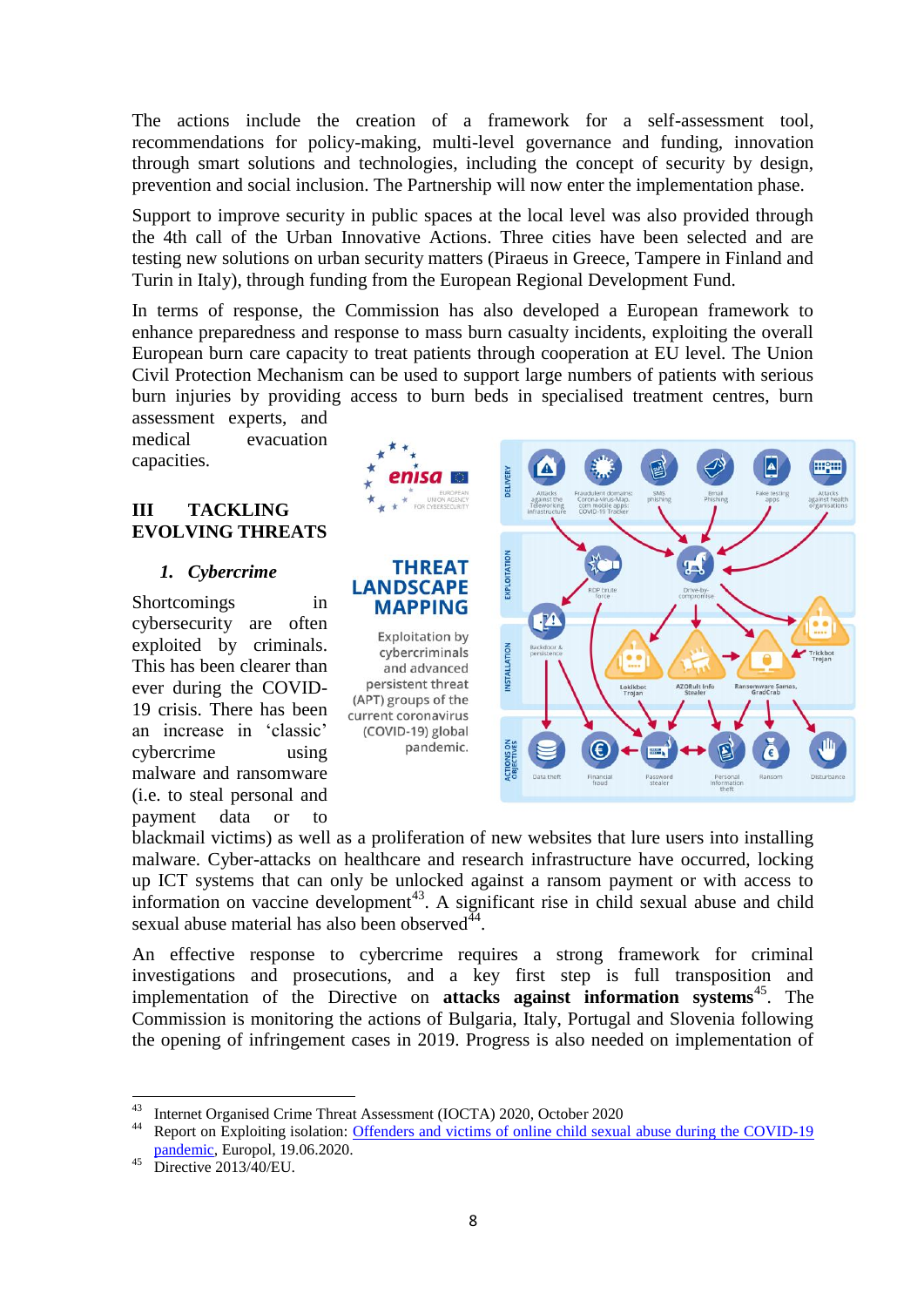the 2011 **Directive on combating child sexual abuse**<sup>46</sup>. The areas in which efforts are still needed include prevention, substantive criminal law, assistance, support and protection measures for child victims. Since 2018, the Commission has opened infringement procedures against 25 Member States<sup>47</sup>.

On 24 July 2020, the Commission adopted an **EU strategy for a more effective fight against child sexual abuse**<sup>48</sup>, which aims to provide an effective EU response to the crime of child sexual abuse. A specific challenge has also emerged as, from 21 December 2020, certain online communication services, like webmail or messaging services, will fall under the scope of the e-Privacy Directive and they are covered by the revised definitions in the European Electronic Communications Code. As a result, there is a clear risk that providers of those services that undertake certain important voluntary activities for the purpose of detecting, tackling and reporting child sexual abuse online today would have to stop doing so. The Commission has therefore proposed a **Regulation<sup>49</sup>** to allow these voluntary activities to continue under certain conditions, until a long-term legislative solution. The Commission is working on a proposal for such a solution, scheduled for adoption in 2021.

A **COVID-19 Cyber Defence Alliance** has been established by the European network of Cybersecurity centres and competence Hub for innovation and Operations to develop innovative approaches to counter COVID-19 related crimes. In April 2020, a dedicated EIC COVID Platform<sup>50</sup> was set up to connect civil society, innovators, partners, and investors across Europe in order to develop innovative solutions.

In order to ensure a more effective prosecution of crimes and in view of the importance of electronic information and evidence in criminal investigations, law enforcement and judicial authorities should swiftly obtain access to such information and evidence for their criminal investigations. This was recognised in the Joint Statement by the EU Home Affairs Ministers of 13 November  $2020^{51}$ . Europol, Eurojust and the European Judicial Network publish on 1 December 2020 their second "SIRIUS EU Digital Evidence Situation Report". The report highlights the increased relevance of electronic evidence in criminal investigations<sup>52</sup>. On the Commission's proposals on **cross-border access to electronic evidence<sup>53</sup>** from April 2018, the European Parliament has not yet established its position, therefore the negotiations between the co-legislators are yet to start. Delays to adoption of these proposals are holding back the work of law enforcement and judicial

 $46\,$  $^{46}$  Directive 2011/93/EU.

<sup>47</sup> Spain, Portugal, Italy, Netherlands, Sweden, Malta, Lithuania, Slovakia, Bulgaria, Romania, Germany, Austria, Belgium, Czechia, Estonia, Greece, Finland, France, Croatia, Hungary, Ireland, Luxembourg, Latvia, Poland, Slovenia.

<sup>48</sup> COM(2020) 607.

<sup>49</sup> COM(2020) 568.

<sup>&</sup>lt;sup>50</sup> The Commission, together with the European Innovation Council and Member States, hosted a Pan-European EUvsVirus Hackathon + Matchathon [https://covid-eic.easme-web.eu/.](https://covid-eic.easme-web.eu/)

<sup>&</sup>lt;sup>51</sup> Joint Statement by the EU Home Affairs Ministers on the recent terrorist attacks in Europe, 13.11.2020, 12634/20.

<sup>&</sup>lt;sup>52</sup> According to the Report, the volume of cross-border requests submitted by EU authorities to online service providers increased significantly in 2019 with a large majority of them issued by Germany (37.7% of requests), France (17.9%) and the UK (16.4%). Requests to access electronic data doubled in Poland and nearly tripled in Finland. Furthermore, emergency disclosure requests increased by nearly half in one year.

<sup>53</sup> COM/2018/226 and COM/2018/225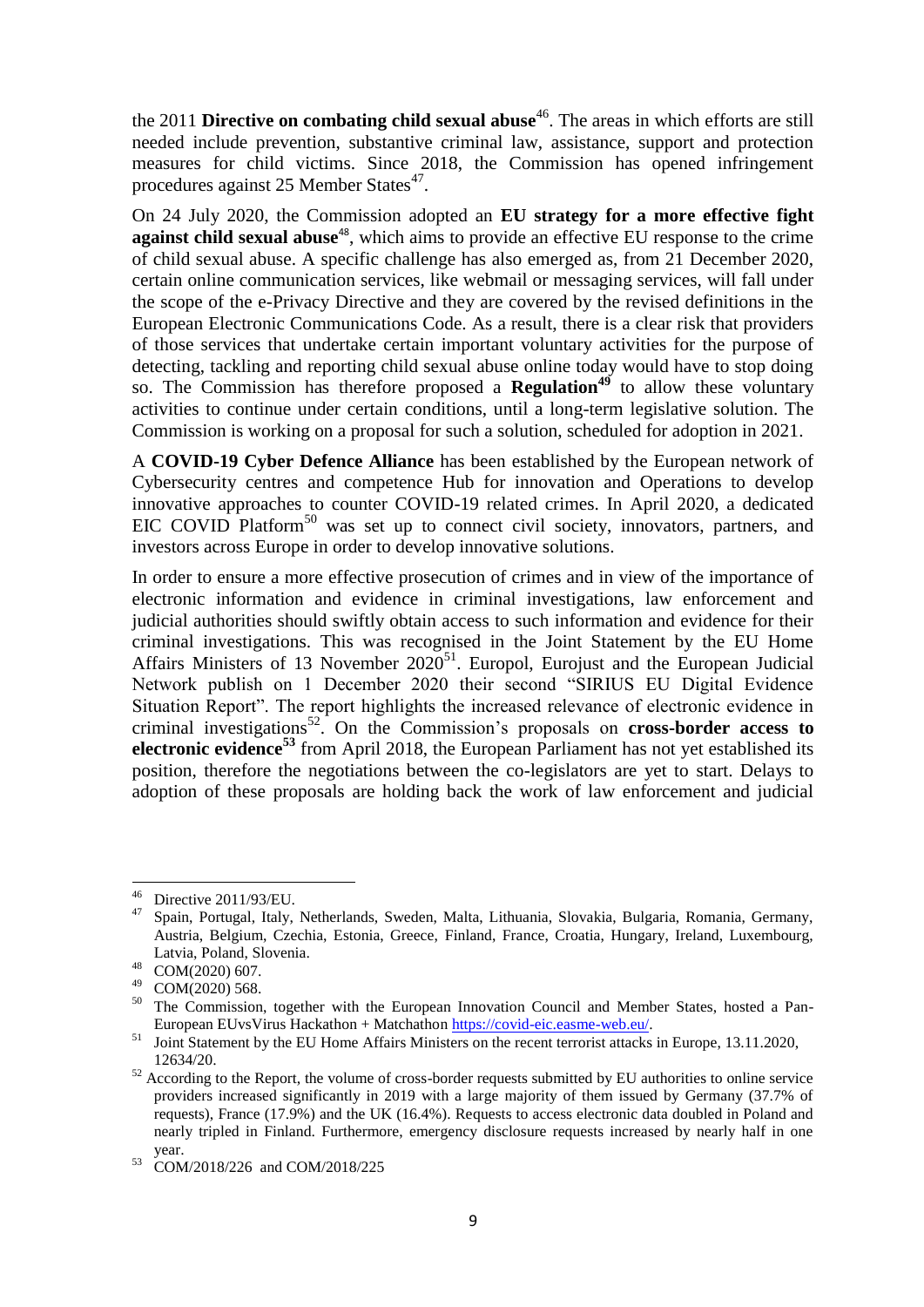authorities, as well as complicating ongoing efforts to establish compatible rules for crossborder access to e-evidence through international negotiations<sup>54</sup>.

At international level, the Commission participates, on behalf of the EU, in the ongoing negotiations of the Second Additional Protocol to the Council of Europe **Budapest Convention on cybercrime**. This Protocol would provide competent law enforcement authorities with enhanced, far-reaching tools for cross-border cooperation for the investigation and prosecution of cybercrime and other serious forms of crime, including direct cooperation with service providers. Since most of these enhanced, reinforced ways of cooperation will rely on the exchange of personal data, it is essential that the future Protocol will provide for appropriate data protection safeguards, not only from a fundamental rights perspective, but also to ensure legal certainty, mutual trust and the effectiveness of operational law enforcement cooperation.

The negotiations should be concluded in 2021. In parallel, further to the mandate received by the JHA Council last year, the Commission is negotiating an **EU-US agreement on cross-border access to electronic evidence**. This would complement the proposed internal EU rules for direct cross-border cooperation with service providers, by removing conflicts of law and providing for common rules and safeguards. Formal negotiations were launched on 25 September 2019 and several negotiation rounds already took place. However, the outcome of the negotiations depends largely on progress being achieved on the internal e-evidence rules.

With regard to the **retention and use of data for law enforcement purposes**, the previous *Tele2/Watson* judgment<sup>55</sup> from 2016 was followed up by the Commission through expert consultations with relevant service providers, police and judicial authorities, civil society, data protection authorities, academia and EU agencies. Reflections were also fed by a study on the data retention practices of electronic communication service providers and the needs and practices of law enforcement authorities to access data, the identification of relevant technological challenges, and an overview of the national legal frameworks.<sup>56</sup> This work has highlighted the need for law enforcement authorities to access data to carry out their tasks more effectively.

On 6 October 2020 the Court of Justice delivered judgments<sup>57</sup> concerning the national legislation of Belgium, France and the United Kingdom on the retention, transmission and access to non-content communication data for the purposes of law enforcement and national security. The Commission will assess available options to ensure that terrorists and other criminals can be identified and traced, while respecting EU law as interpreted by the Court of Justice, also having regard to other cases pending before the Court on this subject matter.

<sup>54</sup> <sup>54</sup> For instance, the UN General Assembly (UNGA) adopted on 27 December 2019 Resolution 74/247 on 'Countering the use of information and communications technologies for criminal purposes', establishing an open-ended ad hoc intergovernmental committee of experts tasked to elaborate a comprehensive international convention on cybercrime. The EU does not support the creation of a new international legal instrument on cybercrime as the Budapest Convention on Cybercrime already provides a comprehensive multilateral legal framework. In July 2020, the UN Member States agreed to postpone first steps: the EU contributed to the process on the basis of a Common position (doc.7677/2/20).

<sup>55</sup> Judgment in Joined Cases C-203/15 and C-698/15, *Tele2 Sverige AB and Watson and Others,* 21 December 2016.

<sup>56</sup> <https://data.europa.eu/doi10.2837/26288>

<sup>&</sup>lt;sup>57</sup> Judgments in Case C-623/17, Privacy International, and in Joined Cases C-511/18, La Quadrature du Net and Others, C-512/18, French Data Network and Others, and C-520/18, Ordre des barreaux francophones et germanophone and Others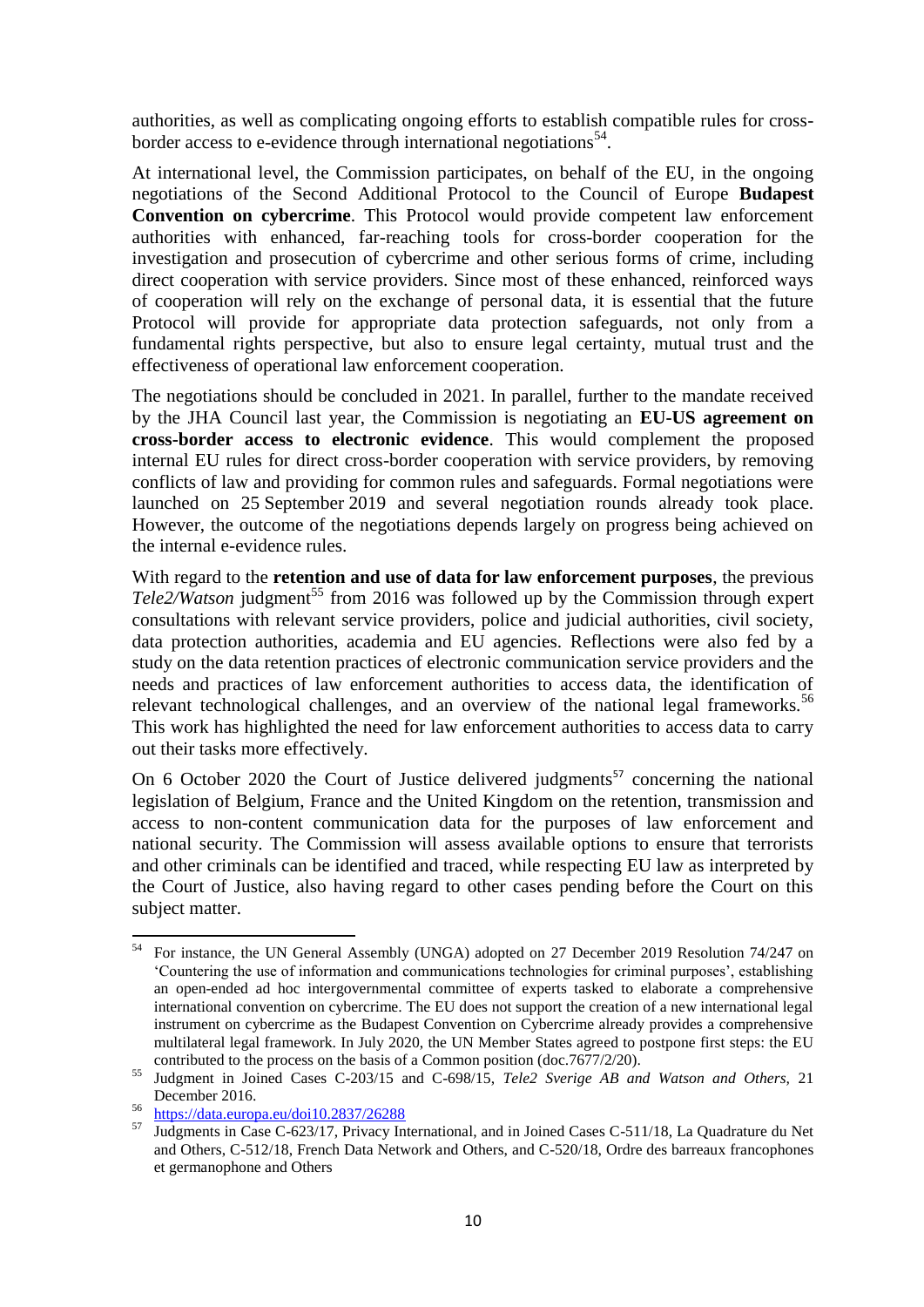Another important element in fighting cybercrime has been the work to ensure the availability and accuracy of internet domain name registration data ('**WHOIS information')**, in line with the efforts of the Internet Corporation for Assigned Names and Numbers (ICANN). Discussions seek to ensure that legitimate access seekers, including law enforcement and cybersecurity operators, obtain efficient access to generic Top-Level Domain registration data, in full respect of applicable data protection rules. The final recommendations for a new WHOIS policy were published on 10 August 2020 and are currently under review, before a decision will be taken by the ICANN Board. The Commission will examine the conclusions of the review and consider the extent to which they sufficiently reflect data protection and the public interest considerations of providing effective access for law enforcement authorities and cybersecurity operators.

# *2. Modern law enforcement*

As technology continues to reshape nearly every sector of society, including security, law enforcement and judiciary needs to be able to keep up. Integrating artificial intelligence, Big Data and High Performance Computing into security policy whilst not weakening the effective protection of fundamental rights is essential to increase safety and security.

The Commission is working on a number of key workstrands<sup>58</sup>. On 25 November 2020 the Commission proposed<sup>59</sup> the Data Governance Act, a framework for facilitated sharing and re-use of personal and non-personal data for innovation and development purposes. This covers industry and public bodies via virtual or physical sectorial data spaces. It would allow access for national law enforcement authorities to data hosted in other data spaces for their own innovation purposes. At the same time, access to data held by national law enforcement and security authorities would not be allowed unless authorised by EU or national law. National law enforcement security authorities may also benefit if individual data subjects make their data available voluntarily for the common good, for the sole purpose of scientific research.

Work is also under way to prepare a new initiative on **artificial intelligence (AI),**  following the publication of the White Paper on  $AI^{60}$ . While recognising the opportunities AI technology offers to boost security and the well-being of citizens and society as a whole, the White Paper also identified a number of risks – such as cyber threats, personal security risks, or loss of connectivity. In the public consultation, participants' main concerns related to the possibility of AI breaching fundamental rights and the risk that AI may lead to discriminatory outcomes<sup>61</sup>. In the Communication on Building Trust in Human Centric  $AI^{62}$ , the Commission emphasised the need to make AI systems resilient against both overt attacks and more subtle attempts to manipulate data or algorithms, and to take steps to mitigate this risk.

**Encryption** plays a fundamental role in ensuring strong cybersecurity and the effective protection of fundamental rights, such as privacy, including the confidentiality of communications, and protection of personal data and in ensuring trust in services and products based on encryption technologies, such as digital identity solutions. At the same time, it can also be used to conceal crime from law enforcement and judiciary, making it

<sup>58</sup> Including the EU data strategy (see above).

<sup>59</sup> COM(2020) 767.

<sup>60</sup> COM(2020) 65.

<sup>&</sup>lt;sup>61</sup> Respectively 90% and 87% of respondents find these concerns important or very important.

 $62$  COM(2019)168.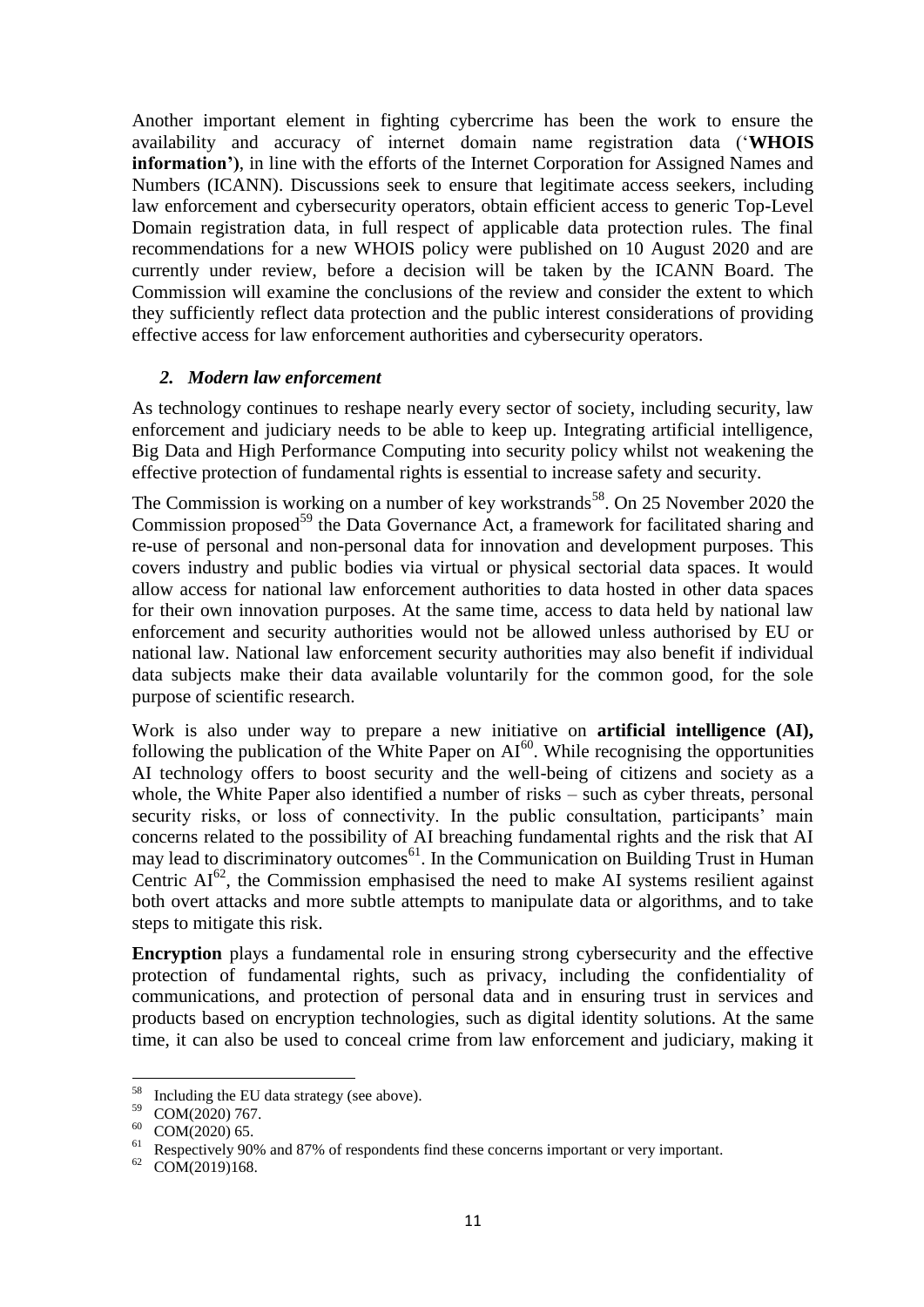difficult to investigate, detect and prosecute. Member States in the Council have called for solutions that allow law enforcement and judicial authorities to gain lawful access to digital evidence, in full respect of privacy, data protection and fair trial guarantees<sup>63</sup>. The Commission will work with Member States to identify legal, operational, and technical solutions for lawful access to electronic information in encrypted environments which maintain the security of communications.

Practical steps under way include a **decryption platform** in Europol to help law enforcement to gain lawful access to encrypted information on devices seized during the course of criminal investigations<sup>64</sup>. The European Cybercrime Training and Education Group has developed pilot training modules which will feed into the work of the Agency for Law enforcement Training (CEPOL). A network of Member States' points of encryption expertise has been set up to share best practices and expertise, and to support the development of a toolbox of technical and practical instruments.

The **e-Evidence Digital Exchange System (eEDES)** will offer a tool for secure, swift and efficient cross-border exchange of European Investigation Orders, mutual assistance requests and evidence in digital format. It should be gradually enriched and extended to other judicial cooperation instruments in criminal matters and itsfuture scope will be laid down in a legislative proposal on the digitalisation of judicial cooperation procedures planned for  $2021^{65}$ .

# *3. Countering illegal content online*

Radicalisation leading to violent extremism and terrorism is a multidimensional and crossborder phenomenon that has been able to exploit the rapid growth of the internet. The internet continues to be used to radicalise and recruit the vulnerable. In July, Europol's Internet Referral Unit took down 2,000 links to terrorist content – including manuals and tutorials on how to carry out an attack. The evidence of the role of the internet in radicalising and advertising the crimes of those involved in attacks in France and in Austria further highlight the need for a clear legislative framework to prevent the dissemination of terrorist content online, while maintaining effective safeguards for the protection of fundamental rights. The negotiations between the European Parliament and the Council on the proposed **Terrorist Content Online Regulation**<sup>66</sup> have intensified in the recent weeks. Concluding these negotiations with the establishment of, in particular, the new and effective operational instrument of removal orders for the cross-border elimination of terrorist content within an hour or less from the reception of those orders is critical to addressing terrorist content, including content contributing to radicalisation.

In the meantime, the **EU Internet Forum** continues to act as a catalyst for action, providing an essential platform bringing together Member States and industry to prevent the spread of terrorist content online and counter radicalising messages. The Forum is working on developing a reference list of prohibited symbols and groups in Member States, that could inform the platform's content moderation policies.

The EU Internet Forum has expanded its scope of activities to also cover **child sexual abuse online**. The Forum will provide a common space to share best practices and identify

<sup>63</sup> <sup>63</sup> ST 13084 2020 - Council Resolution on Encryption - Security through encryption and security despite encryption.

<sup>&</sup>lt;sup>64</sup> This  $\epsilon$ 6 million project is also supported by the Joint Research Centre of the Commission.

<sup>65</sup> Communication on Digitalisation of Justice in the EU, COM(2020) 710, 2 December 2020.

<sup>66</sup> COM(2018) 640.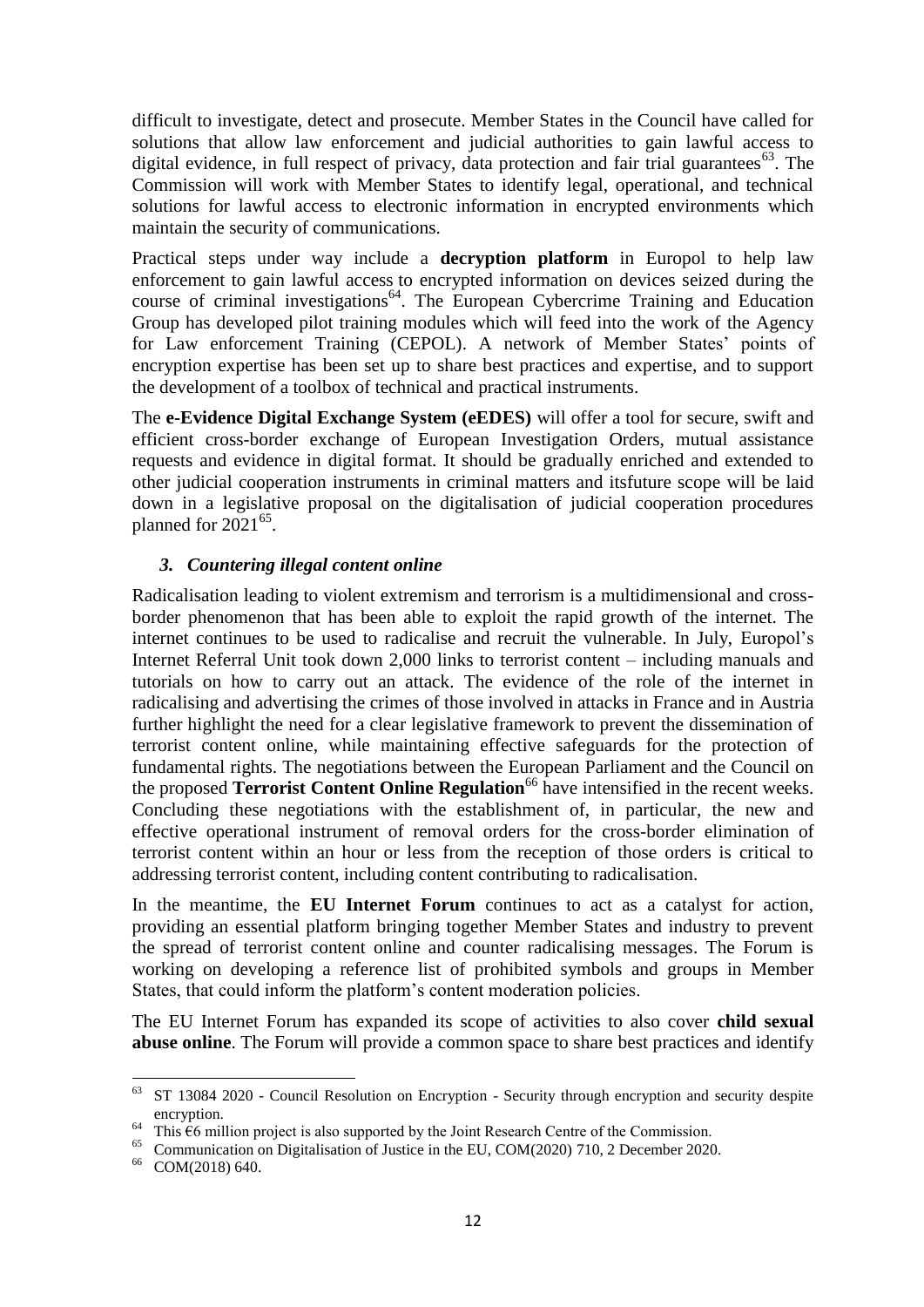obstacles faced by both private and public actors, to increase mutual understanding and find solutions together. It also enables high-level political coordination to maximise the efficiency and effectiveness of action. A technical expert process was created under the EU Internet Forum composed of academia, industry, public authorities and civil society organisations to map and preliminarily assess possible technical solutions to detect and report child sexual abuse in end-to-end encrypted electronic communications. Such technical solutions should not weaken encryption. This approach complements other elements of the fight against child sexual abuse, both online and offline, as described above.

The Commission has also continued to share EU expertise and experience as part of the Independent Advisory Committee of the newly established **Global Internet Forum to Counter Terrorism** and as Co-lead, together with Microsoft, of the Crisis Response Working Group. Together with Europol, the Commission continued to support Member States in the implementation of the **EU Crisis Protocol.** The EU Internet Referral Unit hosted a second tabletop exercise on 23 November 2020, to prepare guidelines to improve operational responses and real-time coordination between Member States and Online Service Providers.

In June 2020, the Commission published the results of the latest monitoring exercise on the implementation of the **Code of conduct on countering illegal hate speech online**<sup>67</sup>. This showed that on average, IT companies assess 90% of flagged content within 24 hours and remove 71% of the content deemed to be illegal hate speech. However, it also identified shortcomings in transparency and feedback to users. The implementation of the Code of Conduct over the past four years was also fed into reflections on how to address illegal content online while protecting freedom of expression in the forthcoming proposal for a Digital Services Act. In the 2020 State of the Union Address, President von der Leyen also announced that by the end of 2021, the Commission will propose to extend the list of EUlevel crimes under Article 83(1) TFEU to hate crime and hate speech<sup>68</sup>.

# 4. *Hybrid threats*

In recognition of the evolving nature of hybrid threats, the Council established in July 2019 a **Horizontal Working Party on Enhancing Resilience and Countering Hybrid Threats**. Its main objective is to support strategic and horizontal coordination among Member States in the field of State and societal resilience, improving strategic communication and countering disinformation. Work has included follow-up to the hybrid risk surveys<sup>69</sup>, as well as looking specifically at hybrid threats and disinformation in neighbourhood partner countries. The activities of the Horizontal Working Party have been presented in an Annual Report adopted on 14 September 2020.

In December 2019, the Council adopted 'Conclusions on Complementary Efforts to Enhance Resilience and Counter Hybrid Threats<sup>70</sup>, calling for a comprehensive approach to security and to counter hybrid threats, working across all relevant policy sectors in a more strategic, coordinated and coherent way. Two key follow-up steps took place in July 2020. First the Commission services and the EEAS prepared a **mapping of measures and** 

<sup>67</sup> <sup>67</sup> [https://ec.europa.eu/info/policies/justice-and-fundamental-rights/combatting-discrimination/racism-and](https://ec.europa.eu/info/policies/justice-and-fundamental-rights/combatting-discrimination/racism-and-xenophobia/eu-code-conduct-countering-illegal-hate-speech-online_en)[xenophobia/eu-code-conduct-countering-illegal-hate-speech-online\\_en.](https://ec.europa.eu/info/policies/justice-and-fundamental-rights/combatting-discrimination/racism-and-xenophobia/eu-code-conduct-countering-illegal-hate-speech-online_en)

 $\overline{\text{Also set out in more detail in the LGBTIQ Equality strategy 2020-2025 (COM(2020) 698)}}$ .

<sup>&</sup>lt;sup>69</sup> Action 1 of the 2016 Joint Framework on countering hybrid threats, see JOIN/2016/018.

<sup>70</sup> Council Conclusions 14972/19.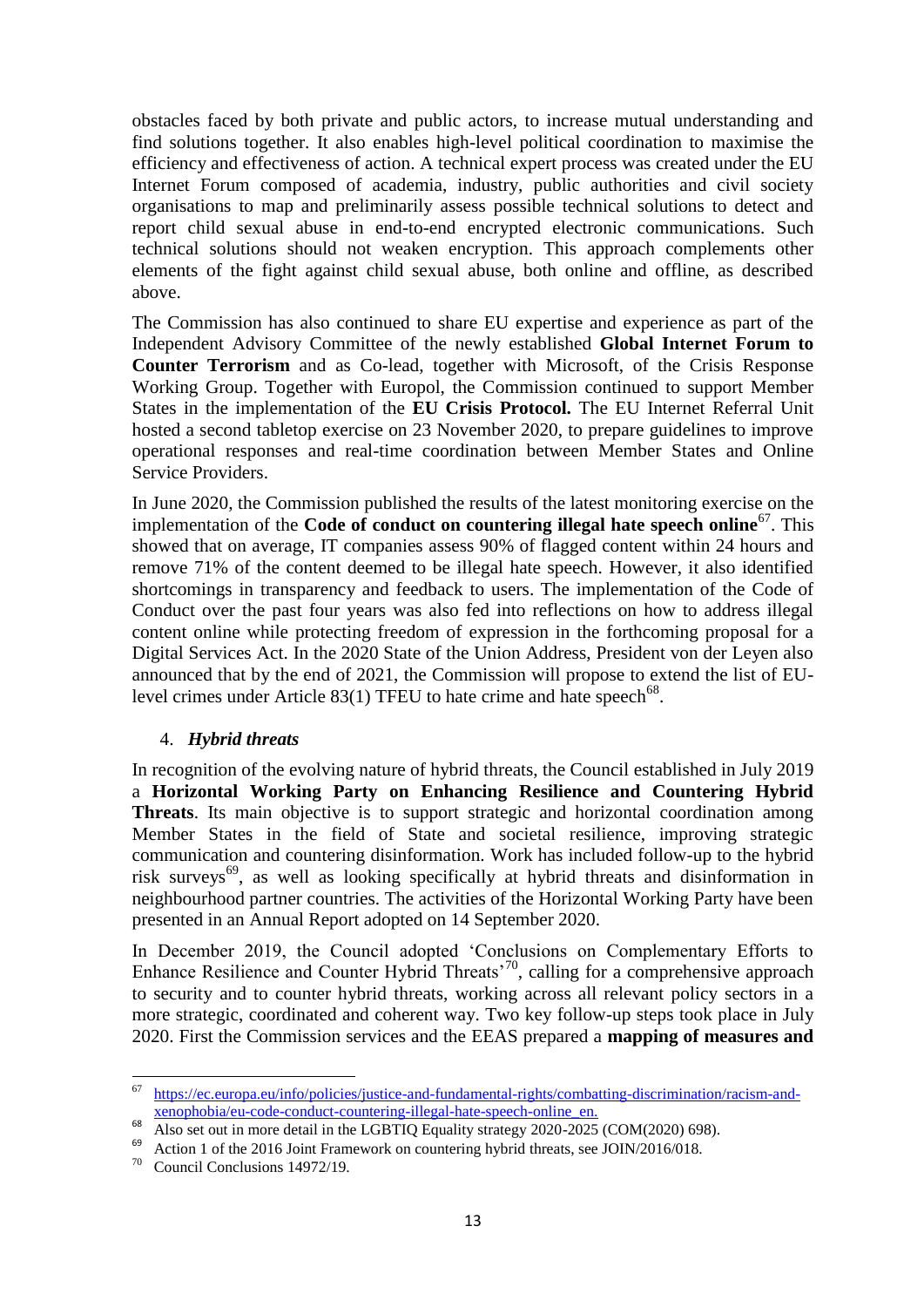**documents relating to EU response to hybrid threats<sup>71</sup>. The mapping provides an** overall inventory of countering hybrid threats-related measures at EU level and corresponding policy documents. It serves as a starting point to create a restricted online platform as one-stop-shop of all hybrid threats-related measures, policy and legislative documents, as well as relevant studies. Second, the latest annual **report on countering hybrid threats**<sup>72</sup> looked at the implementation covering situational awareness, building resilience, preparedness and crisis response, as well as international and in particular EU-NATO cooperation in countering hybrid threats. While the report notes some progress in terms of EU level coordination, the unprecedented scale and diversity of hybrid threats today needs further steps at EU approach level to integrate the external and internal dimension in a seamless flow and support Member States efforts to counter hybrid threats and strengthen their resilience.

In parallel, work is under way on the implementation of the measures laid down in the new Security Strategy to mainstream hybrid considerations into policy making, develop a restricted online platform, establish sectorial EU resilience baselines, as well as streamline information flows to further enhance situational awareness<sup>73</sup> This builds on the **EU Hybrid Fusion Cell** (HFC) established within the EU Intelligence and Situation Centre (EU INTCEN), which remains the main EU focal point for hybrid threat assessments. It has now produced more than 180 written reports on hybrid and cyber threats. One of the HFC projects is the **Hybrid Trends Analysis**<sup>74</sup> which provides data on topics such as: recurrent analysis of emerging actors' hybrid activities; foreign intelligence activities against the EU Member States, institutions, partners and interests; and hybrid state and non-state actors exploitation of the COVID-19 pandemic.

**EU-NATO cooperation** (under the comprehensive framework provided by the Warsaw and Brussels Joint Declarations of 2016 and 2018) has further intensified, as highlighted in the fifth Progress Report of June 2020, with staff-to-staff interaction and concrete deliverables in the areas of hybrid threats, cyber defence and capacity-building<sup>75</sup>. It is crucial to develop a single methodology across sectors for the work on hybrid resilience baselines, to address the risk of fragmented and duplicating policies, tools and actions. The European Centre of Excellence for Countering Hybrid Threats in Helsinki was also involved in this cooperation. Cooperation with NATO has been stepped up in the COVID-19 crisis, including on pandemic-related disinformation and addressing hostile information activities.

In general, the COVID-19 pandemic has highlighted the rapidly evolving risks of **disinformation** and the real risk to people's lives<sup>76</sup>. On 10 June 2020 the Commission and

 $71\,$ SWD(2020) 152, Joint Staff Working Document, Mapping of measures related to enhancing resilience and countering hybrid threats.

<sup>72</sup> SWD(2020) 153, Joint Staff working document, Report on the implementation of the 2016 Joint Framework on countering hybrid threats and the 2018 Joint Communication on increasing resilience and bolstering capabilities to address hybrid threats.

<sup>&</sup>lt;sup>73</sup> For example, in 26 November 2020, the Joint Research Centre proposed a new framework to raise awareness of threats: https://ec.europa.eu/jrc/en/news/jrc-framework-against-hybrid-threats

<sup>&</sup>lt;sup>74</sup> The Hybrid Trends Analysis is a tool to be used alongside national systems to monitor the scale and intensity of hybrid threats in the political/diplomatic, military, economic, information, intelligence, cyber, social, energy and infrastructure domains.

<sup>&</sup>lt;sup>75</sup> Cooperation between staffs in the field of cyber security and defence has further intensified through work on consistent concepts and doctrines, exercises, exchanges of information and cross-briefings.

<sup>&</sup>lt;sup>76</sup> Real-world consequences included the arson of telecommunications infrastructure and misleading health information with direct consequences.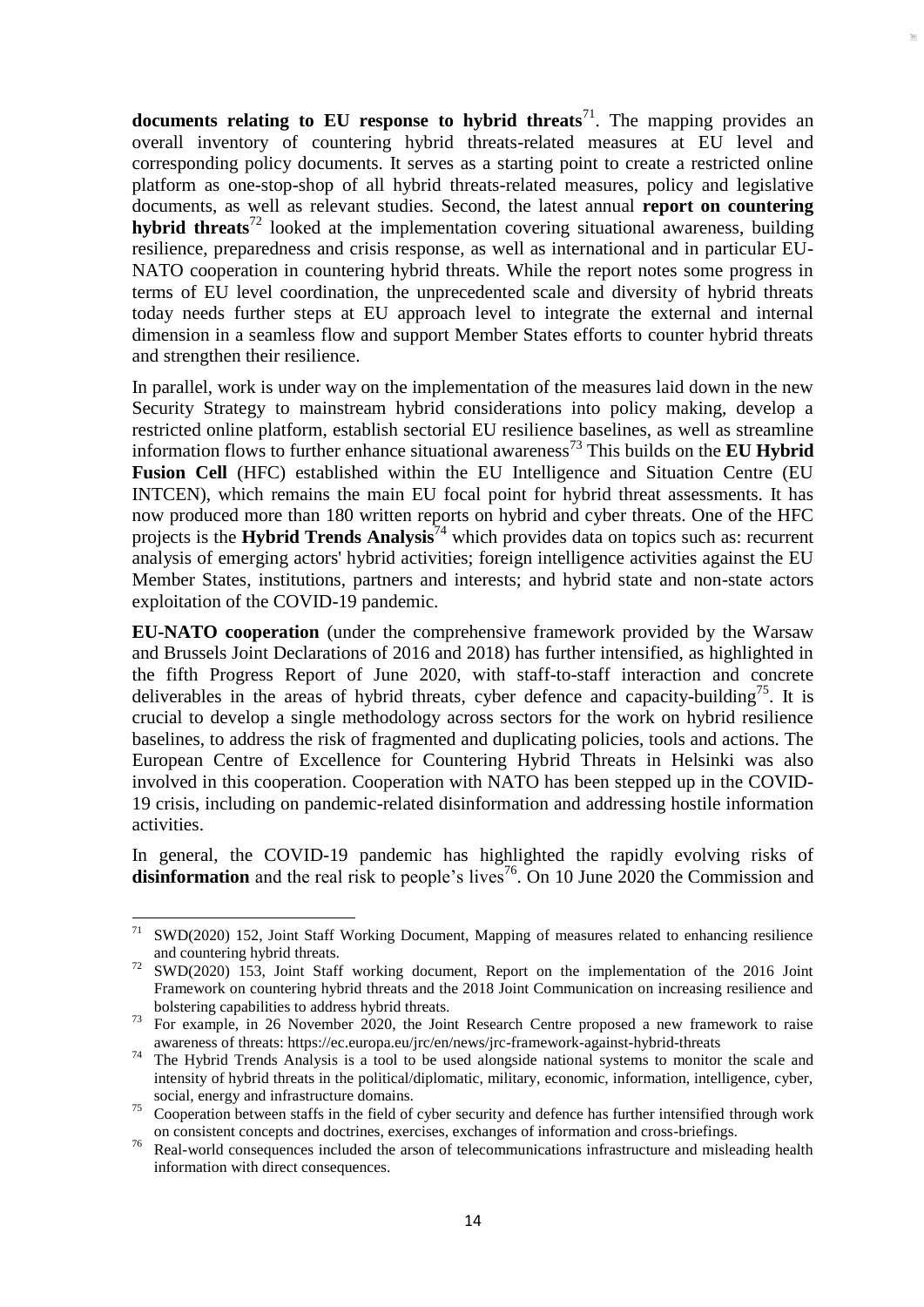the High Representative adopted a **Joint Communication on COVID-19 and**  disinformation<sup>77</sup> to point out the specific risks of COVID-19 disinformation and what action should be taken. This involved action by major online platforms to develop policies to address the threat, and intensified monitoring of platforms' action as well as dedicated cooperation through the EEAS-managed Rapid Alert System. The pandemic sparked more efforts to tackle disinformation, and more public awareness. In the first half of 2020, the **EUvsDisinfo** public database of disinformation cases has added 1963 new pro-Kremlin related disinformation cases, of which close to one-third have been related to the COVID-19 infodemic. From mid-March to the end of April 2020, more than 10.000 people visited the website daily, and overall number of visitors grew by 400% compared to the same period in 2019. The EU response included targeted communication campaigns<sup>78</sup> and providing factual information about the pandemic.

The lessons learned have been fed into the development of the **European Democracy**  Action Plan adopted on 2 December 2020<sup>79</sup>. This sets out key steps to reinforce the resilience of the EU's democratic fabric by promoting free and fair elections, addressing strains facing a free and independent media, and combating disinformation. This last aspect will build on the 2018 Action Plan against Disinformation<sup>80</sup> as the basis for increased EU action to tackle disinformation and for how to engage key stakeholders in civil society as well as private industry. It also looks forward to the next step with the **Code of Practice on Disinformation**, following the September 2020 assessment of the effectiveness of the Code<sup>81</sup>. The Code has been an important and necessary step towards creating a more transparent and accountable online platform ecosystem, but would be more effective with more uniform definitions, more consistent implementation, and more action to address specific areas such as micro-targeting. Another key tool that is now at the EU's disposal is the **European Digital Media Observatory,** which became operational as of June 2020. It brings together key stakeholders working on disinformation including fact-checkers and academic researchers.

# **IV PROTECTING EUROPEANS FROM TERRORISM AND ORGANISED CRIME**

# 1. *Terrorism and radicalisation*

Recent attacks have shown once again that the terrorist threat in the EU remains high. The murder of a teacher in Conflans-Sainte-Honorine on 16 October 2020 was followed by the killing of three people in the church of Notre-Dame of Nice on 29 October. On 2 November, a terrorist attack in Vienna killed four people, and left 23 wounded. On 13 November, the Council adopted a Joint Declaration by EU Home Affairs Ministers on the recent terrorist attacks in France and Austria.<sup>82</sup> These recent jihadist-inspired attacks come on top of a rising threat from violent right-wing extremists and other forms of terrorism.

<sup>77</sup>  $^{77}$  JOIN(2020) 8, Joint Communication, Tackling COVID-19 disinformation - Getting the facts right.

<sup>78</sup> For example, the 'Think before you share' campaign was launched to provide advice how to limit the spread of disinformation to young audiences and multipliers in the EU's Eastern Partnership countries, reaching over 500.000 views on social media platforms.

<sup>79</sup> COM (2020) 790.

<sup>80</sup> JOIN(2018) 36 Joint Communication, Action Plan against Disinformation.

<sup>81</sup> SWD(2020) 180.

<sup>&</sup>lt;sup>82</sup> Joint Statement by the EU Home Affairs Ministers on the recent terrorist attacks in Europe, 13.11.2020, 12634/20.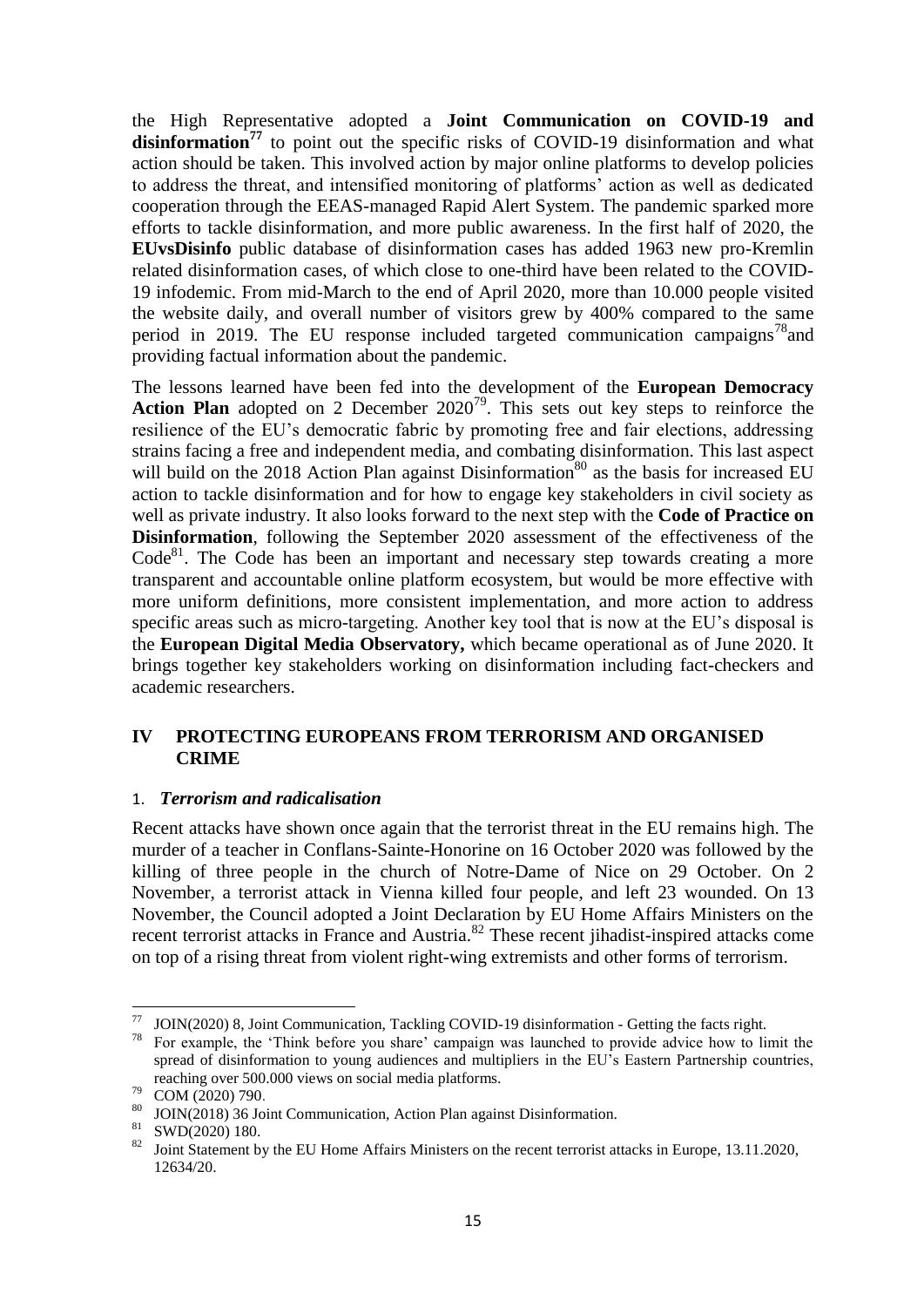To further support Member States in the fight against terrorism and radicalisation, the Commission is adopting today a **Counter-Terrorism Agenda for the EU**<sup>83</sup>. This Agenda builds on existing policies and instruments and will strengthen the EU's framework to further improve on anticipating threats and risks, preventing radicalisation and violent extremism, protecting people and infrastructures, including through external border security, and effective follow-up after attacks. It also outlines the way forward to improve law enforcement and judicial cooperation, and the use of technologies and sharing of relevant information across the EU, including for those performing checks at the external borders. Implementation and enforcement of legislation remains key.

Prevention is key to fighting terrorism. EU efforts in the field of **prevention of radicalisation** build on the solid experience gained so far in the support to first line practitioners and policy makers. On 24 November, the Commission adopted a new **Action Plan on Integration and Inclusion**<sup>84</sup>. It is critical in the fight against radicalisation to work harder to bring communities together. A more cohesive and inclusive society can help prevent the spread of extremist ideologies that can lead to terrorism and violent extremism. Support to the **Radicalisation Awareness Network** includes a further €30m contract in January 2020 for the next four years of help to practitioners on the ground, as well as extra support to support policy makers and researchers. These and other instruments, such as the **EU Internet Forum**, will enable the Commission to address the priority actions highlighted in the 2021 Strategic Orientations on a coordinated EU approach to the prevention of radicalisation, developed with Member States. They are complemented by actions in the Counter-terrorism Agenda to counter extremist ideologies online, step up efforts in prisons and on rehabilitation and reintegration including for foreign terrorist fighters, and to strengthening support to local actors and building more resilient communities.

The **Directive on combating terrorism**<sup>85</sup> adopted in March 2017, is the main criminal justice instrument at EU level to counter terrorism. It sets minimum standards for defining terrorist and terrorism-related offences and for sanctions, while also giving victims of terrorism rights to protection, support and assistance. On 30 September 2020, the Commission adopted a [report](https://ec.europa.eu/home-affairs/sites/homeaffairs/files/e-library/documents/policies/crisis-and-terrorism/report_on_transposition_of_directive_2017.541.on_combatting_terrorism.pdf) 86 assessing the measures that Member States have taken to comply with the Directive. It concludes that transposition into national law helped strengthen Member States' criminal justice approach to terrorism and the rights afforded to victims of terrorism, but that gaps remain. For example, not all Member States criminalise in their national law all the offences listed in the Directive as terrorist offences, as well as the provisions to criminalise travel for terrorism purposes and address the financing of terrorism, as well as to support victims. An evaluation report on the Directive will be adopted later in 2021.

The EU continues to work to support Member States to deny terrorists the means to attack and to support implementation of the rules. The Regulation on the marketing and use of **explosives precursors** adopted in June 2019<sup>87</sup> will start to apply as of 1 February 2021. To help national authorities and the private sector implement the Regulation, in June 2020 the

<sup>83</sup> COM (2020) 795.

<sup>84</sup> COM(2020) 758.

<sup>&</sup>lt;sup>85</sup> Directive (EU) 2017/541.

COM (2020) 619.

<sup>87</sup> Regulation (EU) 2019/1148.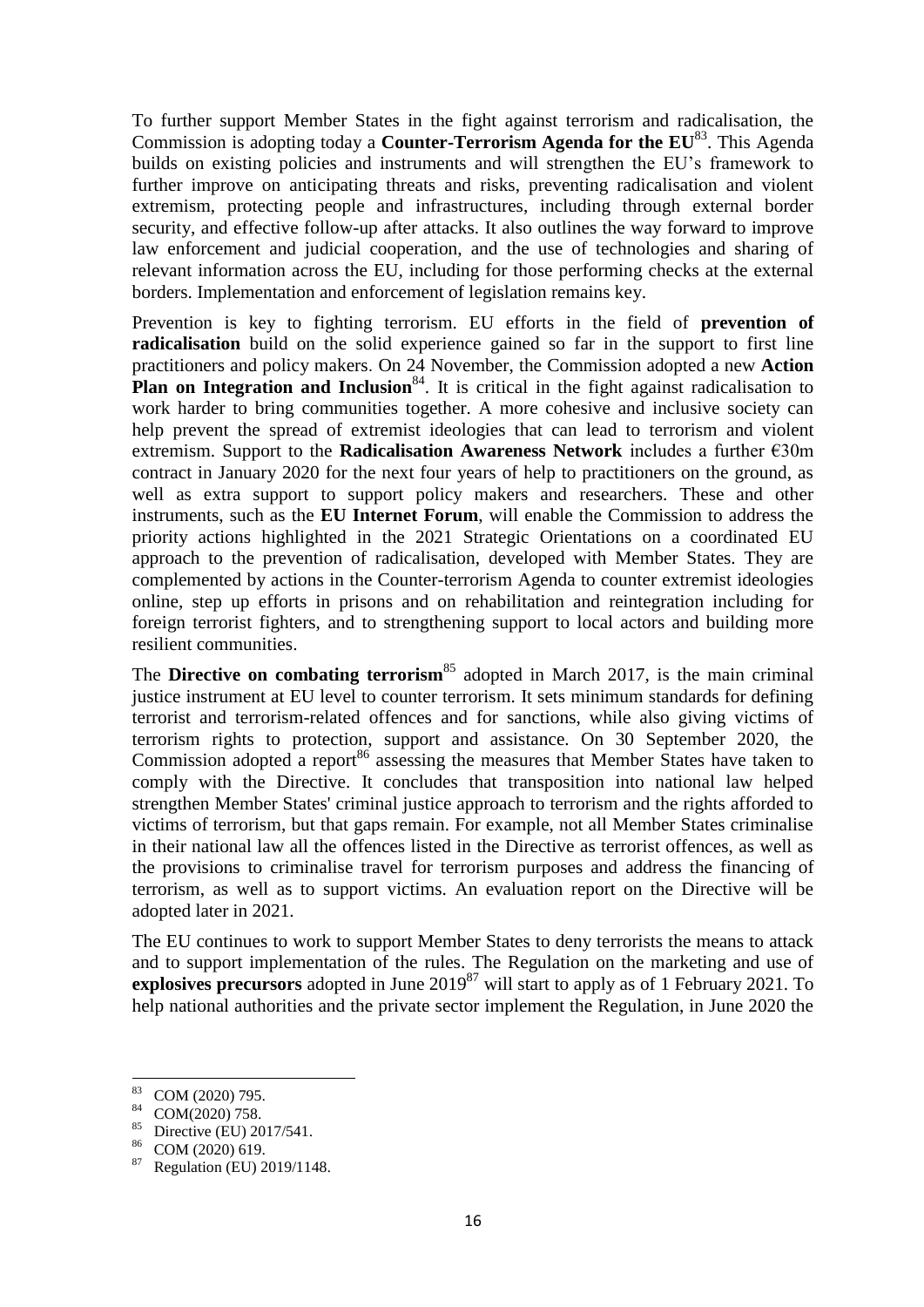Commission published a set of guidelines<sup>88</sup>. In addition, the Commission established a programme in June 2020<sup>89</sup> to monitor the outputs, results and impact of the Regulation.

In November 2019 the Commission invited Member States to assess the implementation of the 2017 Action Plan to enhance preparedness against **chemical, biological, radiological and nuclear (CBRN)** risks<sup>90</sup>. The overall conclusion was that a majority of actions have been implemented. In the beginning of 2020 the Commission, in cooperation with national experts, established a list of high risk chemicals of concern. This was the basis for engagement with equipment manufacturers with a view to improve detection capabilities. Recently, the Commission launched a study into the feasibility of restricting access to some of these chemicals. Work is also ongoing as part of the Union Civil Protection Mechanism, and additional CBRN response capacities are being discussed with Member States in the fields of Decontamination, Detection, Surveillance and Monitoring, as well as stockpiling.

On 12 October 2020, the Council decided to extend the sanctions regime against the proliferation and use of chemical weapons by one year<sup>91</sup>, allowing the EU to impose restrictive measures on persons and entities involved in the development and use of chemical weapons.On 14 October 2020 the Council adopted restrictive measures against six individuals and one entity involved in the assassination attempt on Alexei Navalny, who was poisoned with a toxic nerve agent of the "Novichok" group on 20 August 2020 in  $Russia<sup>92</sup>$ .

**Financial information** is also crucial to allow for the identification of terrorist networks, as terrorists rely on finance for travel, training and equipment, and **counter-terrorist financing** efforts are essential to counter-terrorism investigations. Key issues include exploiting existing tools and intelligence to their full potential, properly implementing internationally agreed standards, and addressing the evolving challenges posed by emerging technologies and social media platforms<sup>93</sup> (see below).

The **transport** network has been and continues to a target for terrorism. EU efforts include a risk-based assessment approach to protect the aviation sector  $94$ . Conflict zones pose a serious risk to civil aviation and information and risk assessment sharing is instrumental to risk mitigation<sup>95</sup>. The EU **Conflict Zone Risk Assessment** Information Alerting System is recognized as best practice and international standards on information sharing have been incorporated into EU legislation<sup>96</sup>. Based on the experience gained in the area of civil aviation, the Commission has extended the risk assessment based approach to other

<sup>88</sup> <sup>88</sup> Commission Notice - Guidelines for the implementation of Regulation (EU) 2019/1148 on the marketing and use of explosives precursors, OJ C 210/1, 24.6.2020.

 $89$  SWD(2020) 114 final.

<sup>&</sup>lt;sup>90</sup> COM(2017) 610 final.

<sup>91</sup> Council Decision (CFSP) 2020/1466 of 12 October 2020 amending Decision (CFSP) 2018/1544.

 $92$  Council Decision (CFSP) 2020/1482 of 14 October 2020 and Council Implementing Regulation (EU) 2020/1480.

<sup>93</sup> As set out by the EU in November 2019 at the *No Money For Terror* Ministerial Conference on Counter-Terrorism Financing hosted by Australia.

<sup>&</sup>lt;sup>94</sup> The integrated EU aviation security risk assessment process supports the decision making process in the area of air cargo security, aviation security standards and risks arising to civil aviation from conflict zones.

<sup>&</sup>lt;sup>95</sup> The tragic downing of the Ukraine International Airlines Flight 752 on 8 January 2020 further demonstrated the importance of information sharing and risks assessment for the security of civil aviation

https://eur-lex.europa.eu/legal-content/EN/TXT/PDF/?uri=CELEX:32019R1583.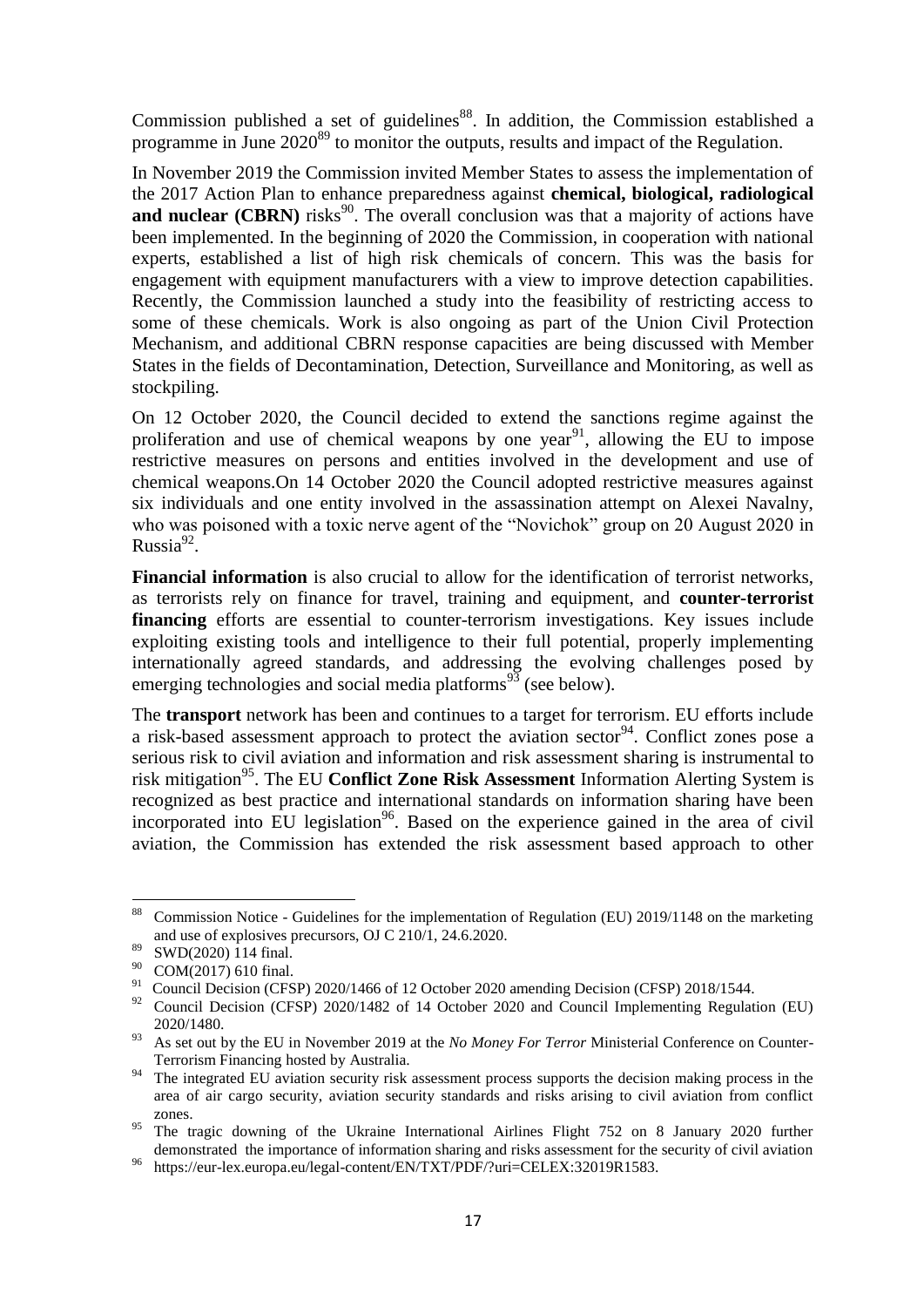transport modes. The implementation of the EU **Rail Security Action Plan**<sup>97</sup> is well under way and benefits from the expertise of the EU Rail Passenger Platform, a dedicated expert group established by the Commission. In the maritime domain, the risk assessment based approach is well known and applied, and the Commission works with Member States and stakeholders to reinforce passenger security. This is incorporated into the **EU Maritime Security Strategy** and its **Action plan**, revised in 2018, including also a security and defence dimension. This is set out in last implementation report, adopted and published on 23 October 2020<sup>98</sup>.

**Europol** provides support to Member States in investigations linked to terrorism through the **European Counter Terrorism Centre (ECTC)**. Member State requests for operational support to ECTC continued to increase, and ECTC is now part of nearly every major counter-terrorism investigation. During 2019, Europol supported a total of 632 different operations in the area of counter-terrorism. Member States investigators have also shown an increasing appreciation of this work, moving from a satisfaction level of 8/10 in 2018 to 9.1/10 in 2019. ECTC coordinated a total of 18 Action Days in 2019<sup>99</sup>.

**Eurojust** also supported 116 terrorism investigations in 2019 and 2020. Current work will lead to a legislative proposal on exchanges on digital cross-border terrorism cases to develop the Counter Terrorism Register launched in 2019<sup>100</sup>, as well as expanding work on right-wing and left-wing extremist groups.

On 30 July 2020, the Council last renewed the EU list of the persons, groups and entities subject to restrictive measures aimed at combating terrorism. The latest list contains 14 persons and 21 entities. On the same day, the Council imposed restrictive measures on one person under the ISIL (Da'esh)/Al-Qaida counter-terrorism sanctions regime. Currently there are five persons autonomously listed under this regime, which was renewed for one year on 19 October 2020.<sup>101</sup>

An important element of counterterrorism policy concerns the threats posed by **foreign terrorist fighters (FTFs)** currently in Syria and Iraq. While fully respecting the primary responsibility of Member States over these issues, support and cooperation at EU level helps Member States address common challenges: prosecution of those who have committed terrorist crimes, prevention of undetected entry into the Schengen Area and the reintegration and rehabilitation of returned foreign terrorist fighters. For instance, the Commission is working closely with Member States and key partner countries to ensure that battlefield evidence is shared and used effectively for identification, detection at EU's borders and prosecution. The [2020 Memorandum on Battlefield Evidence](http://www.eurojust.europa.eu/press/Documents/2020-09-14-Eurojust-Memorandum-on-Battlefield-Evidence.pdf)<sup>102</sup> published by Eurojust shows that while there are many challenges in obtaining such data and making sure it meets the criteria for admissible evidence, it can help to bring terrorist suspects to justice.

**<sup>.</sup>** COM 2018 (470) final.

<sup>98</sup> Report by Commission services, the European External Action Service and the European Defence Agency on the implementation of the revised EU Maritime Security Strategy Action Plan" SWD(2020) 252.

<sup>99</sup> 2019 Consolidated annual activity report, Europol, 9.06.2020.

<sup>&</sup>lt;sup>100</sup> The CTR is managed by Eurojust on a 24-hour basis and provides proactive support to national judicial authorities. This centralised information should help prosecutors to coordinate more actively and to identify suspects or networks being investigated in specific cases with potential cross-border implications. 101 Council Decisions (CFSP) 2020/1132, 2020/1126 and 2020/1516.

<sup>102</sup> https://www.eurojust.europa.eu/eurojust-memorandum-battlefield-evidence-0.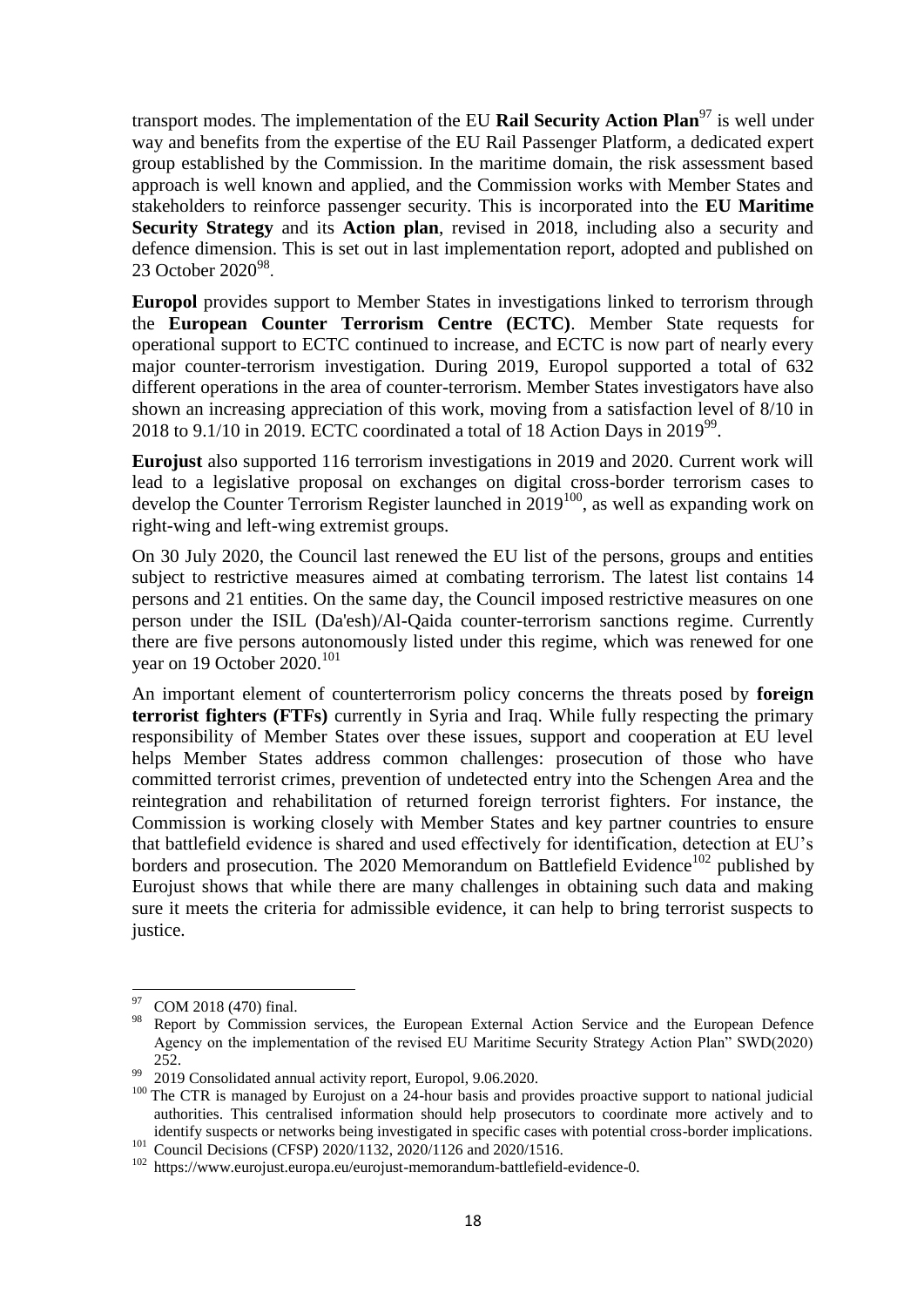The Commission is also facilitating a dialogue with Member States and humanitarian actors to provide a comprehensive and factual overview of the situation in the North East Syrian camps where European FTF family members are located. A particular focus is placed on the situation of children in the Syrian camps. The Commission also helps Member States to share experiences about national measures and mechanisms to better manage **the rehabilitation and reintegration** of returning FTFs, as well as children. The Radicalisation Awareness Network also runs study visits and provides tailor made advice to better deal with the challenges of convicted returnees in particular after release from prison, as well as the role of families and of local communities in reintegration efforts.

Counter-terrorism **partnerships and cooperation with third countries** and partners in the EU's neighbourhood is also essential to improve security inside the EU and to better link the internal and external dimensions of EU security policy. The Council has called for further strengthening of the EU's external counter-terrorism engagement<sup>103</sup> with a focus on the Western Balkans, North Africa and the Middle East, the Sahel region, the Horn of Africa and Asia. This work is taken forward making full use of external action tools, including high-level counter-terrorism dialogues and the network of 17 **counterterrorism/Security experts**<sup>104</sup> deployed in EU Delegations which has continued to provide support, facilitating cooperation and promoting capacity building. A reflection on the possibility to strengthen and to expand this network is currently ongoing.

The 2018 Joint Action Plan on Counter-terrorism for the **Western Balkans** and the accompanying bilateral arrangements signed in 2019 with each partner<sup>105</sup> provide a focus on a region of key significance for common security objectives and for the protection of people living in the EU. At the EU-Western Balkans Ministerial Forum on Justice and Home Affairs on 22 October 2020, the EU and the Western Balkans partners reaffirmed their commitment to implementing the Joint Action Plan's objectives beyond  $2020$ .<sup>106</sup> Cooperation with the Western Balkans includes managing the ongoing return of FTFs and their family members as well as a further integration into anti-radicalisation activities. The EU also maintains a regular engagement on counter-terrorism with the **Middle East,**  North Africa and Central Asia<sup>107</sup>. Work with Central Asia has focused on addressing chemical, biological, radiological and nuclear threats. The **EU-Gulf Cooperation Council** Joint Cooperation Committee met on 25 June 2020 and covered issues including countering radicalisation and tackling financing of terrorism and anti-money laundering, as well as cybersecurity and cooperation with Europol. The EU worked with NATO on a first-ever audit on chemical, biological, radiological and nuclear threats in one of the Gulf countries in late 2019. Overall, at the end of 2019, some €465 million was devoted to ongoing projects on counter-terrorism and the prevention of violent extremism outside the EU, a 15% increase from the previous year.

<sup>&</sup>lt;sup>103</sup> Council Conclusions (8868/20)on EU External Action on Preventing and Countering Terrorism and Violent Extremism (16 June 2020).

<sup>104</sup> Algeria, Bosnia-Herzegovina (regional for Western Balkans), Chad (regional for the Sahel), Ethiopia (liaison to the African Union), Indonesia (regional for Southeast Asia and liaison to ASEAN-ARF), Iraq, Jordan, Kenya (regional for the Horn of Africa), Kyrgyzstan (regional for Central Asia), Lebanon, Libya, Morocco, Nigeria, Pakistan, Saudi Arabia, Tunisia and Turkey.

<sup>105</sup> Serbia, North Macedonia, Bosnia and Herzegovina, Kosovo\*, Albania, and Montenegro.

<sup>106</sup> Joint Press Statement: [https://www.consilium.europa.eu/en/press/press-releases/2020/10/23/joint-press](https://www.consilium.europa.eu/en/press/press-releases/2020/10/23/joint-press-)statement-eu-western-balkans-ministerial-forum-on-justice-and-home-affairs/pdf.

<sup>&</sup>lt;sup>107</sup> Counter-terrorism action was for example highlighted in the new EU strategy on Central Asia. \*This designation is without prejudice to positions on status, and is in line with UNSCR 1244(1999) and the ICJ Opinion on the Kosovo declaration of independence.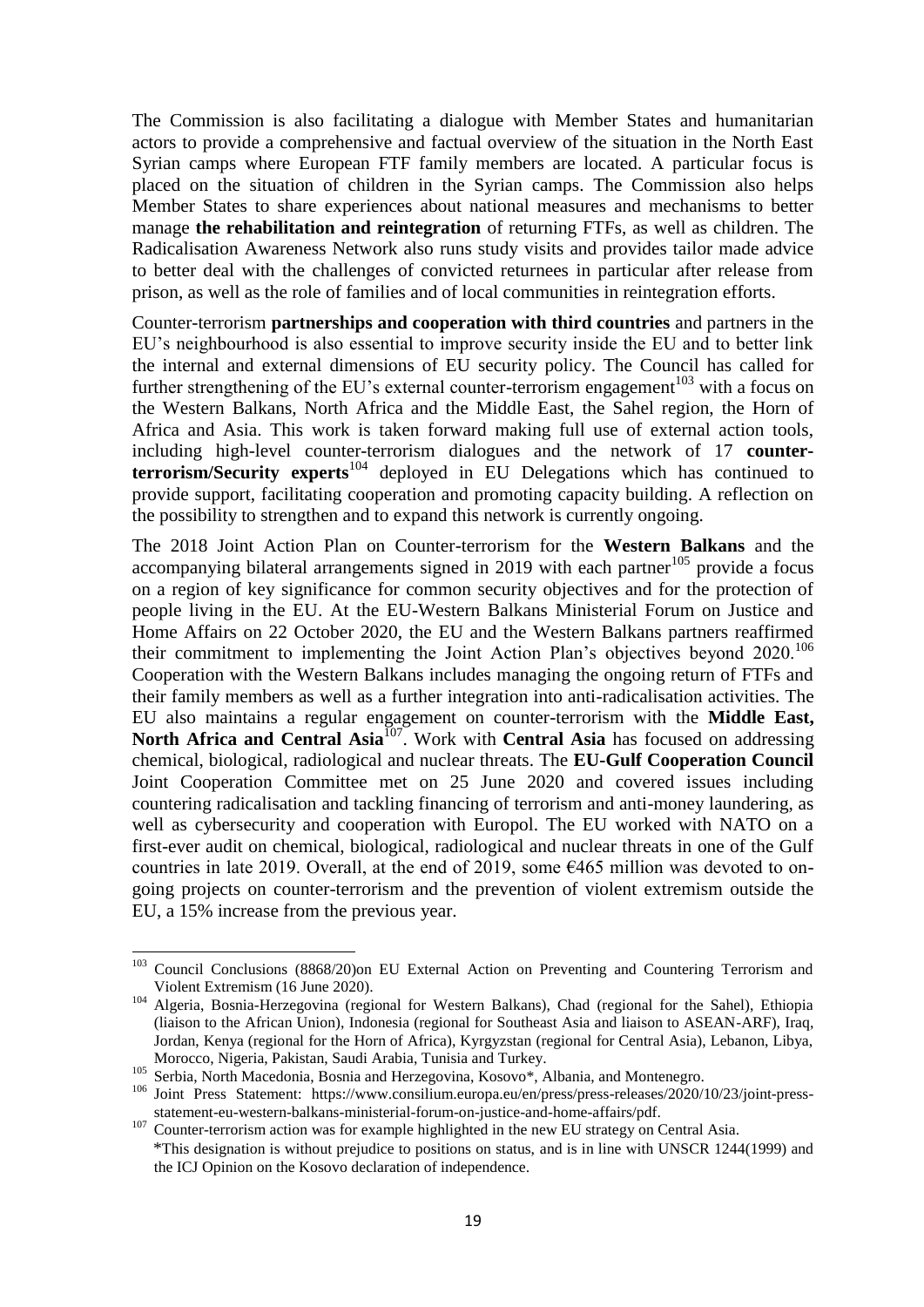The EU has also continued to deepen cooperation with the **United Nations** on counterterrorism<sup>108</sup>, notably with the UN Office of Counter-Terrorism and the Counter-Terrorism executive directorate, including though annual high-level dialogues and most recently through active participation in the virtual UN counter-terrorism week in summer 2020. The Commission has also closely followed the deliberations on a revision of the definition of terrorist offences in the **Council of Europe**'s Convention on the prevention of terrorism, encouraging close alignment with definitions in EU law. Good cooperation continued in the area of counter-terrorism and chemical, biological, radiological and nuclear materials between **NATO** and the EU, exchanging information on capacity-building to avoid duplication and ensure complementarity.

# *2. Fighting organised crime*

Organised crime is rising, becoming ever-more cross-border, and moving online.



*Europol, Serious and Organised Threat Assessment (SOCTA 2017)*

Commission action has included the fight against drugs, illegal firearms, financial crime, illegal import of cultural goods, human trafficking or environmental crime, supporting Member States law enforcement and judicial authorities in Member States as well as partners in the neighbourhood. Cooperation with third countries, in particular in the neighbourhood such as the Western Balkans, and international organisations, including the United Nations' Office on drugs and crime<sup>109</sup>, were also key.<sup>110</sup>

In 2019, **Europol Serious and Organised Crime Centre** received and processed almost 55,000 operational contributions, which represents an increase of 12% compared to 2018. With regards to the number of operations supported, the centre assisted countries in 726 cases<sup>111</sup>. It is also crucial that the EU's legislative framework on organised crime<sup>112</sup>, which seeks to harmonise Member State's laws on the criminalisation of offences linked to participation in a criminal organisation, and lays down penalties for these offences, is fully transposed in all Member States. The Commission has launched a study to analyse ways to enhance this legislation. Further steps on stepping up the fight against organised crime in

<sup>&</sup>lt;sup>108</sup> In 2019 a Framework for cooperation between de EU and the UN was signed on counter terrorism was signed [https://eeas.europa.eu/sites/eeas/files/2019042019\\_un-eu\\_framework\\_on\\_counter-terrorism.pdf.](https://eeas.europa.eu/sites/eeas/files/2019042019_un-eu_framework_on_counter-terrorism.pdf)

<sup>109</sup> A high-level EU-UNODC dialogue took place on 8 December 2020.

<sup>&</sup>lt;sup>110</sup> At the end of 2019, some  $\epsilon$ 830 million was devoted to ongoing actions on organised crime outside the EU.

<sup>111</sup> 2019 Consolidated Annual Report, Europol, June 2020.

<sup>&</sup>lt;sup>112</sup> Framework Decision 2008/841.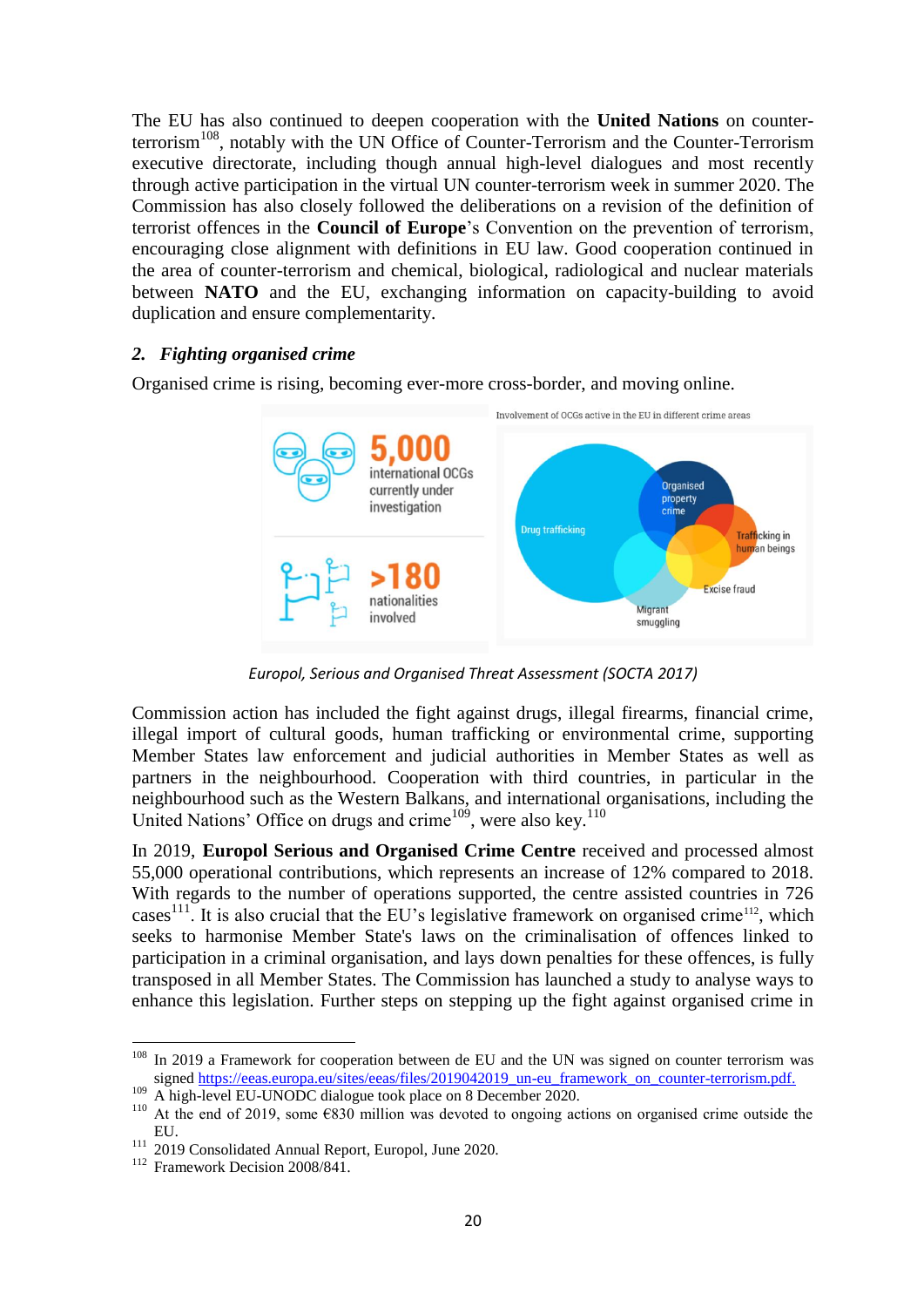the EU will be drawn together in the EU Agenda to tackle organised crime to be adopted in the first quarter of 2021.

The freezing and the confiscation of proceeds of crime are among the most effective means of combatting organised crime. The new **European Financial and Economic Crime Centre** (EFECC) established in June 2020 at Europol will enhance the operational support provided to Member States and EU bodies in the fields of financial and economic crime and promote the systematic use of financial investigations. Supporting EU efforts on more effective identification, freezing and confiscation of criminal assets, the Council adopted Conclusions in June 2020 on enhancing financial investigations to fight serious and organised crime.<sup>113</sup> In 2021, the Commission will review legislation on freezing and confiscation the proceeds of crime<sup>114</sup> and on Asset Recovery Offices.<sup>115</sup>

The fight against organised crime needs safeguards to ensure the work of law enforcement can operate effectively within essential boundaries, such as the protection of personal data. The 2016 Data Protection Law Enforcement Directive on the protection of natural persons regarding processing of personal data connected with criminal offences<sup>116</sup> protects fundamental right to data protection whenever personal data is used by criminal law enforcement authorities for law enforcement purposes. It ensures that the personal data of victims, witnesses, and suspects of crime are duly protected and facilitates cross-border cooperation in the fight against crime and terrorism. The deadline for the transposition of the Data Protection Law Enforcement Directive expired on 6 May 2018. To date, most Member States have adopted legislation transposing the Directive. However, some infringement procedures are still ongoing<sup>117</sup>. The Commission is currently assessing the conformity of national transposing laws with the Directive.

### *Fight against illegal drugs*

The Commission adopted in July 2020 a new **EU Agenda and Action Plan on Drugs**  2021-2025<sup>118</sup>, following on the current EU drugs strategies<sup>119</sup>. This sets out the political framework and priorities for action in the next five years. The main focus of the Agenda is on: (1) enhanced security measures against illicit trafficking of drugs from organised crime groups to external border management and illicit distribution and production; (2) increased prevention including awareness raising of the adverse effects of drugs, notably the intersection between drug use, violence and other criminality; and (3) addressing drug related harms through access to treatment, risk and harm reduction, and a balanced approach to the issue of drugs in prisons. On 30 November 2020 the Commission also adopted an evaluation of the EU drug precursor policy which concludes that additional action is needed to prevent access of organised crime groups in the EU to the chemicals they need to produce illegal synthetic drugs $^{120}$ .

<sup>&</sup>lt;sup>113</sup> Council conclusions 8927/20.

<sup>114</sup> Directive 2014/42/EU.

<sup>115</sup> Council Decision 2007/845/JHA.

<sup>&</sup>lt;sup>116</sup> [Directive \(EU\) 2016/680](http://eur-lex.europa.eu/legal-content/EN/TXT/?uri=uriserv%3AOJ.L_.2016.119.01.0089.01.ENG&toc=OJ%3AL%3A2016%3A119%3ATOC) on the protection of natural persons regarding processing of personal data connected with criminal offences.

<sup>&</sup>lt;sup>117</sup> Three Member States (Germany, Slovenia, Spain) are yet to notify full transposition despite infringement procedures. The Commission brought one case for non-transposition to the Court of Justice, and in May 2020 addressed supplementary reasoned opinions to the other two Member States for failing to fully transpose the Directive.

<sup>118</sup> COM(2020) 606.

<sup>&</sup>lt;sup>119</sup> The EU Drugs Strategy 2013-2020 and the EU Action Plan on Drugs 2017-2020.

<sup>&</sup>lt;sup>120</sup> COM(2020) 768 of 30 November 2020.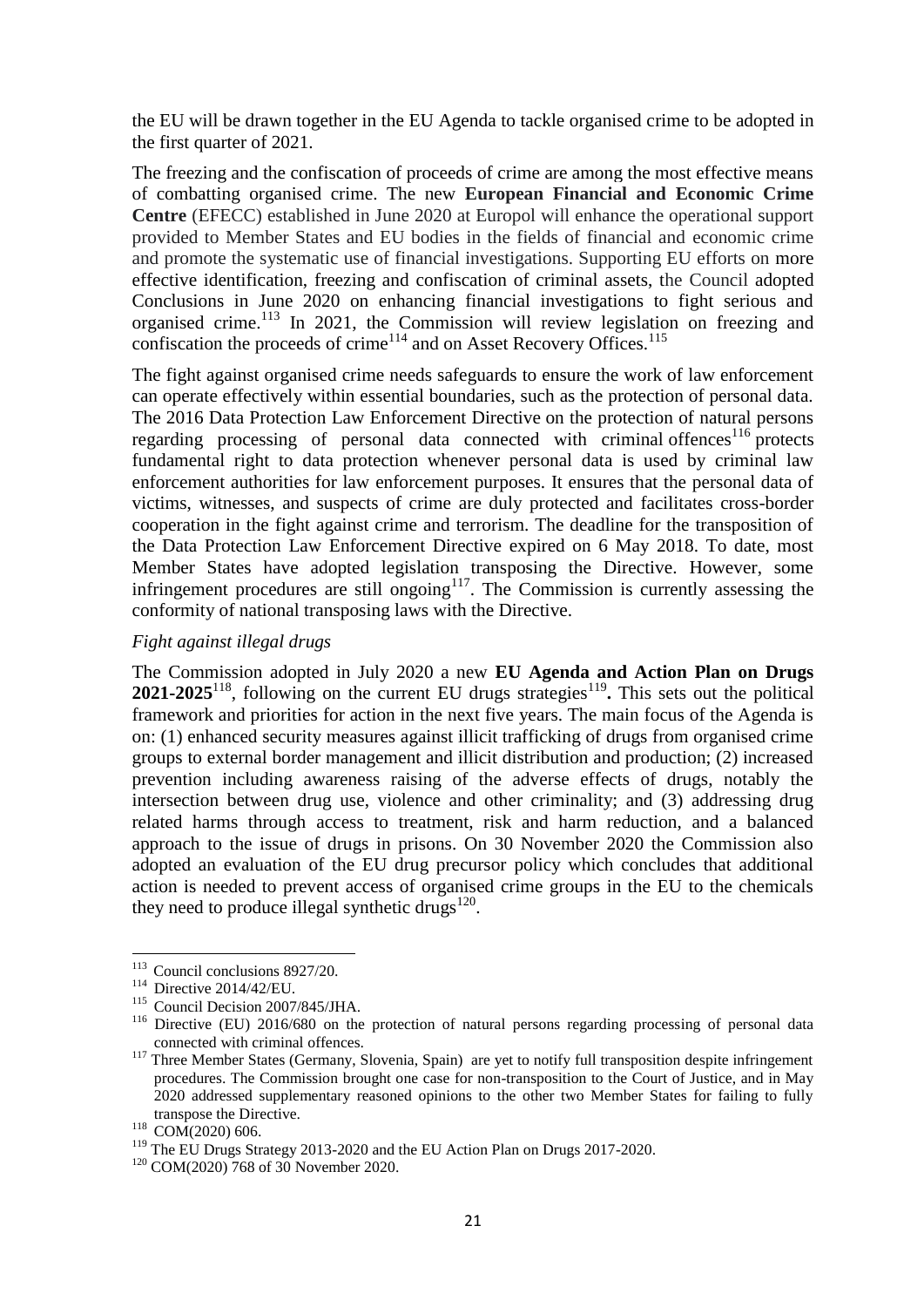The EU has also funded concrete projects to enhance the fight against drugs such as the Civil Society Forum on Drugs. The European Drug Report 2020 of the European Monitoring Centre for Drugs and Drug Addiction published on 22<sup>nd</sup> September 2020<sup>121</sup> shows recent drug use and market trends across the EU, Turkey and Norway. It shows an increase in cocaine availability with seizures at a record high amounting to 181 tonnes, an almost doubling of heroin seizures to 9.7 tonnes and high availability of high-purity drugs in the EU. It also explores the appearance of novel synthetic opioids, of particular health concerns and addresses the challenges caused by the COVID-19 pandemic.

Work against drugs is taken forward on several different levels. The **legislative package on new psychoactive substances** (NPS) was adopted in autumn  $2017^{122}$  and became fully applicable in November 2018. Five Member States are still under infringement procedure<sup>123</sup>. The first delegated act to define a new psychoactive substance (isotonitazene) as a drug has now been adopted.<sup>124</sup>

On the **international stage**, the EU has been active in the United Nations Commission on

Narcotic Drugs<sup>125</sup>, notably to update as regards the scheduling of new psychoactive substances<sup>126</sup> as well as for the re-scheduling of cannabis and cannabis-related substances<sup>127</sup>. Two new dialogues on drugs with China and Iran have been approved by the Council<sup>128</sup>, and the European Monitoring Centre for Drugs and Drug Addiction has moved ahead with working arrangements with third countries $^{129}$ .

# *Fight against financial crime*

New legislation has been adopted to enhance the fight against financial crime as well as money laundering. The directive facilitating the use of financial and other information for the prevention, detection, investigation or prosecution of



certain criminal offences was adopted in 2019 granting access to national centralised bank account registries to law enforcement authorities and Asset Recovery Offices for the purposes of fighting serious crime. The Directive also aims to improve cooperation between law enforcement authorities and Financial Intelligence Units (FIUs) and facilitate the exchange of information between FIUs. In June 2020, the Commission published a

<sup>&</sup>lt;sup>121</sup> European Drug Report 2020: Trends and Developments, EMCDDA, 22.09.2020.

<sup>&</sup>lt;sup>122</sup> Regulation (EU)  $2017/2101$ , and Directive (EU) 2017/2103,

<sup>&</sup>lt;sup>123</sup> Austria, Finland, Ireland, Portugal and Slovenia.

<sup>124</sup> C/2020/5897; OJ L 379, 13.11.2020, p. 55.

 $125$  A governing body of UN Office on Drugs and Crime (UNODC).

 $126$  COM(2019) 631.

<sup>&</sup>lt;sup>127</sup> COM(2019) 624 and COM(2020) 659.

<sup>&</sup>lt;sup>128</sup> The EU-China Summit of 16-17 July 2018 in Beijing resulted in an agreement to launch an annual EU-China Dialogue on Drugs. The modalities of the future dialogue were confirmed by COREPER on 30 October 2019. The Council approved the launch of a new EU-Iran dialogue on drugs on 5 March 2020.

<sup>&</sup>lt;sup>129</sup> Commission opinion regarding the draft working arrangement with Kosovo adopted on 14 April 2020, and on the one with Serbia adopted on 16 December 2019.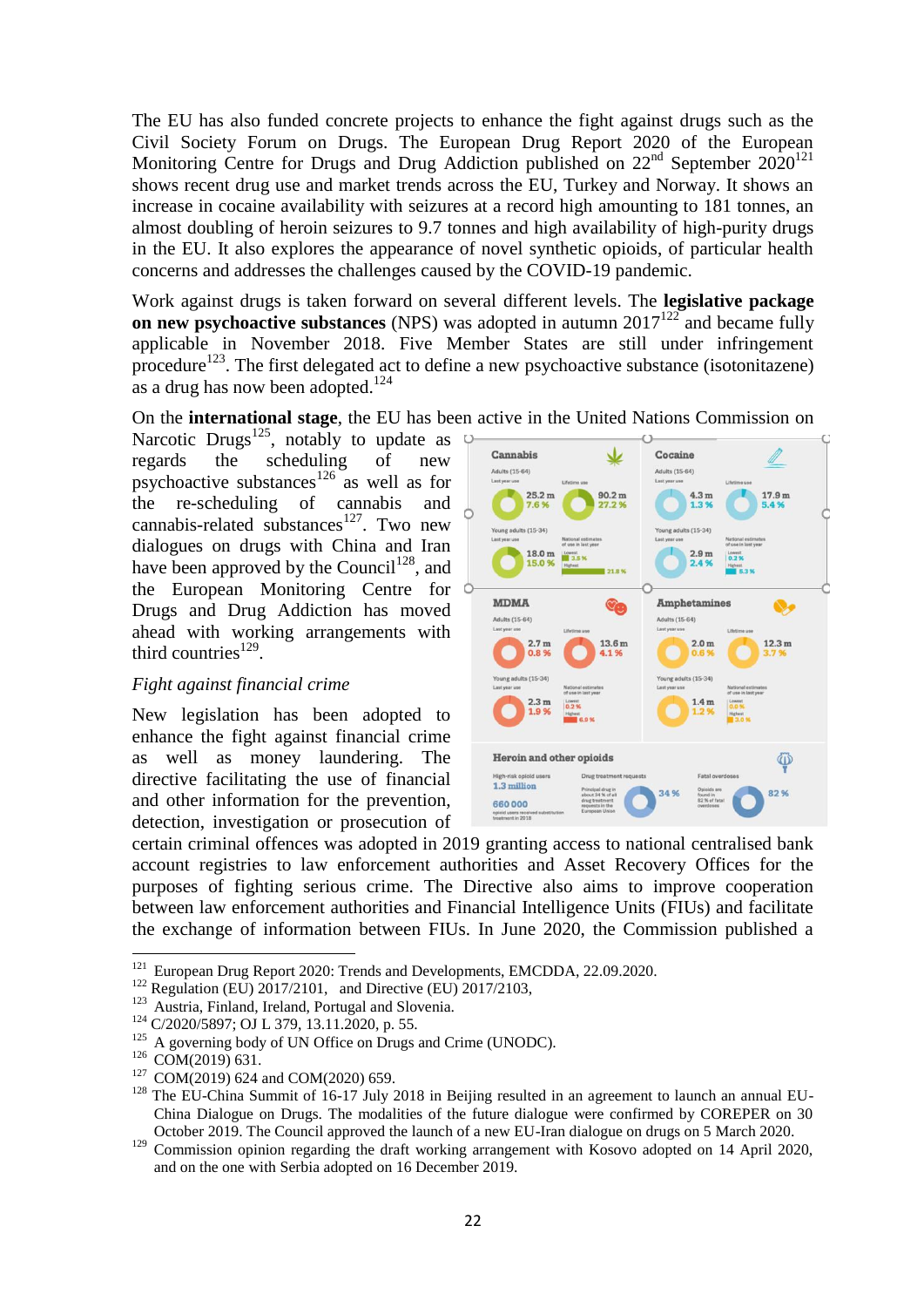report on "Asset recovery and confiscation: ensuring that crime does not pay"<sup>130</sup> This pointed to the potential for greater harmonisation in asset recovery regimes<sup>131</sup> to modernise EU legislation on asset recovery and strengthen national authorities' capacities in fighting organised crime. Further analysis of asset recovery through an external study has been launched. The regulation on the mutual recognition of freezing and confiscation orders $^{132}$ will apply from 19 December 2020 and will considerably enhance cooperation between Member States*.*

In May 2020, the Commission adopted **an action plan for a comprehensive Union policy on preventing money laundering and terrorism financing**<sup>133</sup> to enhance the EU framework. On 5 November, the Council adopted Conclusions on anti-money laundering and terrorism financing<sup>134</sup> notably asking the Commission to work on the adoption of a single rulebook, the establishment of an independent supervisor and coordination of Financial Intelligence Units. In line with the Council Conclusions on enhancing financial investigations<sup>135</sup>, the Commission is also assessing the need to interconnect centralised bank account registries, which would significantly speed up access to information of bank accounts for Financial Intelligence Units and law enforcement. In parallel, efforts continue to ensure that the latest EU standards are effectively implemented by Member States. Rules under the  $5<sup>th</sup>$  Anti- Money Laundering Directive aim to ensure the increased level of transparency of corporate ownership structures. The transposition deadline expired on 1 January 2020 and the Commission launched infringement proceedings against 16 Member States<sup>136</sup>. Another important measure is the new Cash Controls Regulation<sup>137</sup> adopted in October 2018 and applicable from 3 June 2021. It will improve the existing system of controls on cash entering or leaving the EU and implementing provisions are under preparation.

On the external front, efforts continue to support partner countries in addressing money laundering and terrorist financing. In this context, the EEAS and EU Delegations play a key role in promoting and supporting the political engagement with third countries and international organisations such as the Financial Action Task Force (FATF).

To complement this work, the Commission has launched a global facility to provide support to partner countries outside the EU to put in place effective anti-money laundering/countering terrorism financing frameworks in line with international standards. The €20m action also aims to encourage cooperation between financial, justice actors at national, regional and international levels.

# *Fight against corruption*

Corruption is a crime in itself and a key enabler of organised crime. The prevention and fight against corruption will be subject to regular monitoring and assessment of Member States legal framework under the newly established **Rule of law mechanism<sup>138</sup>**. The [first](https://ec.europa.eu/info/publications/2020-rule-law-report-communication-and-country-chapters_en) 

<sup>&</sup>lt;sup>130</sup> COM (2020) 2017.

<sup>&</sup>lt;sup>131</sup> Including the assessment of Directive 2014/42/EU and Council Decision 2007/845/JHA.

<sup>&</sup>lt;sup>132</sup> Regulation (EU) 2018/1805

<sup>&</sup>lt;sup>133</sup> C(2020) 2800 final.

 $134$  Council conclusions 12608/20.

<sup>&</sup>lt;sup>135</sup> Council conclusions 8927/20.

<sup>136</sup> Austria, Belgium, Cyprus, Czechia, Greece, Hungary, Estonia, Ireland, Luxembourg, Netherlands, Poland, Portugal, Romania, Slovakia, Slovenia, Spain, as well as the United Kingdom

<sup>&</sup>lt;sup>137</sup> [Regulation \(EU\) 2018/1672.](https://eur-lex.europa.eu/legal-content/EN/TXT/PDF/?uri=CELEX:32018R1672)

<sup>&</sup>lt;sup>138</sup> The European Rule of Law Mechanism provides a process for dialogue between the Commission and Member States, as well as the Council and the European Parliament, and national parliaments, civil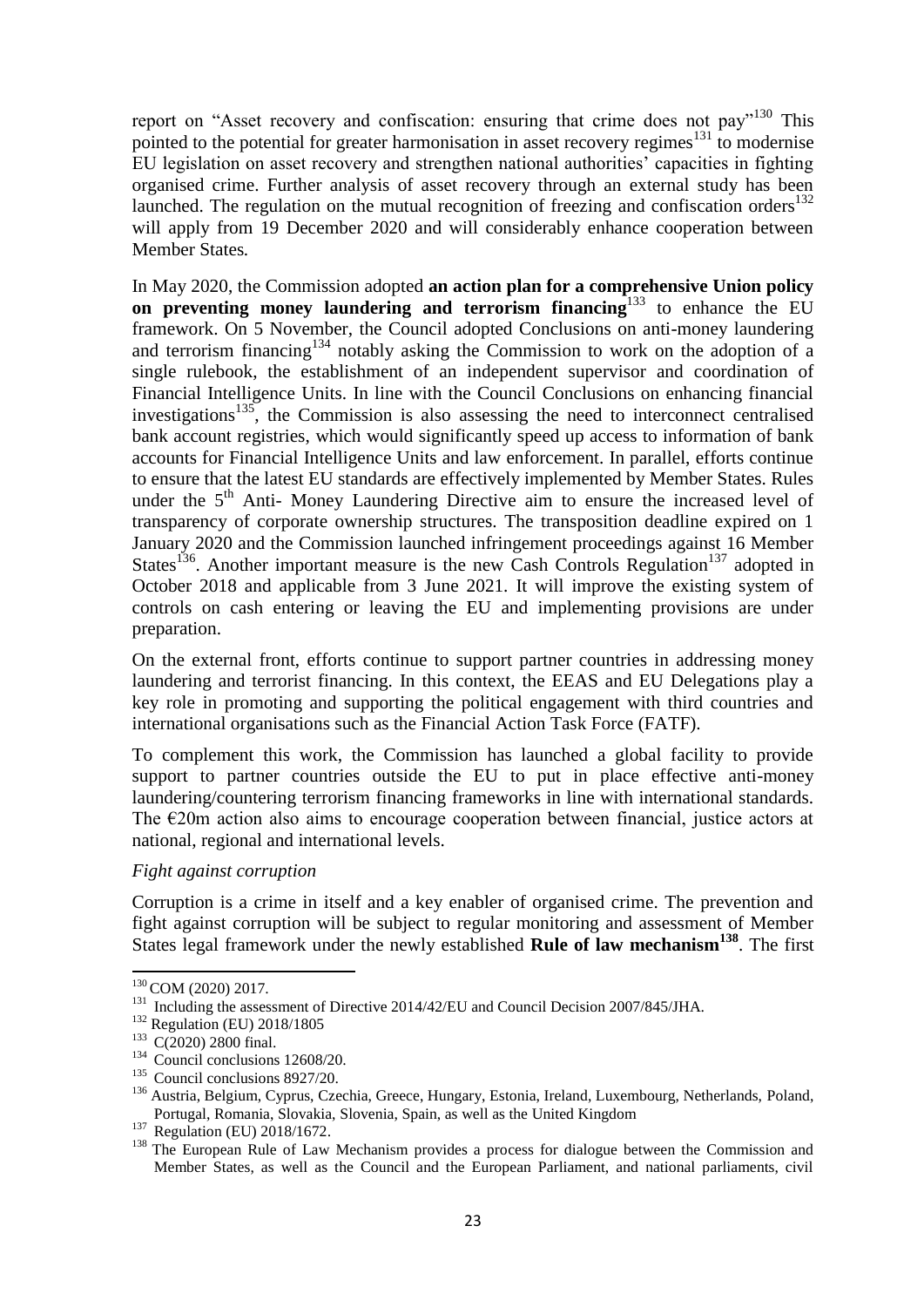[EU-wide report on the rule of law](https://ec.europa.eu/info/publications/2020-rule-law-report-communication-and-country-chapters_en) was adopted on 30 September  $2020^{139}$ . It showed that many Member States have high rule of law standards, but important challenges remain. The report covers all Member States with objective and factual annual assessments, with the goal of developing a stronger awareness and understanding of developments in the individual Member States as they occur, to be able to identify risks, develop possible solutions, and target support early on. The **European Public Prosecutor's Office** (EPPO) will tackle crime against the EU budget, at this stage in the participating 22 EU countries. It will have the power to investigate, prosecute and bring to judgment those responsible for criminal offences against the EU budget, such as fraud, corruption or serious cross-border VAT fraud. The EPPO should be operational in the first quarter of 2021.<sup>140</sup>

The Commission is currently assessing the transposition into national law of the rules laid down in the **Directive on the fight against fraud to the Union's financial interests** by means of criminal  $law<sup>141</sup>$  and has brought infringement procedures against those Member States that did not notify a full transposition<sup>142</sup>. In 2021, the Commission will adopt a report assessing the extent to which the Member States have taken the necessary measures in order to comply with the Directive.

### *Fight against trafficking in cultural goods*

The main objective of the **Regulation on the introduction and import of cultural goods<sup>143</sup>** adopted in June 2019 is to stop imports in the Union of cultural goods illicitly exported from their country of origin. To ensure its proper implementation, the Commission is currently preparing the adoption of implementing provisions, including for a centralised electronic system for the Import of Cultural Goods, which will allow the storage and exchange of information between Member States and the necessary import formalities<sup>144</sup>. A general prohibition rule will enter into force by the end of 2020, providing Member States customs with the legal means to control and act on for shipments which may contain cultural goods illicitly exported from their country of origin.

# *Fight against illegal firearms trafficking*

On 24 July 2020, the Commission published **a new 2020-2025 EU action plan on firearms trafficking.**<sup>145</sup> A High-level ministerial conference of EU and Western Balkan foreign affairs and home affairs ministries on 31 January 2020 had underlined the need for more action to fight illegal firearms trafficking. The Action Plan includes specific actions to improve the legal control of firearms, the knowledge of the firearm-related threat, law enforcement cooperation and international cooperation with a focus on south-east Europe. The Commission took steps to ensure that that Directive on control of the acquisition and

society and other stakeholders on the rule of law. The Rule of Law Reports are the core of this new process.

<sup>&</sup>lt;sup>139</sup> COM(2020) 580.

<sup>&</sup>lt;sup>140</sup> The Council Implementing Decision appointing the European Prosecutors entered into force on 29 July 2020. The European Prosecutors form the College held its first meeting on 28 September 2020. The EPPO will soon conclude working arrangements with Europol, Eurojust and OLAF.

<sup>&</sup>lt;sup>141</sup> Directive (EU) 2017/1371.

<sup>&</sup>lt;sup>142</sup> Infringement procedures currently remain open against Austria, Ireland, and Romania.

<sup>&</sup>lt;sup>143</sup> Regulation (EU) 2019/880

<sup>&</sup>lt;sup>144</sup> The ICG has to be established before 28 June 2025 at the latest. The Commission has adopted a first Progress Report on developing the ICG. [COM(2020) 342].

<sup>&</sup>lt;sup>145</sup> COM(2020)608: this new action plan integrates the franco-german initiative for the Western Balkan "Roadmap for a sustainable solution to the illegal possession, misuse and trafficking of SALW and their ammunition until 2024".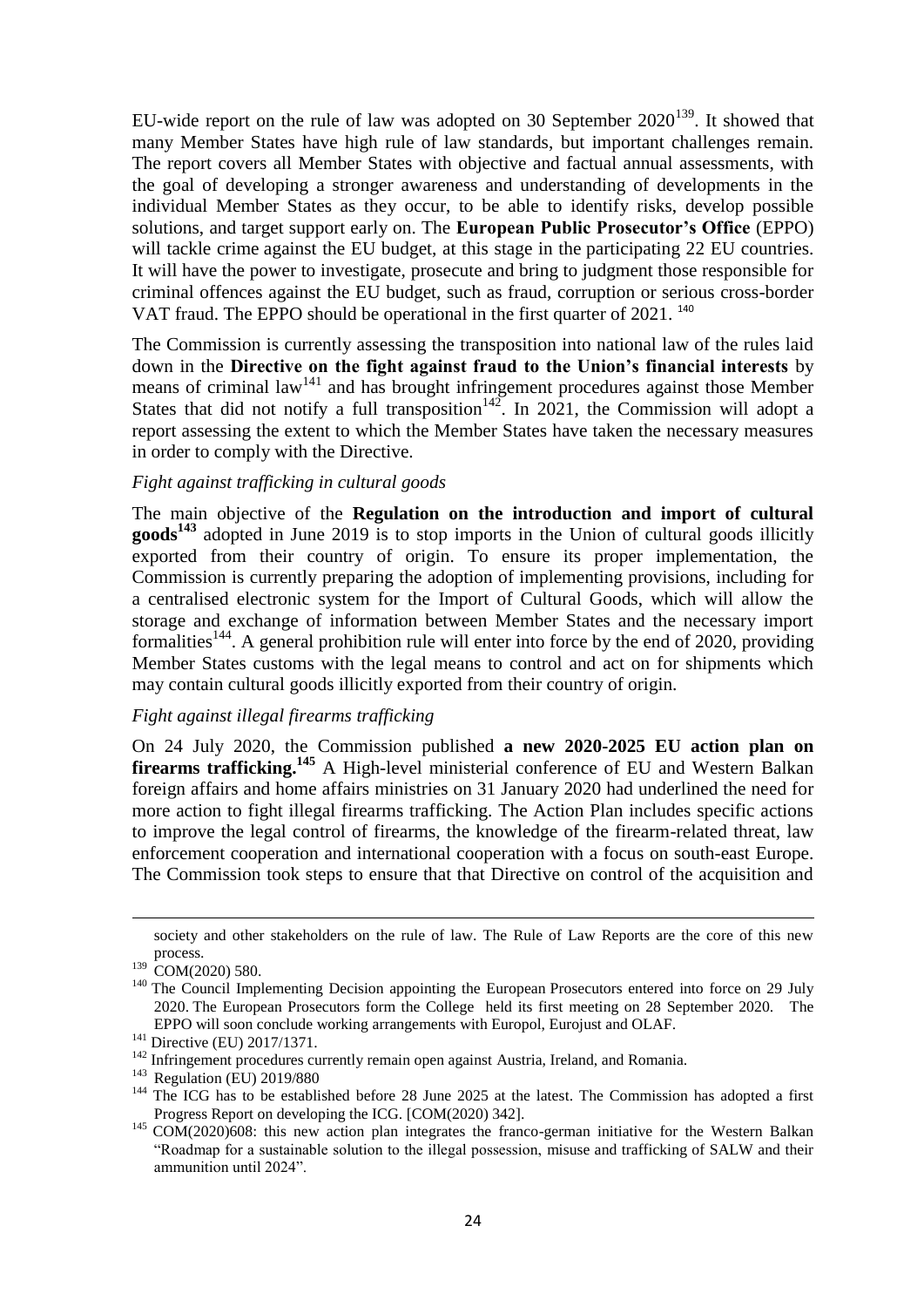possession of weapons adopted in May  $2017^{146}$  is fully transposed by Member States. However, 10 Member States are yet to notify the full transposition of the Directive<sup>147</sup> and a large majority of Member States have not transposed the implementing legislation that followed. The Commission has launched infringement procedures as a result<sup>148</sup>. The Commission is also assessing in detail the notified transposition measures and will report on the implementation of the Directive in the first half of 2021. The Commission has also started to assess the possible modernization of the legal framework on imports, exports and transit measures of firearms.<sup>149</sup>

### *Fight against trafficking in human beings*

The Security Union Strategy highlighted the need to develop a new strategic approach towards eradicating trafficking in human beings within the context of the Agenda on tackling organised crime. In addition, as laid down in Article 20 of the Anti-trafficking Directive<sup>150</sup> the Commission published in October 2020 its third report on the progress made in the fight against trafficking in human beings. $^{151}$ .

This shows advances in transnational cooperation, cross-border law enforcement and judicial operational actions; the setting-up of national and transnational referral mechanisms for victims and developing the knowledge base about trafficking. Member States make increasing use of EU Agencies to exchange information, carry out joint action and Joint Investigation Teams to fight trafficking in human beings both inside the EU and beyond<sup>152</sup>. Operational cooperation



technical specifications on marking and signal and alar

 $\overline{a}$ 

<sup>152</sup> For example, the European Labour Authority cooperated with Europol to combat trafficking in human beings in the EU for all forms of exploitation, including sexual and labour exploitation as well as all

<sup>&</sup>lt;sup>147</sup> These are Czechia, Denmark, Spain, Cyprus, Luxembourg, Hungary, Poland, Slovenia, Slovakia and Sweden

<sup>&</sup>lt;sup>148</sup> There are 25 ongoing regarding this Directive(Austria, Belgium, Bulgaria, Cyprus, Czechia, Denmark, Germany, Estonia, Greece, Spain, Finland, France, Hungary, Ireland, Lithuania, Luxembourg, Latvia, Malta, Netherlands, Poland, Portugal, Romania, Sweden, Slovenia, and Slovakia, as well as the United Kingdom) and 34 related to the implementing Directives (Directive 2019/68 - Austria, Belgium, Bulgaria, Cyprus, Czechia, Germany, Greece, Spain, Finland, Croatia, Hungary, Ireland, Italy, Luxembourg, Poland, Romania, Sweden, Slovenia, plus the United Kingdom and Directive 2019/69 - Bulgaria, Cyprus, Czechia, Greece, Spain, Finland, Croatia, Hungary, Ireland, Italy, Luxembourg, Netherlands, Poland , Romania, Sweden, and Slovenia, as well as the United Kingdom)

<sup>&</sup>lt;sup>149</sup> Regulated by Regulation (EU) No 258/2012.

 $^{150}$  OJL -101, 15.04.2011, p1.

 $151$  COM(2020) 661 final, complemented by a study on the data collection of trafficking in human beings in the EU 2017-2018.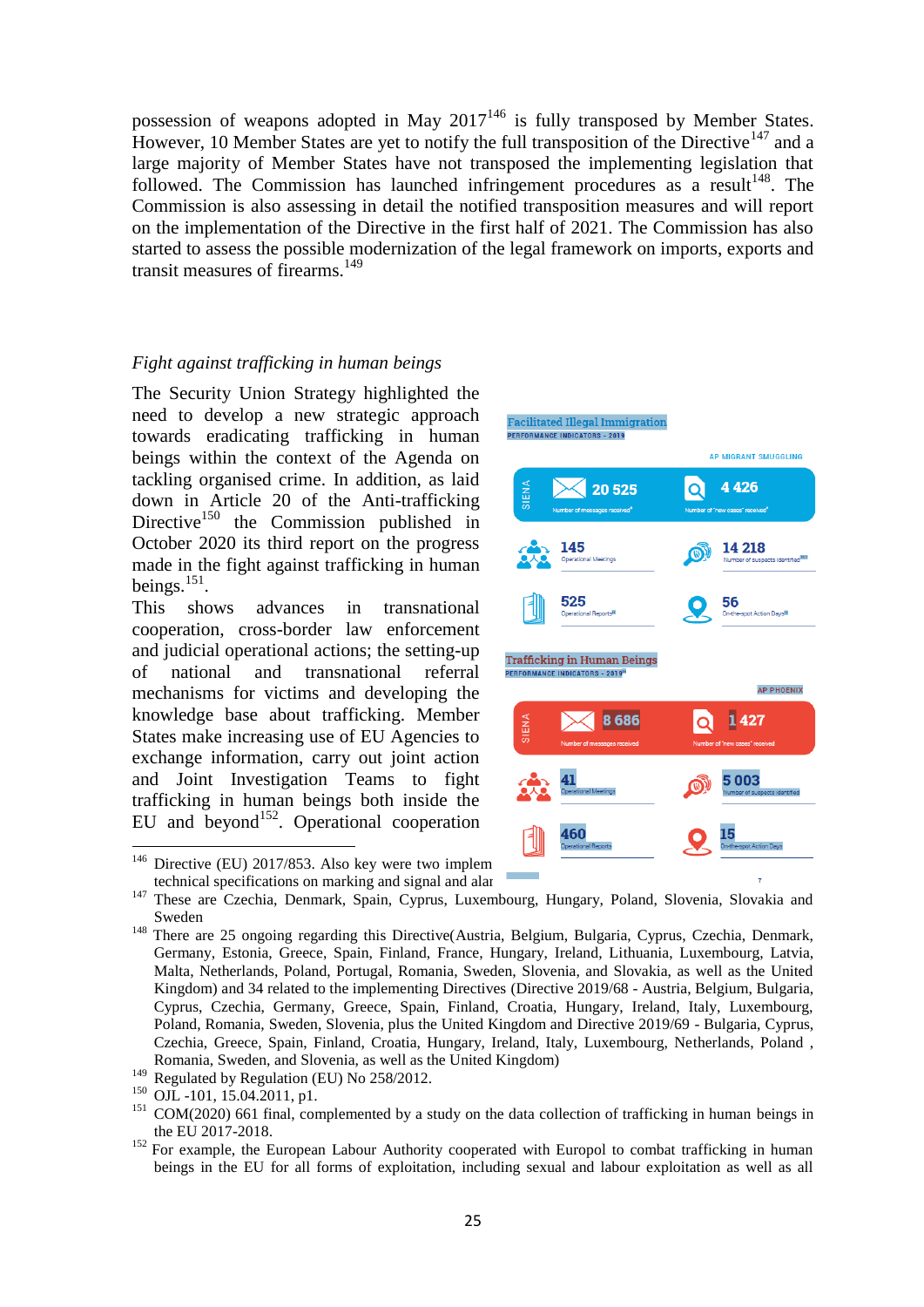has brought tangible results, notably in the framework of the European multidisciplinary platform against criminal threats: in 2019 this work has resulted in 825 arrests, 8,824 suspects identified and 1,307 potential victims, including 69 children identified. 94 organised crime groups involved in these crimes were identified or dismantled and  $E1.5$  m of assets frozen in bank accounts, companies and web domains. On EU Anti-Trafficking Day on 18 October 2020, the Commission published a study on the costs of trafficking in human beings and another on the national and transnational referral mechanisms<sup>153</sup>.

### *Smuggling of migrants*

The European migrant smuggling centre has reported a continued increase of **migrant smuggling** activities, mostly in the Western Balkans and neighbouring countries, and in secondary movements across the EU. In 2019, Europol contributed to the identification of 14 218 suspects active in migrant trafficking<sup>154</sup>. In May 2020 Eurojust launched the Focus Group for Prosecutors on Migrant Smuggling as an important hub to regularly connect the key judicial actors at national level in the EU Member States and to support their joint operational response<sup>155</sup>.

### *Fight against environmental crime*

Environmental crime covers acts that breach environmental legislation and cause or can cause significant harm or risk to the environment and human health<sup>156</sup>. Among the most important areas of **environmental crime** are the illegal emission or discharge of substances into air, water or soil, the illegal trade in wildlife, illegal trade in ozonedepleting substances and the illegal shipment or dumping of waste. The recent evaluation of the Environmental Crime Directive<sup>157</sup> showed progress in developing a European framework was not matched by a significant effect on the ground, including in terms of better cross-border cooperation and a more level playing field with regard to sanctions across Member States. In particular, it had not led to more convictions and the imposition of more dissuasive sanctions in the Member States. It has therefore been decided to review the Directive by the end 2021.

On 29-30 October 2019, Eurojust held jointly with the European Network of Prosecutors for Environment (ENPE) the conference "International collaboration  $\&$  co-operation in the fight against environmental crime", to raise awareness and to promote cross-border cooperation among prosecutors and other practitioners within and outside the EU on environmental crime.

The Action plan against wildlife trafficking adopted in 2016 is currently being evaluated. One specific action is a project running until January 2021 targeting wildlife trafficking in

forms of child trafficking. This is also in recognition of Forced Labour Protocol (P29) of the International Labour Organization. This Protocol is a core labour standard identifying forced labour as a crime, addressing prevention, protection of victims, compensation and international cooperation in present forms of forced labour, including related to trafficking.

<sup>&</sup>lt;sup>153</sup> Studies on the economic, social and human costs of trafficking in human beings and reviewing the functioning of Member States' National and Transnational Referral Mechanisms, available on [https://ec.europa.eu/anti-trafficking.](https://ec.europa.eu/anti-trafficking)

<sup>&</sup>lt;sup>154</sup> European migrant smuggling centre, 4th annual report, 15.05.2020.

<sup>155</sup> http://www.eurojust.europa.eu/press/PressReleases/Pages/2020/2020-05-29.aspx.

<sup>&</sup>lt;sup>156</sup> Directive on the protection of the environment through criminal law, 2008/99/EC.

<sup>&</sup>lt;sup>157</sup> SWD(2020) 259 final.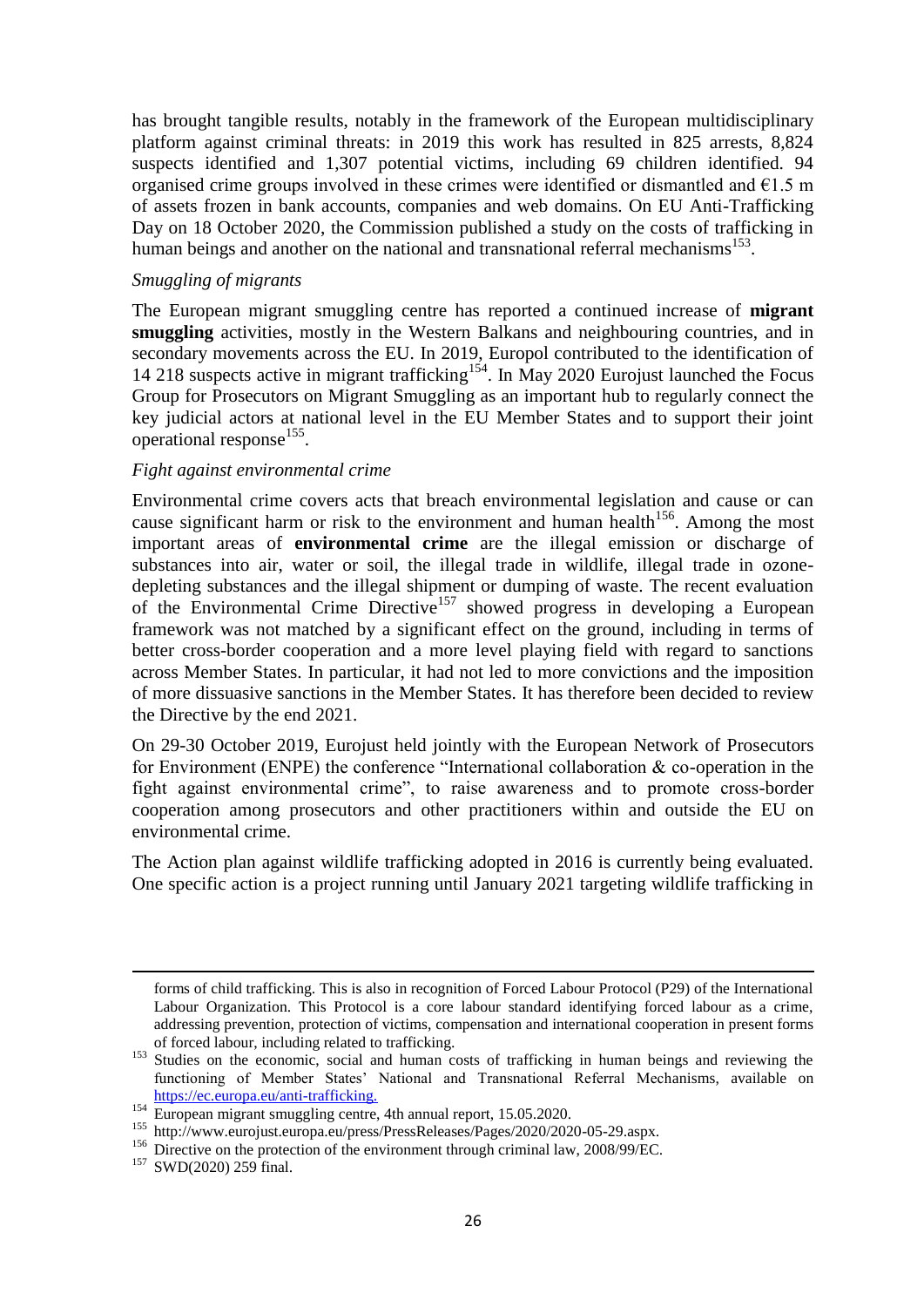and via the EU using the internet and parcel delivery services, with the aim of disrupting and dismantling wildlife cybercrime networks<sup>158</sup>.

# **V. A STRONG EUROPEAN SECURITY ECOSYSTEM**

A genuine and effective Security Union must be the common endeavour of all parts of society. Governments, law enforcement, the private sector, education and citizens themselves need to be engaged, equipped, and properly connected to build preparedness and resilience for all, particularly the most vulnerable, victims and witnesses.

# *1. Cooperation and information exchange*

One of the most critical contributions the EU can make to protecting citizens is through helping those responsible for security to work well together. Cooperation and information sharing are powerful tools to combat crime and terrorism, tackle threats like cybersecurity, and pursue justice. A number of tools have been put into place to support information exchange among law enforcement and judicial authorities.

Today, the Commission is adopting a revised mandate for **Europol**<sup>159</sup> to bring a number of targeted improvements to its work. This will enable Europol to deal better with the evolving nature of crimes carried out by means of the internet and with financial crimes. It will reinforce the cooperation with the private sector and align data protection provisions with existing EU rules.

**Europol, and other EU Agencies such as Frontex, CEPOL and Eurojust,** with the support of the Commission, has continued to develop the EU policy cycle for serious and international organised crime, the "**European Multidisciplinary Platform Against Criminal Threats**" [\(EMPACT\)](https://ec.europa.eu/home-affairs/what-we-do/policies/police-cooperation/operational-cooperation/empact_en).<sup>160</sup>. Cooperation under EMPACT has continued to prove an effective tool against organised crime across Europe, as for instance during "Joint Action Days" in September, October and November 2020.<sup>161</sup> This is a clear demonstration of the value of cooperation. It also supported less quantifiable goals: an improved intelligence picture, training and capacity building, prevention, cooperation with non-EU partners, and fighting online crime<sup>162</sup>. The independent evaluation of the EU Policy Cycle  $2018-2021/EMPACT$  in  $2020^{163}$ , concluded that it was proving increasingly relevant and effective in tackling the most pressing threats posed by organised crime groups. Added value comes by providing a platform for cooperation that enables Member States to

**<sup>.</sup>** <sup>158</sup> [https://wwf.be/fr/wildlife-cybercrime/.](https://wwf.be/fr/wildlife-cybercrime/)

<sup>&</sup>lt;sup>159</sup> COM (2020) 796.

<sup>&</sup>lt;sup>160</sup> EMPACT is the EU police cooperation tool to address the most important threats to EU security by strengthening co-operation between the relevant services of the Member States, EU institutions and EU agencies as well as third countries and organisations. EMPACT associates different stakeholders (multidisciplinary approach) to improve and strengthen the co-operation between Member States, EU institutions and EU agencies as well as third countries and organisations, including the private sector.

<sup>&</sup>lt;sup>161</sup> EMPACT Joint Action Days: "operation BOSPHORUS", 1,776 firearms seized (2-11 November)., "JADs [Mobile 3": more than 350 stolen cars and more than 1000 stolen car parts were recovered.](https://frontex.europa.eu/media-centre/news-release/frontex-leads-massive-international-operation-to-find-stolen-cars-and-car-parts-LVLRmE) (12-13 October), ["JADs against human trafficking for labour exploitation", officers identified 715 potential](https://www.europol.europa.eu/newsroom/news/officers-identify-715-potential-victims-of-labour-exploitation-in-two-pan-european-joint-action-days)  [victims of labour exploitation](https://www.europol.europa.eu/newsroom/news/officers-identify-715-potential-victims-of-labour-exploitation-in-two-pan-european-joint-action-days) (14-20 September). ["JADs against crime in southeast Europe", 51 weapons](https://www.europol.europa.eu/newsroom/news/166-arrested-in-international-crackdown-against-crime-in-southeast-europe)  [of different types and 47 kilograms of a variety of drugs](https://www.europol.europa.eu/newsroom/news/166-arrested-in-international-crackdown-against-crime-in-southeast-europe) (September).

<sup>&</sup>lt;sup>162</sup> All detailed factsheets of results with figures, per EMPACT EU crime priorities, can be consulted here: [https://data.consilium.europa.eu/doc/document/ST-7623-2020-INIT/en/pdf,](https://data.consilium.europa.eu/doc/document/ST-7623-2020-INIT/en/pdf) Doc 7623/20 5 May 2020.

<sup>&</sup>lt;sup>163</sup> An independent evaluation was foreseen in Council conclusions of 27 March 2017 on the continuation of the EU Policy Cycle for organised and serious international crime for the period 2018-2021 (7704/17).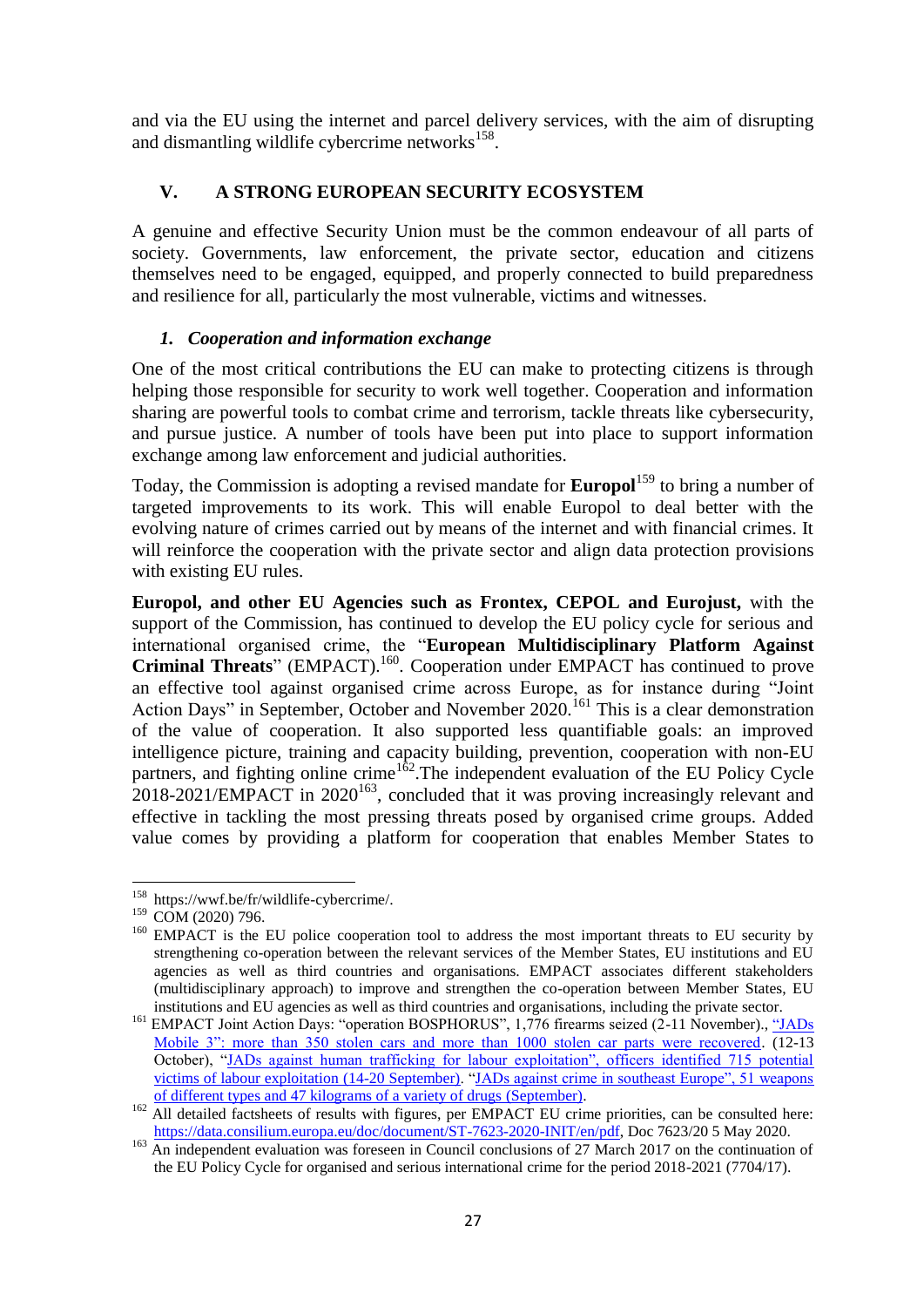achieve better results against serious and organised crime than if they had tackled these issues alone. The evaluation also flagged opportunities and made recommendations to further develop this very useful cooperation tool for the next cycle 2022-2025.

The Commission will launch an initiative in 2021 for **an EU Police Cooperation Code**, to streamline, enhance, develop, modernise and facilitate law enforcement cooperation between relevant national agencies. This will be a major support to Member States in their fight against serious and organised crime and terrorism.

Cooperation is also needed between **police and other key law enforcement authorities**, as well as with agencies such as customs. EU **customs** holds a key role in ensuring external border and supply chain security and thus contributes to the internal security of the European Union. New and evolving threats touch upon the main interlinks between customs and law enforcement authorities, stressing in particular the "detection/prevention" value of customs controls and the lead role of customs regarding goods. The Commission has been supporting and encouraging cooperation between Customs and Europol<sup>164</sup>, with a direct impact on action in areas including firearms, environmental crime, criminal financing, and cyber. Customs authorities currently participate in several Europol-led  $\frac{1}{2}$  actions against serious and international organised crime<sup>165</sup>, as well as in CEPOL trainings. These activities help to promote and develop further inter-agency cooperation and enhance the interaction between the key players.

**Strong and efficient information systems** are indispensable to better exchange information between judicial and law enforcement authorities across the EU. The **Schengen Information System (SIS)** has also been reinforced through updated rules which address potential gaps by establishing additional categories of alerts, by expanding the list of objects for which alerts can be entered as well as by permitting new types of data to be entered<sup>166</sup>. The new rules entered into force on 28 December 2018 and should be completely operational by December  $2021^{167}$ .

Similarly, in 2019 the **European Criminal Records Information System (ECRIS)** was supplemented by an additional system allowing for an efficient exchange of the criminal records information on third country nationals convicted in the EU (ECRIS-TCN). The works on the technical development and implementation of this new centralized system are currently ongoing and its entry into force is expected in 2023.

On 24 July 2020, the Commission adopted the Passenger Name Record (PNR) Directive Review Report<sup>168</sup>, reviewing the first two years of application of the PNR Directive.<sup>169</sup> This shows that the development of the EU-wide PNR system is well under way. The use of PNR data is essential in the fight against terrorism, serious crime and organised crimes, and has already delivered tangible results. Only one Member State has not yet notified the

<sup>&</sup>lt;sup>164</sup> See for example the Customs Cooperation Working Party (CCWP) Action Plan. Key areas for 2020-2021 include: an increased presence of customs officials in the Liaison Bureaux in Europol, direct access for customs authorities to the Europol Secure Information Exchange Network Application (SIENA), a better representation of customs officials in the Europol National Units and participation of Police and Customs chiefs in the European Police Chief Convention.

<sup>&</sup>lt;sup>165</sup> Excise/VAT fraud, firearms trafficking, environmental crime, criminal finances, fight against child sexual abuse.

<sup>166</sup> Regulation (EU) 2018/1860, Regulation (EU) 2018/1861, Regulation (EU) 2018/1862.

<sup>&</sup>lt;sup>167</sup> The SIS will also be updated in line with the proposed amendments to the Europol Regulation (COM(2020) XXX).

 $^{168}$  COM(2020) 305.

 $169$  Directive (EU) 2016/681.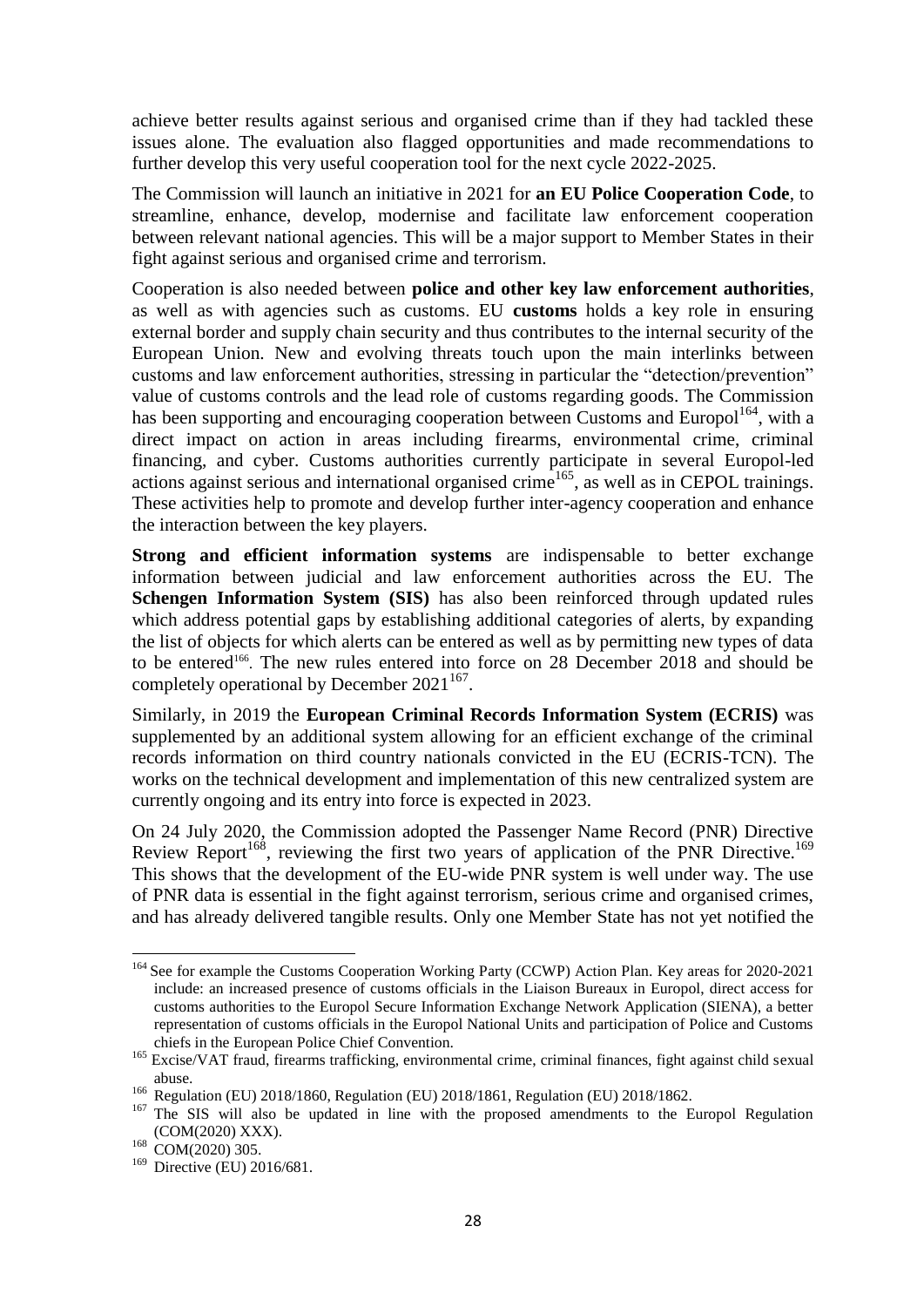Commission of full transposition<sup>170</sup>. On 3 December 2020 the Commission sent a Reasoned Opinion for failing to notify full transposition of the Directive.

On 9 September 2020 the Commission published the evaluation of the **Advanced Passenger Information Directive** of 2004<sup>171</sup>. The evaluation highlights a number of shortcomings and inconsistencies, which will be considered in the upcoming revision of the current legislative framework. Another key instrument under further examination is the **Prüm Decisions**<sup>172</sup>, to be considered in the light of operational, technological, forensic and data protection developments.

Cooperation must also go beyond the EU to engage with **key third countries on tackling terrorism and organised crime**. On 13 May 2020 the Council authorised the opening of negotiations with New Zealand concerning the exchange of personal data between Europol and New Zealand. Negotiations with Turkey are ongoing, however, no progress has been made on negotiations with Algeria, Egypt, Israel, Jordan, Lebanon, Morocco, Tunisia on the exchange of personal data for fighting serious crime and terrorism. In addition, on 19 November 2020, the Commission adopted a Recommendation for a Council Decision authorising the opening of negotiations for an Agreement between the European Union and ten third countries on cooperation between Eurojust and those third countries regarding the exchange of personal data $^{173}$ .

As regards **international cooperation on the exchange of PNR** for the purposes of fighting terrorism and serious crime, the Council authorised the opening of negotiations with Japan for the signature of a PNR agreement.<sup>174</sup> Meanwhile, the **joint evaluations of the existing EU-US and EU-Australia agreements** *are being finalised.* The Commission has also launched a process to review its current overall approach on PNR data transfers to third countries.<sup>175</sup>

The Commission is also working with the UN to increase the capacity of partner countries to prevent, detect, investigate and prosecute terrorist offences and other serious crimes, by collecting and analysing passenger data, both API and PNR.

The Commission engaged in the process of facilitating transfers of PNR data in compatibility with EU legal requirements in the framework of the new PNR standards<sup>176</sup> adopted by the International Civil Aviation Organisation (ICAO).<sup>177</sup>. On 23 June 2020, the ICAO Council adopted the new Standards and Recommended Practices (SARPs) on PNR <sup>178</sup> and its contracting parties have until 30 January 2021 to inform ICAO of any differences between their national regulation practices and the new PNR SARPs.

<sup>&</sup>lt;sup>170</sup> Slovenia

<sup>&</sup>lt;sup>171</sup> SWD(2020) 174.

<sup>&</sup>lt;sup>172</sup> The Prüm Framework enables the automated exchange of DNA, fingerprint and vehicle registration data between law enforcement authorities. An inception impact assessment has been published.

<sup>&</sup>lt;sup>173</sup> The proposed third countries are the following: Algeria, Armenia, Bosnia and Herzegovina, Egypt, Israel, Jordan, Lebanon, Morocco, Tunisia and Turkey, COM (2020) 743 final.

<sup>&</sup>lt;sup>174</sup> 18 February 2020.

<sup>&</sup>lt;sup>175</sup> Roadmap on the external dimension of the EU policy on Passenger Name Records available at: https://ec.europa.eu/info/law/better-regulation/have-your-say/initiatives/12531-External-dimension-ofthe-EU-policy-on-Passenger-Name-Records-

<sup>176</sup> Council Decision (EU) 2019/2107, p. 117–122.

<sup>&</sup>lt;sup>177</sup> Security Council resolution 2396 (2017).

<sup>&</sup>lt;sup>178</sup> Referred to as Amendment 28 to Annex 9 (Facilitation) of the Convention on International Civil Aviation (the "Chicago Convention").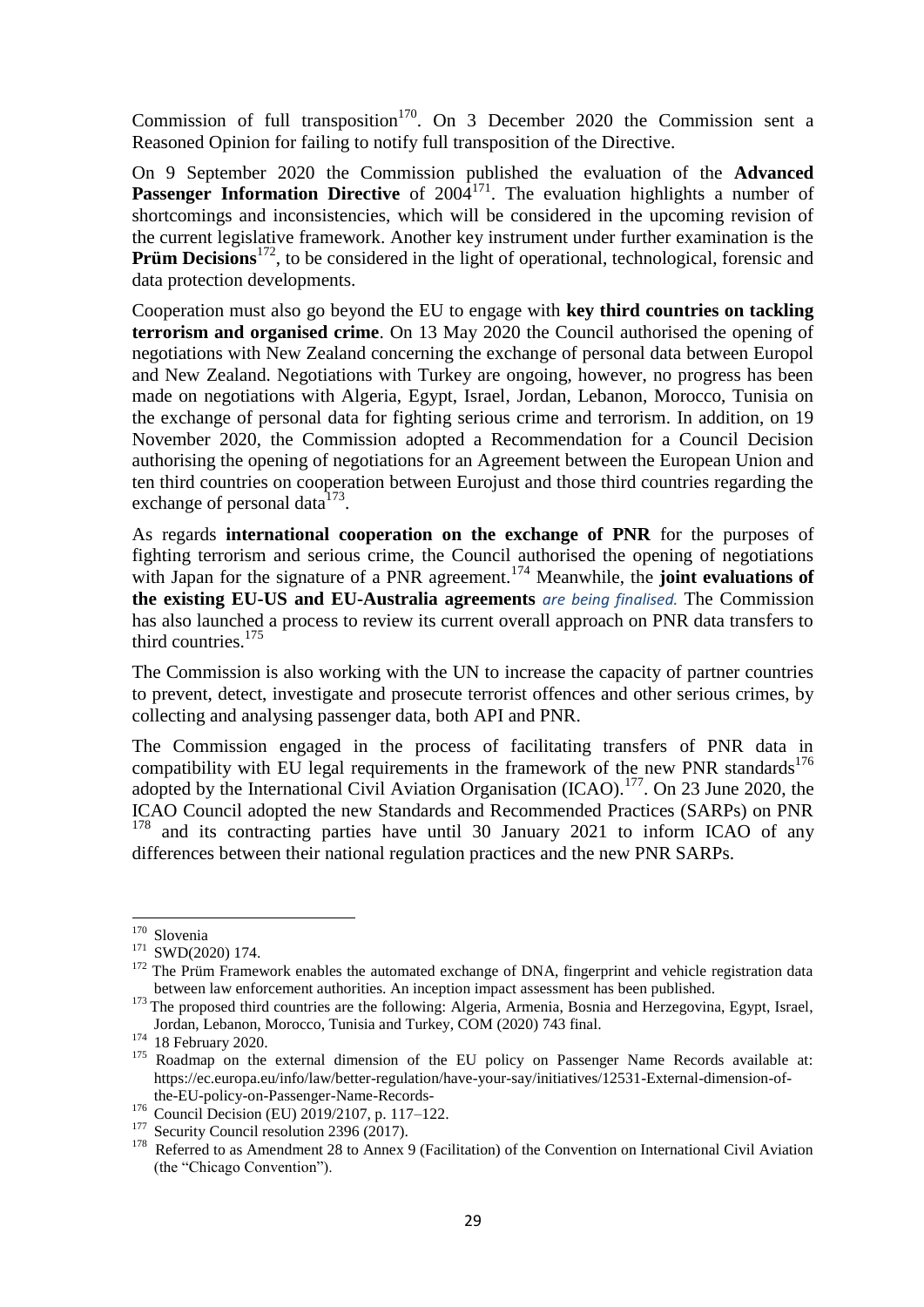### *2. The contribution of strong external borders*

Modern and efficient management of external borders is key to ensure the security of EU citizens. Engaging all relevant actors to make the most of security at the border and provide them with adequate tools can have a real impact on the prevention of cross-border crime and terrorism. The New Pact on Migration and Asylum<sup>179</sup> also highlighted the need for robust and fair management of external borders, including identity, health and security checks. This is part of the comprehensive approach, showing how policy on migration, asylum, integration and border management depends on progress on all fronts.

The New Pact underlined that an effective Schengen area was indispensable to migration policy, and it also has profound security implications. This was discussed at the first Schengen Forum held on 30 November 2020. Representatives from the Member States and European Parliament agreed of the importance of an effective Schengen delivering for citizens in terms of free movement, and also in terms of security. This process will feed into a new Schengen Strategy to be put forward in 2021. The Schengen Evaluation and Monitoring Mechanism is a key tool to ensure mutual trust and to guaranteeing a better and coherent implementation of the Schengen acquis, including its security implications. This was an important theme of the report adopted on 25 November<sup>180</sup>, providing a state of play of the implementation of the Schengen acquis, and taking stock of the functioning of the Schengen Evaluation and Monitoring Mechanism.

The **Interoperability Regulations**<sup>181</sup> are designed to make existing and new or upgraded the EU information systems for security, border and migration management work together in a smarter and more efficient way. Interoperability between EU information systems will improve the effectiveness and efficiency of checks at the external borders, contribute to the prevention of irregular immigration and also to a high level of security. It will provide a valuable extra tool for law enforcement and border authorities<sup>182</sup>. Member States, Schengen associated countries and the relevant Union agencies (eu-LISA, the European Border and Coast Guard Agency and Europol) need to be ready and the Commission is monitoring preparation and readiness to ensure that full implementation is achieved by the end of 2023.

A provisional agreement has been found on 8 December 2020 between the co-legislators on the proposal to **update the Visa Information System<sup>183</sup>** .

However, **some key legislation still need to be adopted**. The European Parliament needs to conclude its readiness to engage with the Council on the amendments<sup>184</sup> on the European Travel Information and Authorisation System (ETIAS)<sup>185</sup>.

The links between relevant information systems for security risk analysis are crucial to enhance our security. Enhancing **cooperation between customs and border management**  authorities and synergies between their **information systems** in compliance with relevant

**<sup>.</sup>** <sup>179</sup> COM (2020) 609.

<sup>&</sup>lt;sup>180</sup> SWD(2020)327final.

<sup>181</sup> Regulation 2019/817 and Regulation (EU) 2019/818.

<sup>&</sup>lt;sup>182</sup> Existing systems: Schengen Information System, (SIS) Visa Information System (VIS), Eurodac and future systems: Entry/Exit system, European Travel Information and Authorization System (ETIAS), European Criminal Records Information System for third country nationals (ECRIS-TCN) ETIAS, ECRIS-TCN) .

<sup>183</sup> COM(2019)12

 $184$  COM(2019) 3 final and COM(2019) 4 final.

<sup>&</sup>lt;sup>185</sup> Regulation (EU) 2018/1240 and Regulation (EU) 2018/1241.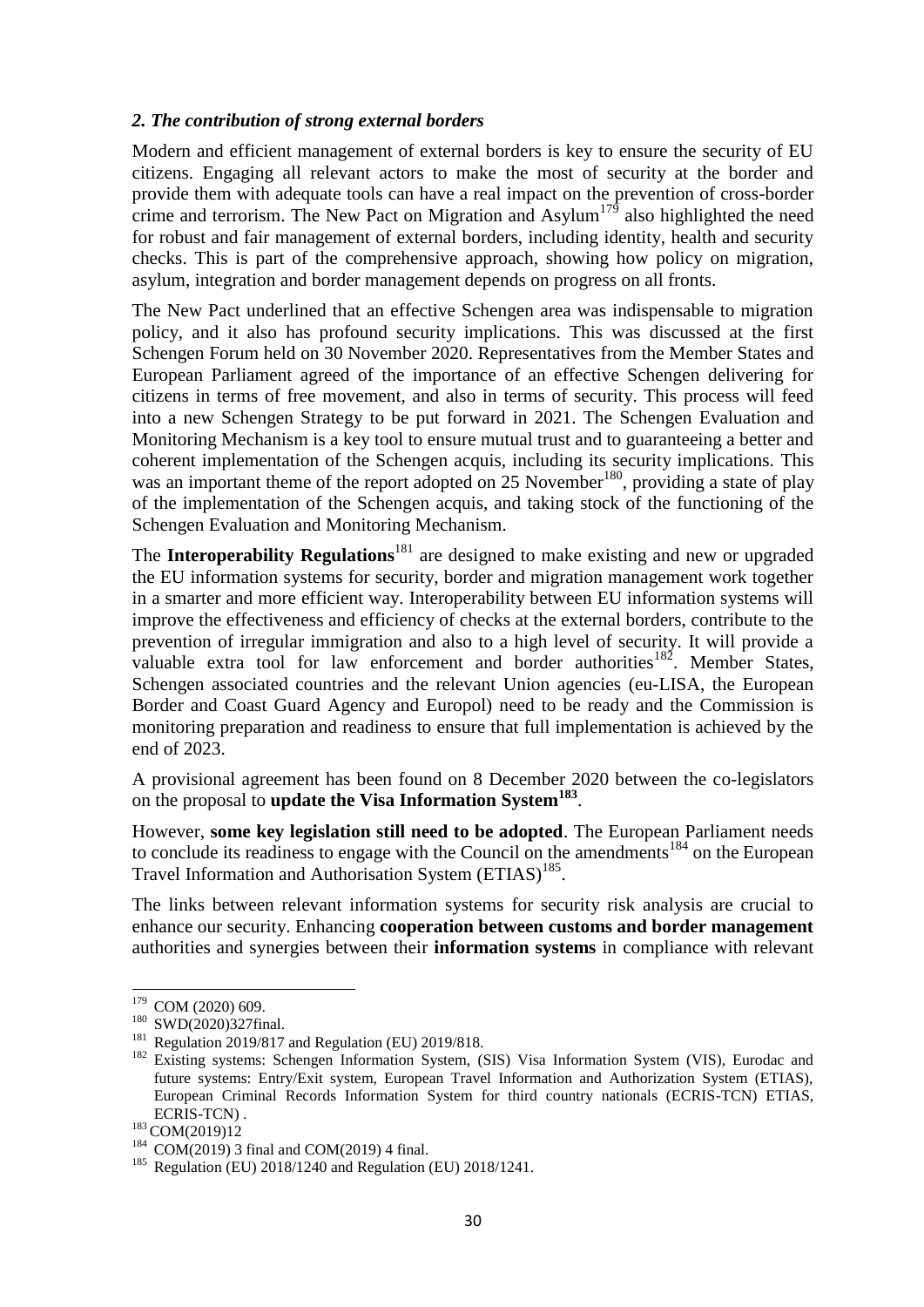checks and balances, including the protection of personal data and privacy legislations, is a priority of the Action Plan on Taking the Custom Union to the next level of 28 September  $2020^{186}$ . A preliminary assessment conducted by the Commission with police and customs experts from Member States recommends in particular a link-up of the Schengen Information System (SIS) and Europol data with the customs Import Control System  $(ICS2)^{187}$ , and a feasibility study will now be launched.

The **European Border and Coast Guard Regulation**<sup>188</sup> entered into force in December 2019 and represents a major overhaul of EU capabilities and tools to strengthen EU external borders. This will allow the contribution of borders to security to be significantly enhanced. The new mandate reinforces Frontex's ability to support the Member States in the management of external borders and returns and extends the possibilities for the cooperation with third countries. Work is under way to ensure the readiness of the European Border and Coast Guard standing corps for its first deployment as of 1 January 2021.

In June 2019, the EU introduced **tighter security standards for ID cards** in order to facilitate free movement of EU citizens and at the same time to reduce identity fraud <sup>189</sup>. Member States are required to start issuing identity cards and residence documents with new security standards as of August 2021. Most of them are currently in the process of aligning their document designs with the requirements of the Regulation.

# *3. Strengthening security research and innovation*

**Research on security and promoting innovation** underpin a coordinated EU response to complex challenges, and allow for concrete steps to mitigate risks. The Security Union is one of four focus areas under the 2018-2020 work programme for **Horizon 2020**<sup>190</sup>, which represents 50% of overall public funding for security research in the EU. The 2019 Horizon 2020 security research calls led to the selection of 42 projects to receive a total of  $E$ 253 million in EU funding. Work will include protecting infrastructure, increasing disaster resilience, fighting crime and terrorism, and securing external borders, as well as improving digital security. The indicative budget available for projects in 2020 is  $\epsilon$ 265 million. This includes a  $E20$  million call for proposals on Artificial Intelligence which will support European law enforcement agencies scale up AI capacities, close their AI skills gap, and boost cooperation. Work under preparation under the new research framework programme Horizon Europe will support the implementation of the EU Security Union Strategy, as well as the border management and security dimension of the New Pact on Migration and Asylum, EU Disaster Risk Reduction policies and the EU Maritime Security Strategy<sup>191</sup>.

**<sup>.</sup>** <sup>186</sup> COM(2020) 581.

<sup>&</sup>lt;sup>187</sup> System of advance cargo information used for early security risk assessment of all goods movements crossing the external border.

<sup>&</sup>lt;sup>188</sup> Regulation 2019/1896.

<sup>&</sup>lt;sup>189</sup> Regulation 2019/1157.

<sup>&</sup>lt;sup>190</sup> The EU has allocated funding of around  $\epsilon$ 91 million for projects enhancing the protection of infrastructures, including combined cyber and physical threats, improved and fast response to incidents, and better information sharing.

<sup>&</sup>lt;sup>191</sup> Under Horizon Europe, Cluster 3 will support in particular the Commission policy priority 'Promoting our European way of life', as well as 'European Green Deal' and 'Europe fit for the digital age'.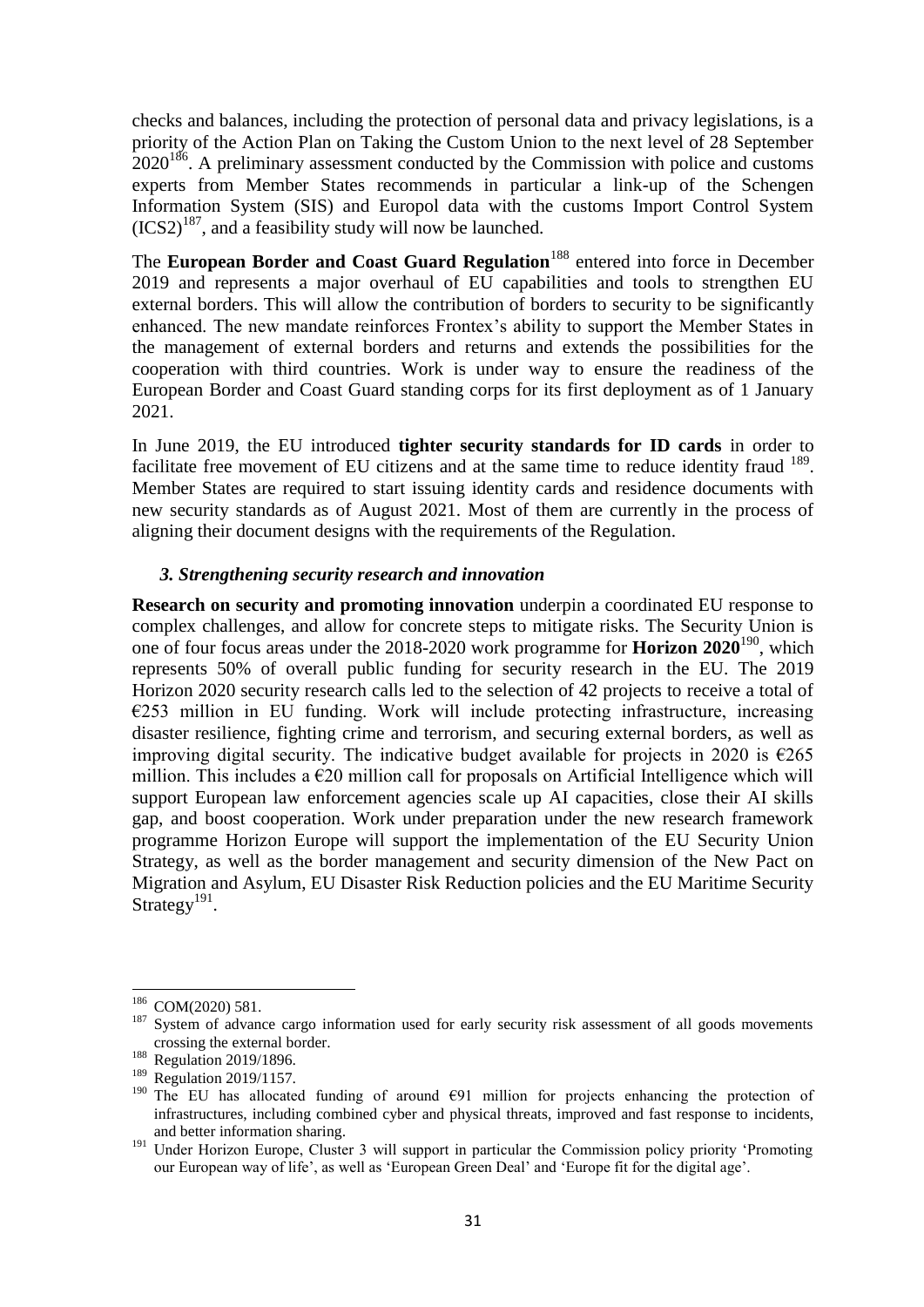EU-funded security research has also proven effective in fostering cooperation and supporting security practitioners during the COVID-19 pandemic.<sup>192</sup> Support includes tools for joint epidemiological and criminal risk and threat assessment and investigation.

In order to ensure the uptake of **innovative projects**, EU Agencies need to be integrated into the existing security research and innovation landscape. Following the October 2019 Justice and Home Affairs Council, EU agencies and the Commission's Joint Research Centre are currently setting up the **EU innovation hub for internal security**, based on their existing legal mandates, to serve as a collaborative network of their innovation labs. The hub will be a coordination mechanism to support the participating entities in the sharing of information and knowledge, the setting up of joint projects, and the dissemination of findings and technological solutions developed that are relevant for internal security $193$ .

The **European Cybersecurity Industrial, Technology and Research Competence Centre and the Network of National Coordination Centres** are Europe's response to support innovation and industrial policy in cybersecurity. They aim to strengthen European cybersecurity capacities, shield our economy and society from cyberattacks, maintain research excellence and reinforce EU competitiveness. Trilogues are currently ongoing.

# *4. Skills and awareness raising*

Awareness of security issues and acquiring the skills to deal with potential threats are essential to build a more resilient society with better prepared enterprises, administrations and individuals. Also important is victims' access to their rights.

# *Law enforcement and justice professionals*

The COVID-19-related restrictions heavily affected CEPOL, which was obliged to cancel all planned residential activities from March 2020. These special circumstances also caused a growing demand for online services; in the first four months of the year, the Agency recorded a 30% increase in virtual activities and 100% increase in online users. Among the priority trainings areas for  $2019-2021^{194}$  are the fight against illegal immigration, counter-terrorism, trafficking in human beings and cyber crime, and child sexual abuse. The Commission is currently preparing the evaluation of CEPOL to be completed by July 2021.

# *General public*

**.** 

The **#SaferInternet4EU campaign** was launched on Safer Internet Day 2018. The activities reached nearly 63 people in the EU in the last 2 years, and include awards, support to teachers and cyber-hygiene. The network of Safer Internet Centres provided more than 1,800 new resources covering topics such as fake news, cyberbullying, privacy concerns, grooming and cyber-hygiene.

October 2020 marked the EU's 8th European **Cybersecurity Month**, promoting online security in the EU. This year's campaign was designed to address security issues surrounding the digitalisation of everyday life, accelerated by the COVID-19 pandemic.

 $192$  Horizon 2020 actions supporting the pandemic response can be found at: https://www.researchgate.net/publication/341287556.

<sup>&</sup>lt;sup>193</sup> On 21 February 2020, the Standing Committee on Operational Cooperation on Internal Security confirmed the mission statement, main features, tasks and governance of the EU innovation hub for internal Security.

<sup>&</sup>lt;sup>194</sup> European Union Strategic Training Needs Assessment 2018-2021, [EU-STNA report,](https://www.cepol.europa.eu/sites/default/files/CEPOL_EU_STNA_REPORT.pdf) CEPOL.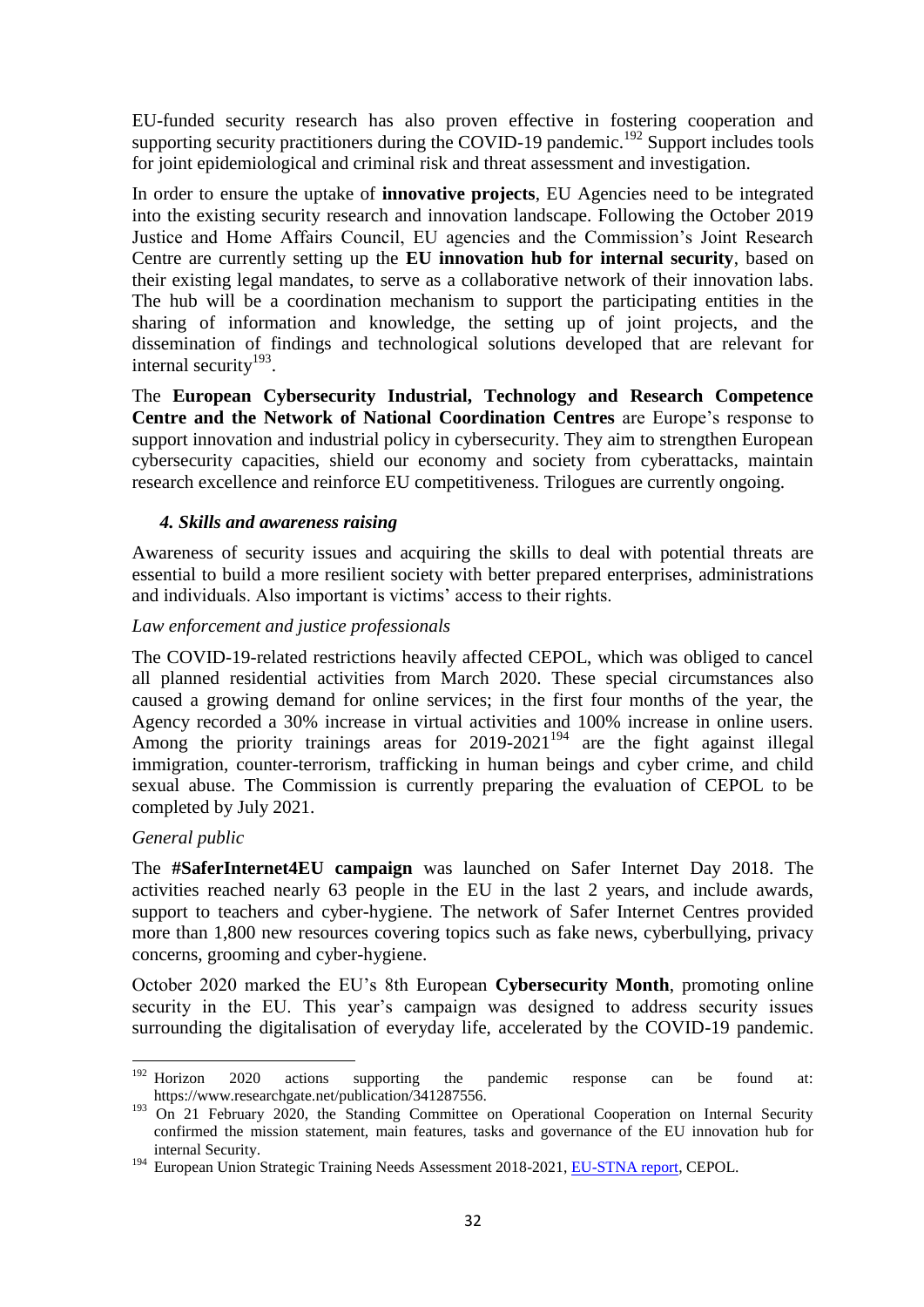Encouraging people to 'Think Before U Click', the campaign highlighted different cybersecurity themes to help users identify and prepare for cyber threats. The 2021 European Cyber Security Challenge in Prague is under preparation.

A crucial tool to help victims of cybercrime is No More  $Ransom<sup>195</sup>$ , a free decryption tool repository helping victims fight back without paying the hackers. Supported by Europol's Cybercrime Centre, it celebrated its fourth anniversary in July 2020 and since its launch has registered over 4.2 million visitors from 188 countries, stopping an estimated \$632 million in ransom demands from ending up in criminals' pockets.

On 1 July 2020, the Commission presented the **European Skills Agenda<sup>196</sup>** for sustainable competitiveness, social fairness and resilience. It sets ambitious, quantitative objectives for improving existing skills training in new skills to be achieved within the next 5 years. It includes dedicated actions to increase the number of graduates in science, technology, engineering, arts and mathematics needed in cutting-edge areas such as cybersecurity. On 10 November 2020, the Commission launched the Pact for Skills during the fifth edition of the [European Vocational Skills Week 2020.](https://ec.europa.eu/social/vocational-skills-week/european-vocational-skills-week-2017_en) It promotes joint action to maximise the impact of investing in improving existing skills and training in new skills. Together with the Pact, the first European skills partnerships have been announced in three areas: automotive, microelectronics and aerospace and defence.

On 30 September 2020, the Commission adopted a set of policy strategies which will have an important impact on developing the EU's long term security skills capability. The **Digital Education Action Plan for 2021-2027<sup>197</sup>** will drive a high-performing digital education ecosystem with enhanced competences for the digital transformation<sup>198</sup>. A Communication on the **European Education Area** by 2025<sup>199</sup> was adopted on the same day, with basic and digital skills a key focus. A Communication on a new **European Research Area for Research and Innovation**<sup>200</sup> set out the path to improve Europe's research and innovation landscape and accelerate the EU's transition towards digital leadership as well as combatting gender-based violence, in all its forms, in Research and Innovation organisations.

**The Erasmus+ programme** also contribute to combatting radicalisation through projects combatting radicalisation, violent extremism, social inclusion, misinformation and fake news <sup>201</sup>. An example is the Radicalisation Prevention in Prisons Project aiming to enhancing the competences of frontline staff to identify, report and interpret signals of radicalisation and respond appropriately<sup>202</sup>. The No Hate BootCamp project helped youth workers to become "no hate speech ambassadors" in their local communities.

The Commission itself seeks to engage the public in reflections on EU security policy. Actions at EU level have been made more visible and accessible to citizens through the

<sup>&</sup>lt;sup>195</sup> https://www.nomoreransom.org/.

<sup>&</sup>lt;sup>196</sup> COM(2020)274.

<sup>&</sup>lt;sup>197</sup> COM(2020)624.

<sup>198</sup> https://ec.europa.eu/education/sites/education/files/document-library-docs/deap-communicationsept2020\_en.pdf.

 $199$  COM(2020) 625.

<sup>&</sup>lt;sup>200</sup> COM(2020) 628.

 $201$  So far, around 80 projects have been financed covering issues related to radicalisation; more than a hundred projects concerning how to prevent and combat cyber-bullying and more than a hundred around education for a critical and ethic use of Internet with a view to tacking online disinformation.

<sup>202</sup> [http://www.r2pris.org/.](http://www.r2pris.org/)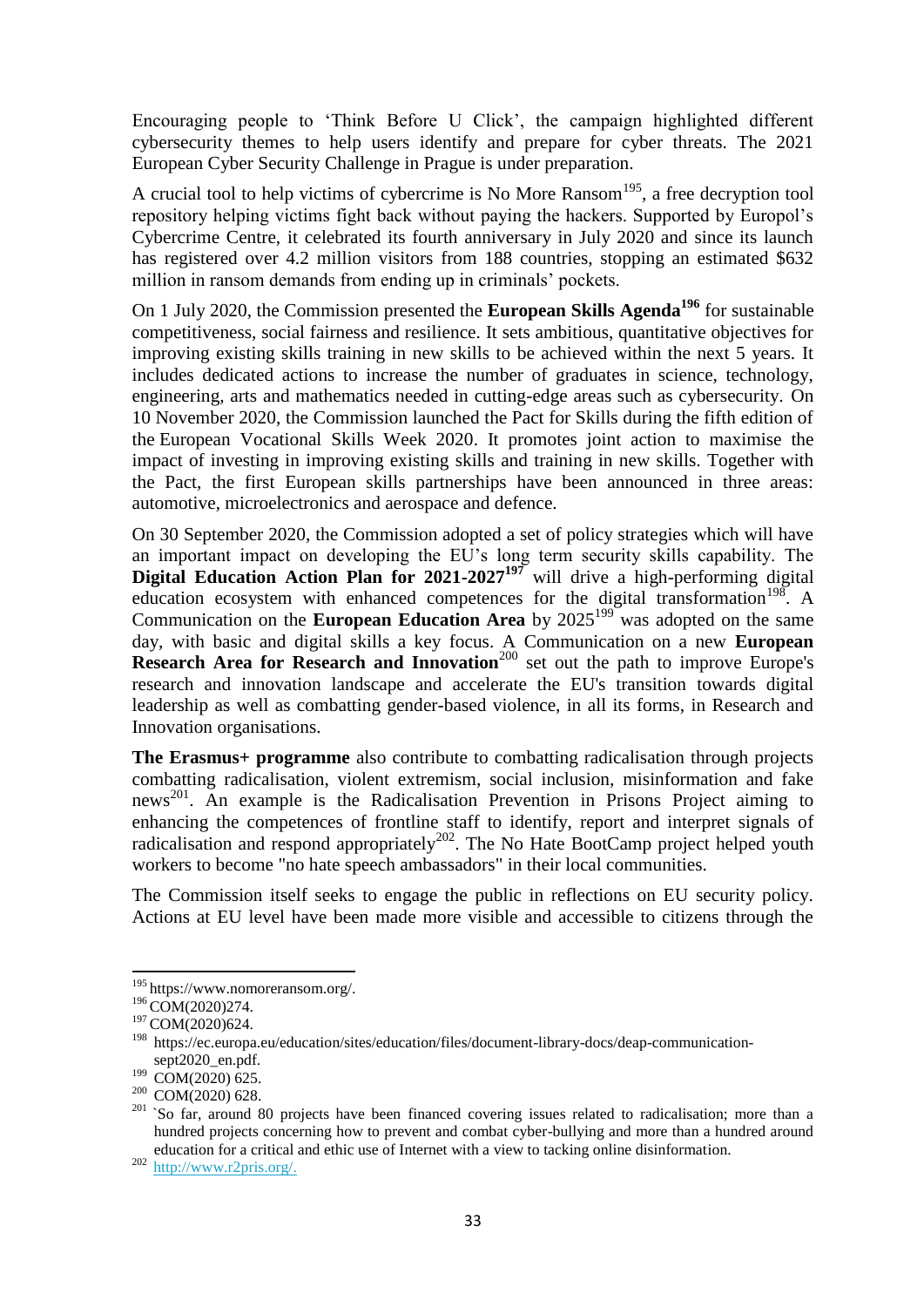new **website on the EU Security Strategy**<sup>203</sup>. Several **public consultations** have been launched, giving citizens an opportunity to directly influence policy formation.

All victims of crime have rights to support and protection, but victims of the most severe crimes such as terrorism or sexual exploitation of children need specific attention. On 24 June 2020 the Commission adopted its first ever **EU Strategy on victims' rights (2020- 2025)**<sup>204</sup>. This addresses victims of all crimes, but pays particular attention to the most vulnerable, including victims of terrorism, child victims of sexual exploitation, and victims of trafficking in human beings. On 22 September 2020, the Commission organised a high level Conference on victims' rights, during which it inaugurated the **Victims' Rights Platform**, to promote a more horizontal approach to victims' rights<sup>205</sup>. The Commission has also appointed its first ever **Coordinator for Victims' Rights**, to support consistency and effectiveness in victims' rights potlicy.

Regarding **victims of terrorism**, the EU Centre of expertise for victims of terrorism was set up in January 2020 to offer expertise, guidance and support to national authorities and victim support organisations. It promotes exchange of best practices and sharing of expertise among the practitioners and specialists across borders. It is not designed to offer direct help to particular victims of terrorism, but to support national structures in providing professional assistance and support, including guidelines to be published in 2020. The EU Centre is a pilot project that will last for two years. The Council Presidency is working on backing this up with a network of single national contact points on victims of terrorism.

# **VI CONCLUSION**

The Security Union Strategy was put in place to provide a comprehensive and dynamic approach. The recent terrorist attacks have shown again how the EU needs to be able to react, strengthening our resilience and responsiveness by the modernisation and effective deployment of the key tools at our disposal. They have also shown the need for all actors to be fully engaged in a common approach, so that Member States, the EU institutions, the private sector, NGOs, and citizens themselves can all play a role in building a security base sufficiently strong and flexible to deliver. This coherent and consistent approach is also the best way to be sure that our fundamental rights are protected as part of promoting our European way of life.

This report shows the many workstreams under way, but also how the momentum must be maintained. The goal of the EU Counter-Terrorism Agenda presented today is to strengthen the European framework to counter terrorism by setting out the next steps needed: to anticipate and prevent terrorism, to protect citizens and infrastructure, and to be ready to respond, bearing in mind the internal-external security nexus. We already have more cooperation, more efforts to address radicalisation, more tools to deprive terrorists of means for an attack. Now this must be taken a step further. Emblematic of this is to ensure the adoption of new rules to address terrorist content online, where agreement this year is a

<sup>&</sup>lt;sup>203</sup> https://ec.europa.eu/info/strategy/priorities-2019-2024/promoting-our-european-way-life/europeansecurity-union-strategy\_en.

<sup>204</sup> COM(2020) 258.

<sup>&</sup>lt;sup>205</sup> The platform will bring together for the first time the main EU level actors including the European Network on Victims' Rights, the EU Network of national contact points for compensation, the EU Counterterrorism Coordinator, relevant agencies such as Eurojust, the Fundamental Rights Agency, the European Union Agency for Law Enforcement Training, the European Institute for Gender Equality, and civil society.